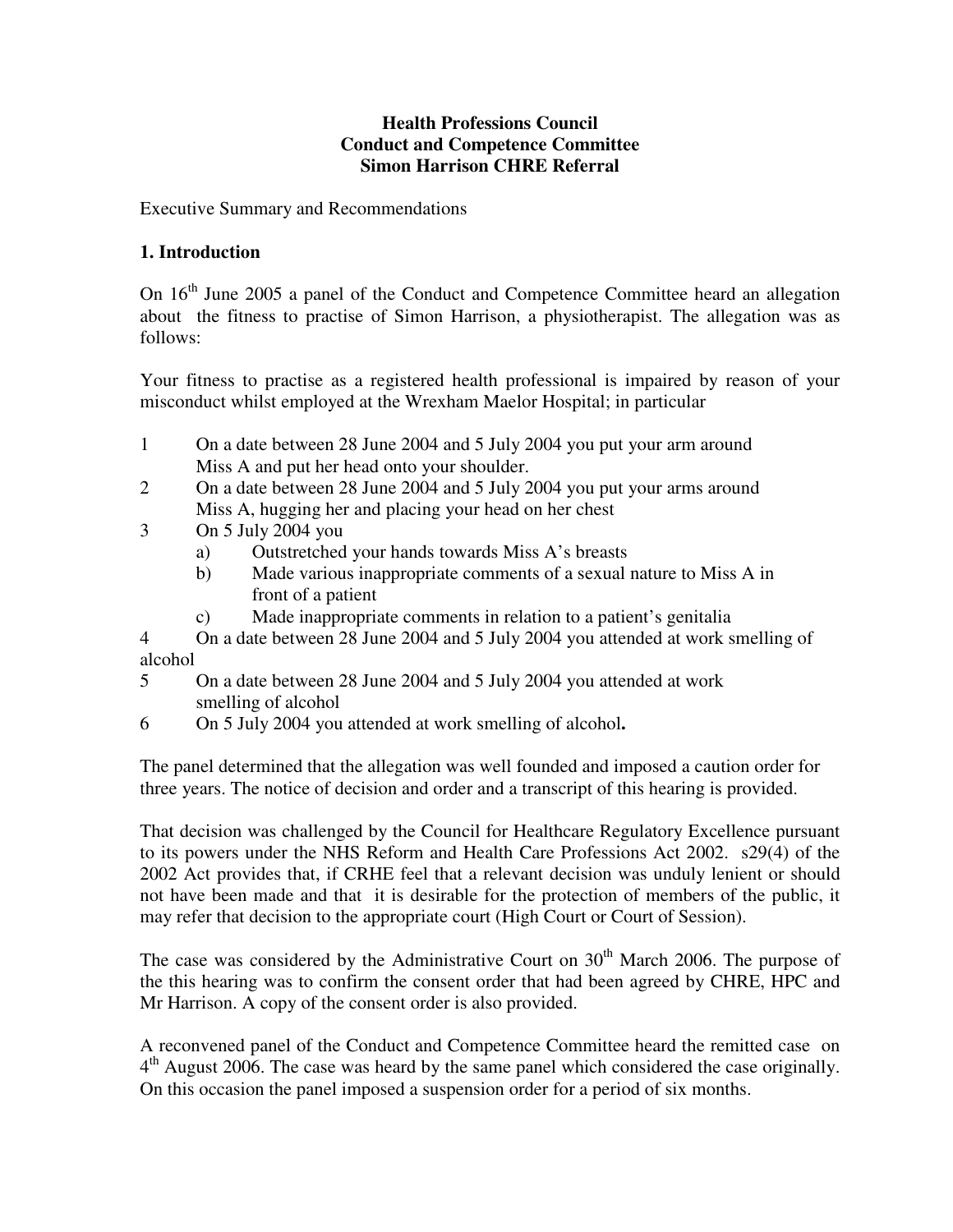# **2. Decision**

This paper is for discussion

# **3. Background information**

None

# **4. Resource implications**

**None** 

# **5. Financial implications**

HPC was ordered to pay CHRE costs up to  $5<sup>th</sup>$  September. This was for three reasons:

- 1. The First Respondent (HPC) is responsible for an error made by its CCC even though they are an independent disciplinary committee;
- 2. the First Respondent did not concede until  $5<sup>th</sup>$  September 2005; and
- 3. proceedings are and always were necessary to obtain the consent order that has now been made.

In effect HPC was ordered to pay all of CHRE's costs between  $16<sup>th</sup>$  July 2005 ( the date from which CHRE could consider the case) and  $5<sup>th</sup>$  September (the date HPC offered to dispose of the case via consent. The judge ordered that HPC pay CHRE costs of £13,703.28.

HPC was further ordered to pay the CHRE's costs for the hearing that took place on  $30<sup>th</sup>$ March 2006. The amount payable was £7,500.

Therefore, the total amount paid to CHRE was £21,203.28.

HPC also incurred in £16,003.74 in legal costs.

These figures do not include the cost of the hearings on  $16<sup>th</sup>$  June 2005 and  $4<sup>th</sup>$  August 2006

# **6. Background papers**

None

# **7. Appendices**

Notice and Decision and Order  $-16^{th}$  June 2005 Transcript of hearing  $-16^{th}$  June 2005 Consent Order –  $30<sup>th</sup>$  March 2006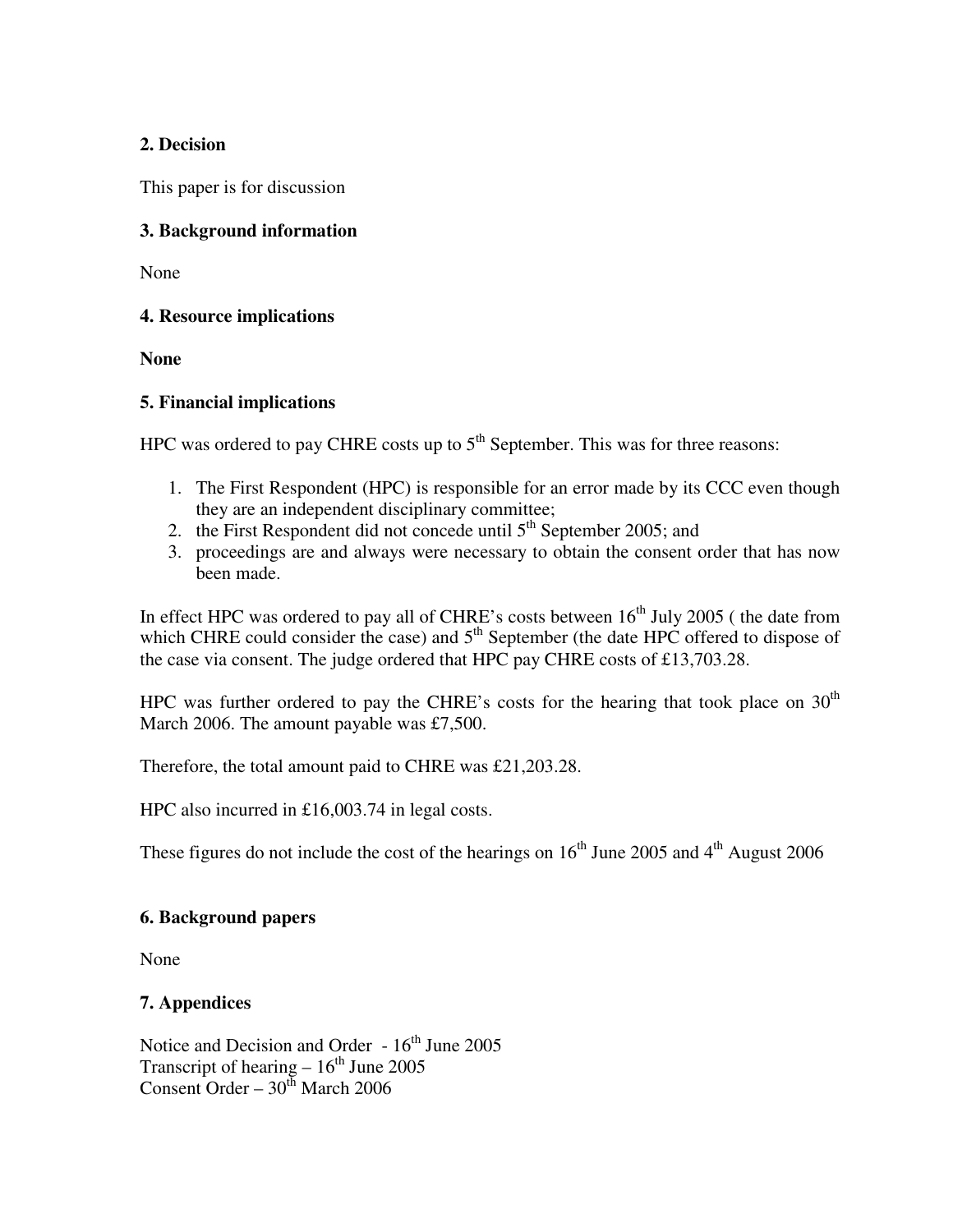Note of Administrative Court Hearing  $-30<sup>th</sup>$  March 2006 Notice of Decision and Order – 2nd August 2006

8. Date of paper

25<sup>th</sup> August 2006

# BEFORE THE CONDUCT AND COMPETENCE COMMITTEE

**of the** 

### 1. HEALTH PROFESSIONS COUNCIL

held at The Westminster Hotel, City Road, Chester.

on

Thursday 16 June 2005

In the matter of

### **SIMON R HARRISON**  PH43175

**2. THE PANEL** 

MR R CLEGG (Chairman) MR M PROBERT MR R HORWOOD

MS A HUGHES (Legal Assessor) MS E SEALL (Hearing Officer)

MS N HILL, instructed by Kingsley Napley, Solicitors, appeared on behalf of the Council.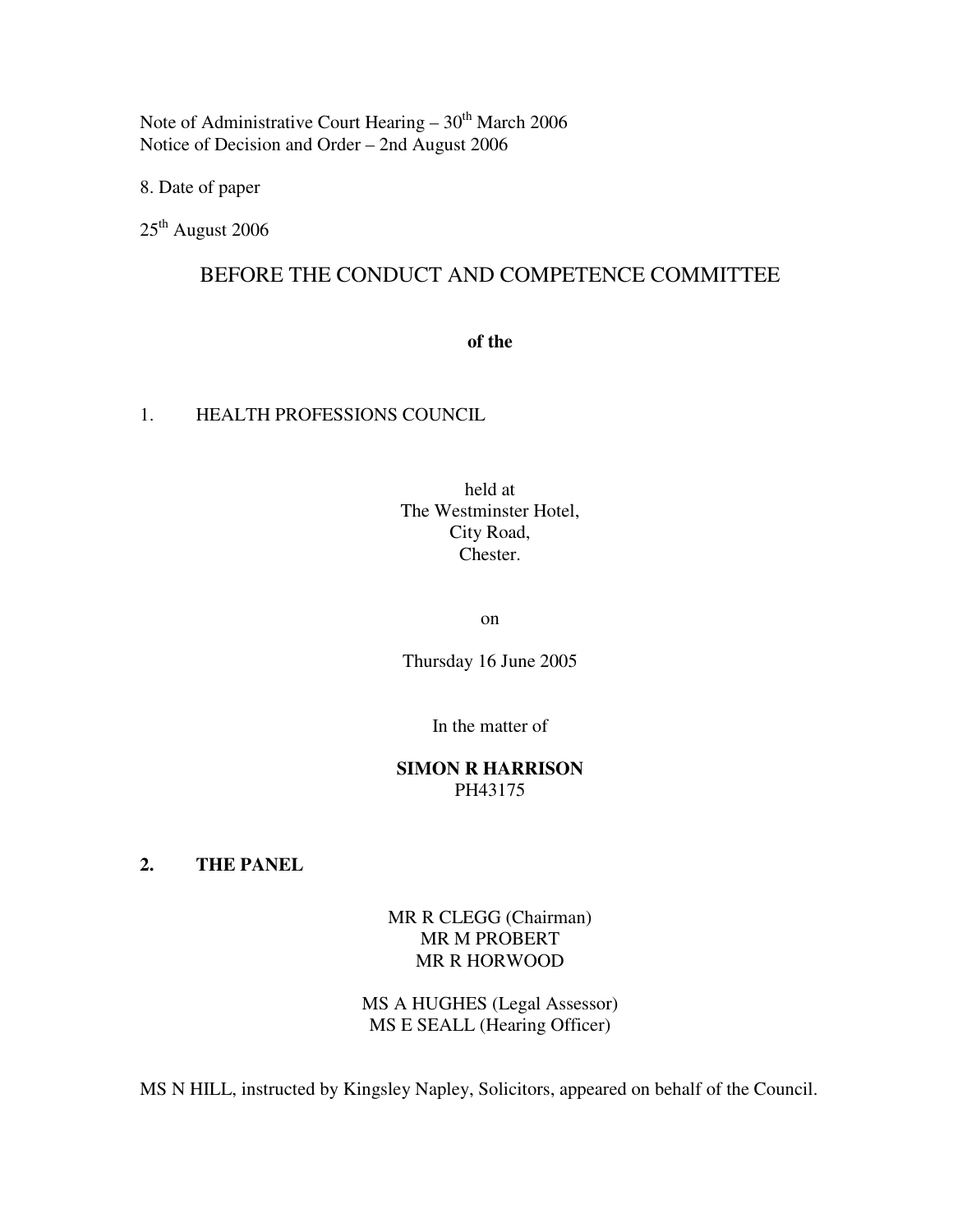MS S SLEEMAN, Counsel, represented Mr Harrison, who was present.

Transcribed from the notes of Ridgeway Transcription Ltd, Jill Mason, 28a, High Lane, Ridgeway, Sheffield, S12 3XF 0114 2473308

 $\overline{\phantom{a}}$  , we can also the set of  $\overline{\phantom{a}}$ 

# INDEX

|                                                                                                                                       | <u>Page</u>                |
|---------------------------------------------------------------------------------------------------------------------------------------|----------------------------|
| <b>INTRODUCTION</b>                                                                                                                   | 1                          |
| EVE SEALL, called<br>Examined by MS HILL                                                                                              | 2                          |
| MS HILL OPENED THE CASE ON BEHALF OF THE COUNCIL                                                                                      | 3                          |
| MS A, called<br>Examined by MS HILL<br>Cross-examined by MS SLEEMAN<br>Questioned by THE PANEL                                        | $\overline{4}$<br>11<br>18 |
| <b>GLENYS HODGSON - Statement read</b>                                                                                                | 19                         |
| TUDOR SMITH, called<br>Examined by MS HILL<br>Cross-examined by MS SLEEMAN<br>Re-examined by MS HILL<br>Questioned by THE PANEL       | 20<br>24<br>28<br>28       |
| CAROL JONES, called<br>Examined by MS HILL<br>Cross-examined by MS SLEEMAN<br>Questioned by THE PANEL                                 | 30<br>35<br>37             |
| SIMON HARRISON, called<br>Examined by MS SLEEMAN<br>Cross-examined by MS HILL<br>Re-examined by MS SLEEMAN<br>Questioned by THE PANEL | 38<br>47<br>55<br>56       |

CLOSING SUBMISSIONS ON BEHALF OF THE COUNCIL BY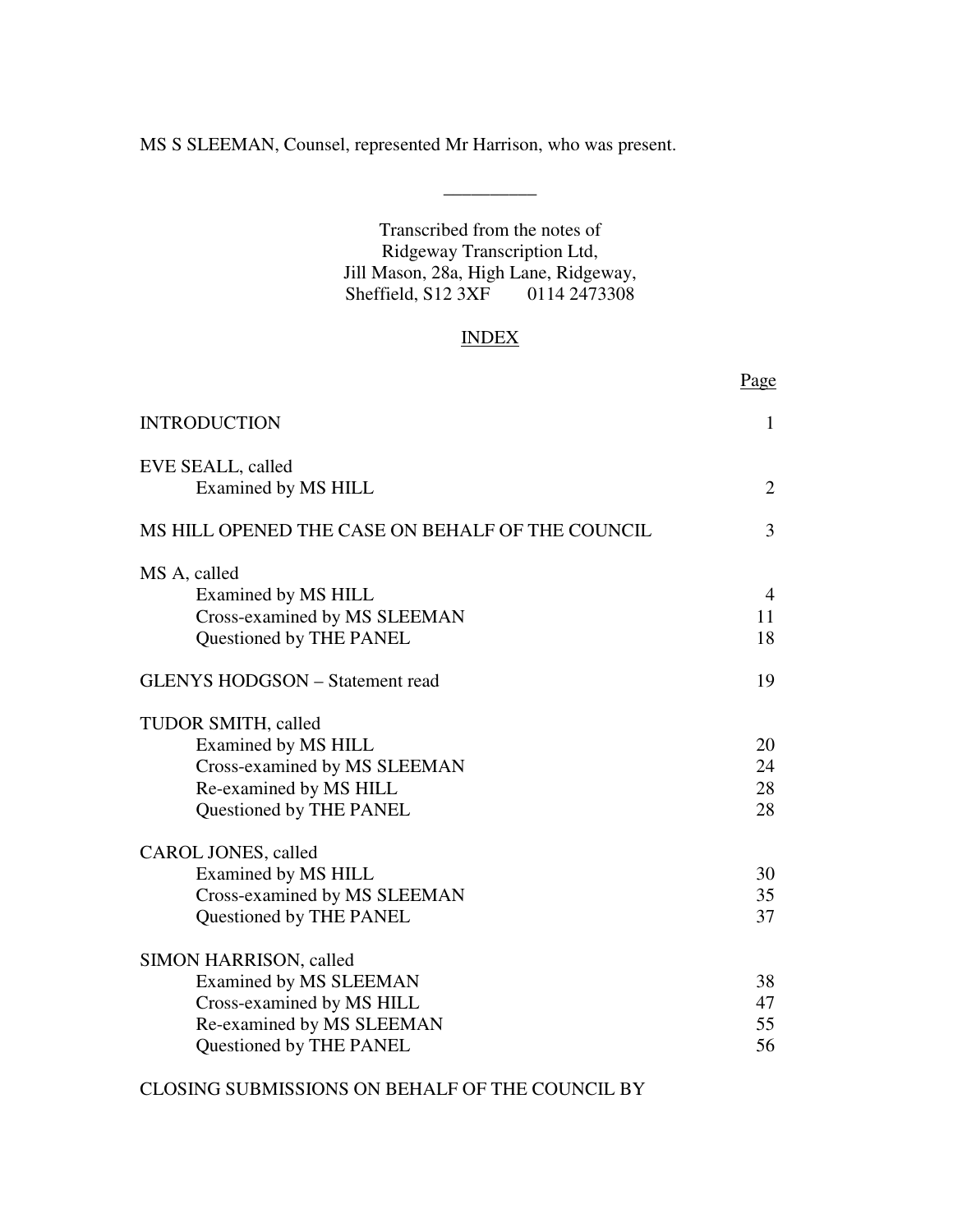| <b>MS HILL</b>                                                                                              | 57 |
|-------------------------------------------------------------------------------------------------------------|----|
| CLOSING SUBMISSIONS ON BEHALF OF MR HARRISON BY<br><b>MS SLEEMAN</b>                                        | 60 |
| <b>LEGAL ASSESSOR'S ADVICE</b>                                                                              | 65 |
| <b>DECISION</b>                                                                                             | 66 |
| SIMON HARRISON, recalled<br>Further examined by MS SLEEMAN<br>FINAL SUBMISSIONS ON BEHALF OF MR HARRISON BY | 67 |
| <b>MS SLEEMAN</b>                                                                                           | 69 |
| <b>LEGAL ASSESSOR'S ADVICE</b>                                                                              | 72 |
| <b>DECISION</b>                                                                                             | 73 |
|                                                                                                             |    |

\_\_\_\_\_\_\_\_\_\_\_\_\_\_\_\_\_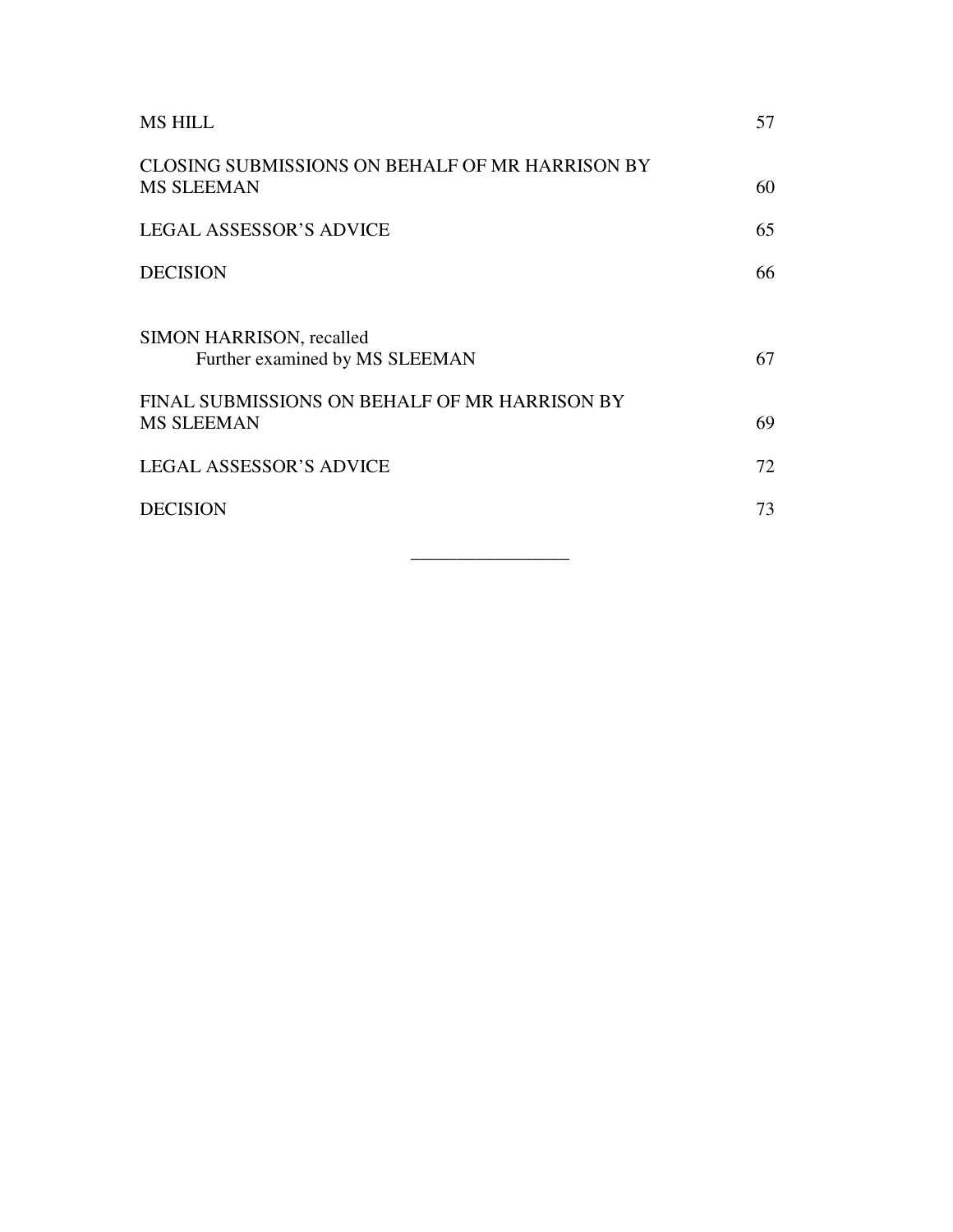THE CHAIRMAN: Good morning everybody. My name is Robert Clegg. I am a Lay Partner of the Health Professions Council and I am chairing the proceedings this morning. On my right is Richard Horwood, who is a physiotherapist. On my left is Malcolm Probert, who is a Lay Partner to the HPC.

I would ask everybody else, please, to introduce themselves and explain their role.

THE LEGAL ASSESSOR: My name is Angela Hughes and I am the Legal Assessor. My role is to advise the Panel on law and procedure and to assist the Panel in relation to those matters and to ensure the proceedings are conducted fairly and properly.

I am independent of the Panel and any advice I give to the Panel will be placed on the record. I may also be asked to advise the Panel on questions of law if I retire with the Panel. If that happens, when we return I will state for the record any advice I have given as soon as the Panel reconvenes. If for any reason the Panel does not reconvene, I will record that advice in writing and provide copies for the parties.

Once the Panel has reached its decision I may also be asked to help to draft that decision to ensure that it complies with any relevant law and to ensure that the reasons are clearly set out. If I am asked to do so, it will only be after the Panel has reached a decision. I will not take part in the decision-making process.

MS SEALL: My name is Eve Seall. I am a Case Manager for the HPC and the Hearing Officer for today.

MR HARRISON: Simon Harrison, physiotherapist and the Defendant.

MS SLEEMAN: I am Sue Sleeman. I am Counsel for Mr Harrison.

MS HILL: Good morning. I am Nicola Hill from Kingsley Napley, Solicitors and I appear on behalf of the Health Professions Council this morning.

THE CHAIRMAN: Right. I appreciate this is difficult, Mr Harrison, but try and make yourself as comfortable as possible as we go through the process.

MS SLEEMAN: Sir, perhaps just on that point I could raise one issue. Mr Harrison has been diagnosed as suffering from Barrett's oesophagus, which is a condition which has associated symptoms of things like heartburn and indigestion of some sort. It is exacerbated by stress and he is already quite clearly suffering from some discomfort this morning. I have just indicated to him if he needs a break at any point simply to indicate to me.

THE CHAIRMAN: It is not a problem at all. Just let us know. Nicola.

MS HILL: I was going to start by asking Ms Seall to assist with the registration details.

### **3. EVE SEALL Affirmed**

### Examined by MS HILL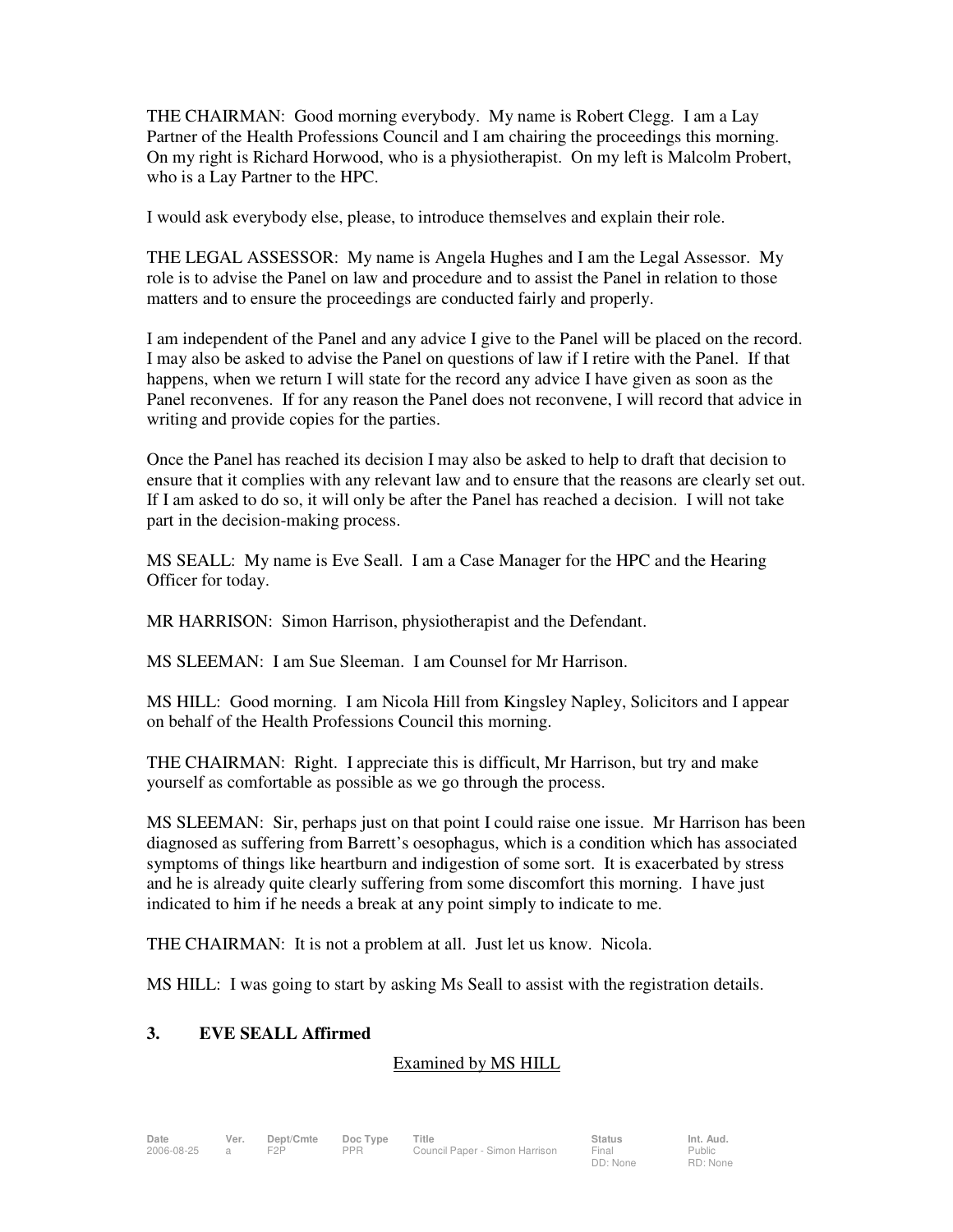Q Can you advise the Panel, please, of Mr Harrison's registration details?

A The registration name is Mr Simon R Harrison. The registration number PH43175.

The registered address is 53, York Road, Middlesbrough, Cleveland, United Kingdom, TS5 6LJ. His date of birth is 21.5.59.

- Q When was he first registered, please?
- A The first date of registration was 5.7.91.

MS HILL: Thank you very much. Sir, if I can deal with service quickly this way this morning rather than taking Ms Seall through it. The Notice of Allegation appears in your bundle at page 1. You will see it is dated 18 January and you will see it was sent to Mr Harrison at his address as it appears on the Register. The notice of today's hearing is dated 11 March. That appears at page 3 in your bundle and, again, that was sent to Mr Harrison at his address as it appears on the Register, as it should do. I can advise you that both Mr Harrison and his representatives had this bundle on 20 May and again we have sent that to his registered address.

MS SEALL: That is correct, sir, yes.

THE CHAIRMAN: Thank you.

MS HILL: Sir I wonder if, before we begin, I may make one brief preliminary application and that is this. You have seen the nature of the allegation today and I wonder if we may refer to the Complainant as Ms A rather than by her full name. As you know, this is a public hearing and her name will appear on the website or in any transcripts and I wonder if we can, therefore, can call her Ms A, due to the nature of the allegations, just to protect her in the future. I understand Ms Sleeman does not have any objections to that.

MS SLEEMAN: No, I have no objection to that.

MS HILL: Perhaps if we can all try and call her Ms A and if there are any slip-ups, perhaps the Shorthand Writer would be kind enough just to call her Ms A.

THE CHAIRMAN: If we fail will you correct us, please?

MS HILL: Sir, if I can open in this way. Mr Harrison is a registered health professional. You have heard he is a physiotherapist and has been so registered since 5 July 1991. As you are aware, today it is the Council's case, it is our application and we must satisfy you that Simon Harrison's fitness to practise is impaired by reason of his misconduct whilst employed at the Wrexham Maelor Hospital. I will remind you that the burden is upon the Council to prove our case on the balance of probabilities.

Sir, with that in mind I understand that you have had a Particulars document handed to you this morning.

THE CHAIRMAN: Yes.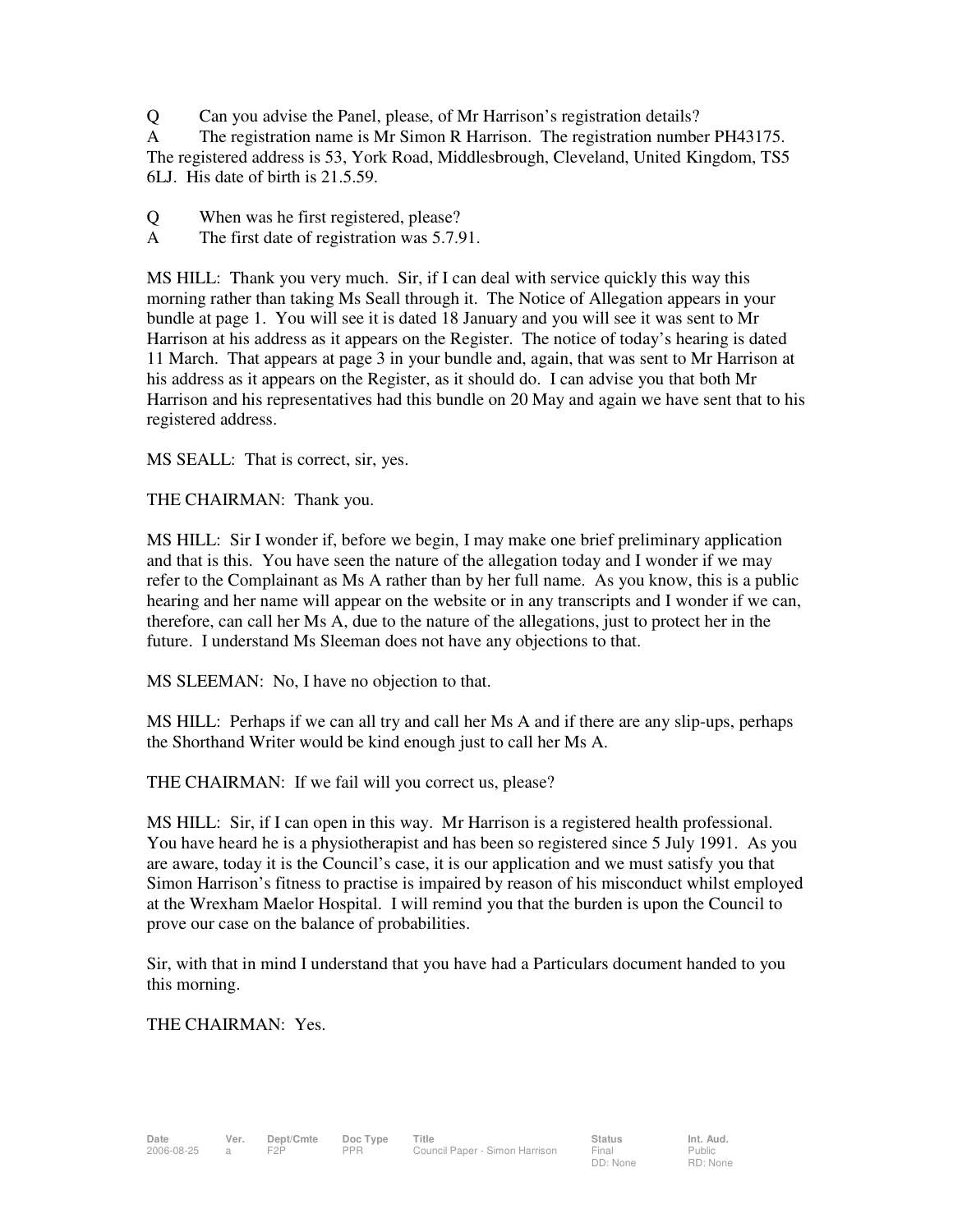MS HILL: Would you like Ms Seall to read those out or can I just indicate to you that, through his representative, Mr Harrison accepts the facts of allegation number 1 but does not accept that this leads to misconduct or that his fitness to practise is impaired.

MS SLEEMAN: And that the facts of the remaining charges are not admitted.

MS HILL: Yes, the facts of the remaining charges are not admitted. Sir, do you need them to be read out or are you happy to proceed on that basis?

THE CHAIRMAN: We have all read them, thank you.

MS HILL: As you know today, sir, I need to prove to you that each of the allegations is made out, that they amount to misconduct and that, as a reason of that misconduct, Mr Harrison's fitness to practise is impaired. So far Mr Harrison is prepared to accept just the facts of the first allegation, nothing more.

Sir, Mr Harrison commenced work at the Wrexham Maelor Hospital as a Senior 2 locum physiotherapist in Care of the Elderly on 10 May 2004. He had an open contract as the department at that time were so short staffed.

On 5 July 2004 various examples of inappropriate behaviour are alleged to have taken place and following this Mr Harrison was dismissed from employment. The inappropriate actions are alleged to have taken place both on 5 July 2004 and also during the previous week.

The inappropriate actions are that that on one occasion he put his arm around Ms A and put her head on to his shoulder; on a dated between 28 June and 5 July he put his arms around Ms A, hugging her, put his head on her chest - this was in the middle of the corridor; on 5 July firstly he put his hands outstretched to Ms A's breasts so that she thought he was going to touch her; he prevented her from leaving the space she was in, in between the patient's bed, the sink and the wall; he discussed his sex life in front of Ms A and a female patient, stating that he would require an instruction manual on how to operate female bits; during this conversation he said that he had not seen any female bits for a long time except for the patients', at which point he gestured towards the patient opposite and stated that her bits were wrinkly; he continued by asking Ms A if she had an instruction manual for how her bits operated and he stated that he might visit a sex shop.

On two occasions in the first week he attended at work smelling of alcohol and on the specific date, 5 July, he attended at work smelling of alcohol.

Sir, you have before you in the bundle, aside from the notices we have already looked at, witness statements from Ms A, Glenys Hodgson, Tudor Smith and Carol Jones. They are all here present today to give live evidence except Glenys Hodgson, as Mr Harrison's representatives were kind enough to indicate earlier on during the week that that evidence is accepted and can be read.

Sir, having reached that stage, please can I call Ms A to give her evidence.

MS SLEEMAN: Sir, my client has prepared a sketch plan of the ward where the incident the third of the incidents, the one on 5 July - is said to have taken place. We do not say it is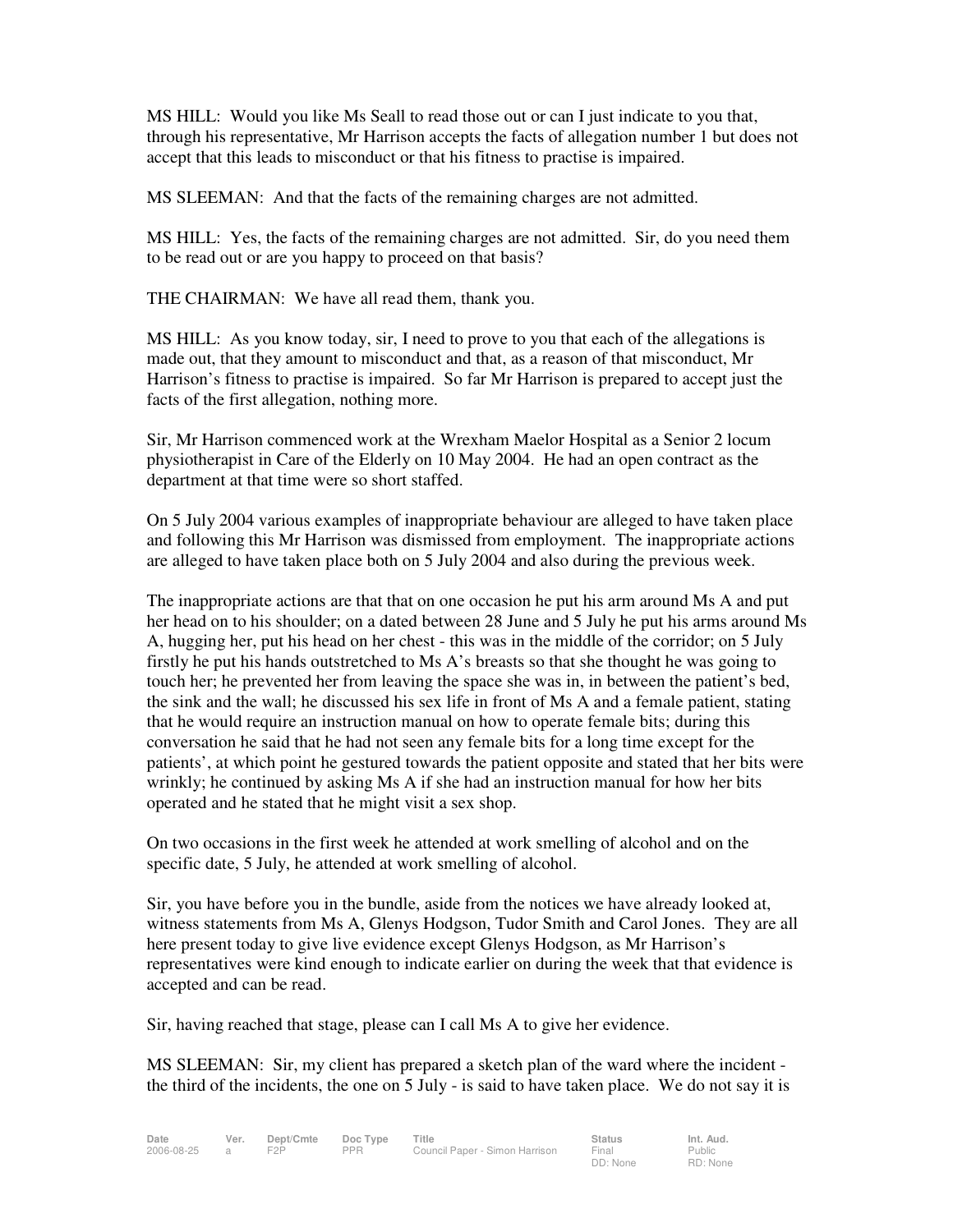entirely accurate in every detail but it might be of assistance in understanding the evidence. I think one has already been shown to Ms A.

### **4. MS A Affirmed**

*(The Chairman introduced the Panel)* 

### Examined by MS HILL

Q Can I ask you to turn to the bundle in front of you and look at page 4? You will see your statement appears between pages 4 and 7. You have signed it at page 7. Can you confirm that?

A Yes.

Q Do you agree with the contents of your statement as it appears? A Yes.

Q Thank you very much. Perhaps I can just ask you to begin by explaining your professional history, which you have set out, just very briefly, in your first paragraph? A Yes. I qualified as an occupational therapist in 1997. I began working in the Wrexham Maelor in June 2004. Prior to that I had worked in Oswestry, Shrewsbury, Welshpool - various places and I was actually a locum occupational therapist at the time.

Q You then go on to say that in the week beginning 28 June 2004 you were covering for a colleague in the Morris Ward and that you had not worked closely with Simon Harrison before. Did you know of him before?

A I had seen him around the department briefly, but not worked closely with him, no.

Q Can you tell us what happened on the morning handover in relation to the first incident, please?

A Yes. I was sat at the Nurses' Station. I had a cold and was not feeling very well. I mentioned this and Simon was sat next to me and put his arm around me and pulled my head on to his shoulder and sort of did a "There, there", thing, which I did not feel wonderfully comfortable with, I did not know him that well. I just passed it off as a strange incident, really. I did feel that I smelt alcohol on him at that point, though.

Q That is what I wanted to ask you about. Are you able to enlarge on that a little bit? Was it a very strong smell, a passing smell? Are you able to elaborate any more?

A A smell as he exhaled.

Q OK. What did you do after this incident that morning?

A We had a morning handover from the ward staff.

Q Then you mentioned that you spoke to some other physiotherapist colleagues? A I did and particularly people that worked with him and they mentioned that they had also smelt alcohol on him in the morning.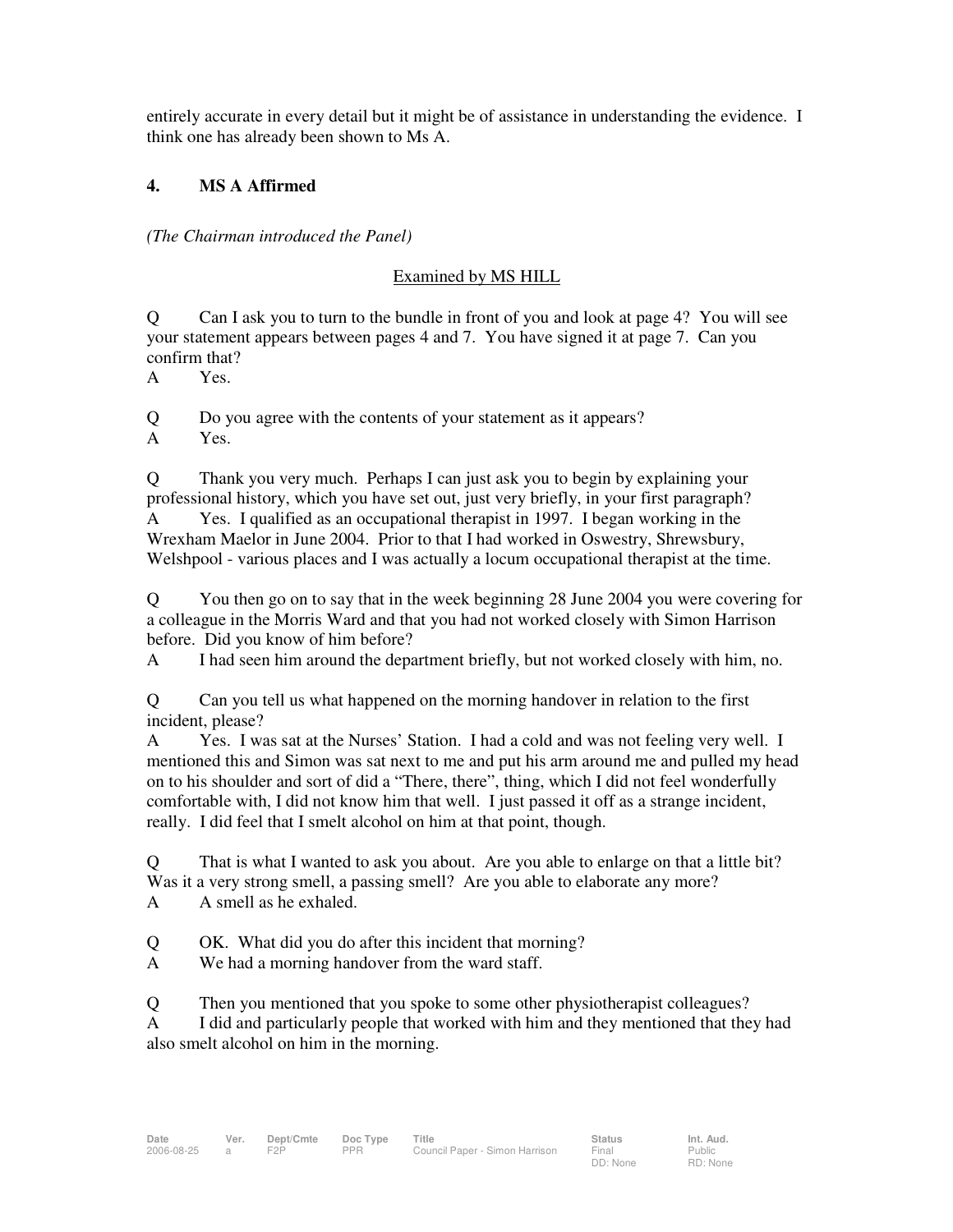Q Can we then move to the second incident? You said later you were walking down the main corridor just past the canteen. Can you tell us what happened on this occasion, please? A I was walking down the corridor. Simon was walking towards me. He began walking in quite a laboured fashion as if he was tired. He then walked up to me and put his arms around me and put his head on my chest with his head facing *that* way and hugged me in the middle of the corridor, which I felt quite uncomfortable with.

- Q How long did he hug you for?
- A About 30 seconds, I think.
- Q Did you hug him back?
- A No.

Q How did that make you feel?

- A Uncomfortable.
- Q Can I ask you again to explain how his head was positioned, as it were? A *Here*.
- Q Which way was his nose facing?
- A *That* way. (*Demonstrated*)
- Q Did he say anything at this time?

A That he was tired or overworked or something along those lines. I did not really respond wonderfully. I just said, "Oh well, never mind", sort of thing, and continued down the corridor. I just found it quite invasive, really.

Q Has anything like that ever happened to you at work before?

- A No.
- Q You say you felt quite surprised by his behaviour?

A Yes because I did not know him that well and people I do not know do not normally come up and hug me in the middle of the corridor.

- Q What time of the day did that happen?
- A It was before lunch or around that time, mid-morning.
- Q Again you say you could smell alcohol?
- A Yes, because he was so close.
- Q You smelt that for the whole 30 seconds?
- A Yes.

Q Did you tell anyone about the incident?

A I did not. At that time I was not sure what to do I was relatively new at Wrexham, I was a locum temporary post and I was not sure whether or not it was anything that was significant enough to say about, really. I just felt uncomfortable with it.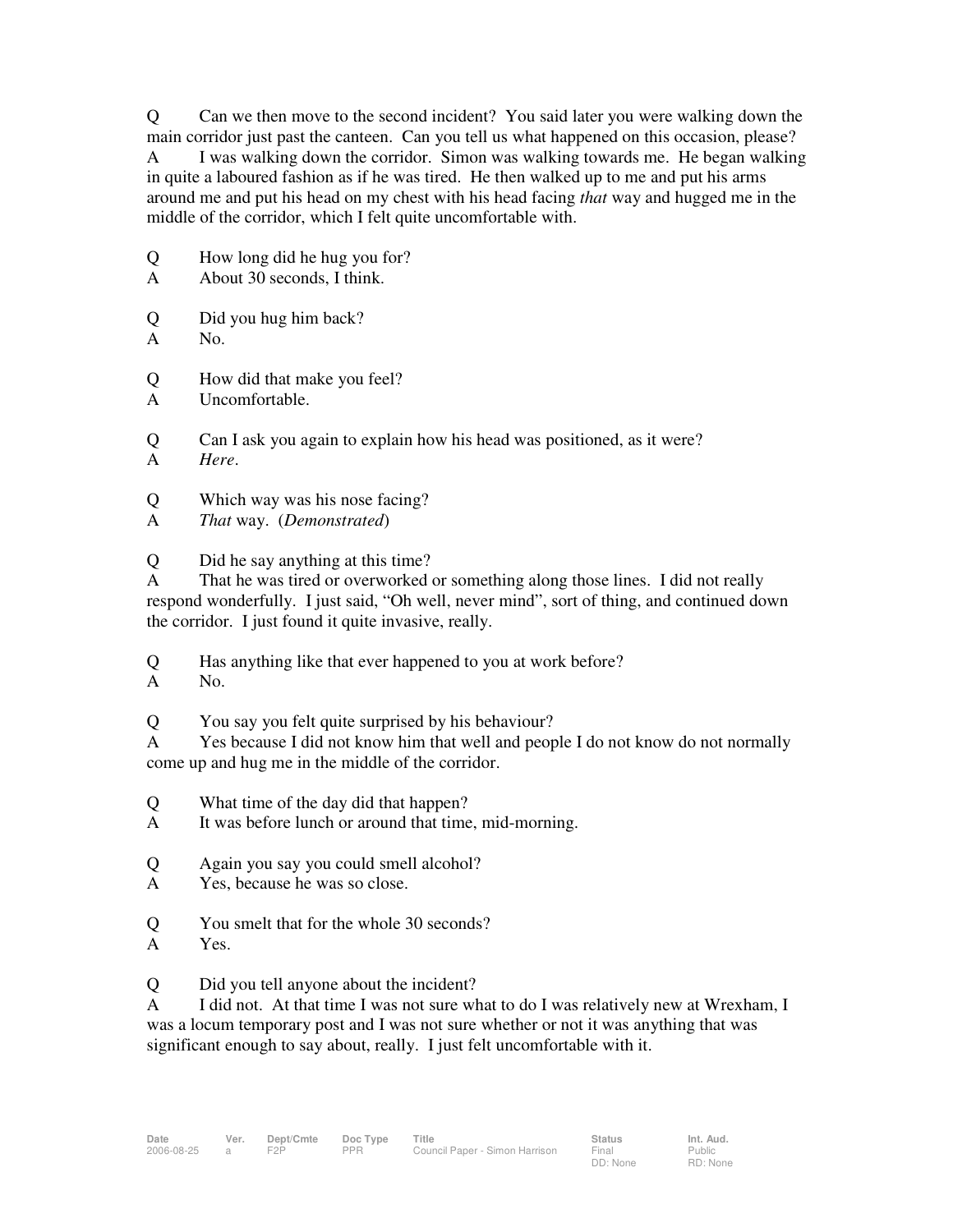Q May we then move, please, to 5 July. You described that you were in bay one of the Morris Ward and we have got a map before you which Mr Harrison has drawn that you have seen this morning. Can you show us where you were standing? (*Demonstrated*)

THE CHAIRMAN: Against this first bed? There is a bed in there?

A There is a sink *there* and the beds are actually against the wall.

Q Sink near the door?

A There is a sink *here*.

MS HILL: Do you want to mark where you were standing and where the sink is?

A The beds actually go back against the wall. (*Witness marked the plan*) I was *there*, the sink is *there* and the bed actually goes against the wall.

THE CHAIRMAN: Right, the other way round, you mean?

A No, that is the headboard and the footboard, *there*. It is actually nearer. It is quite a narrow space and that it the wall. The beds are not free-standing. They are actually to the wall, the back of them.

MS SLEEMAN: Can I just see the plan? It is at the wrong angle for me.

THE CHAIRMAN: I think it is implied that given the beds, the headboards are back to the wall. Just for information, how many beds are there on this ward? There is an eight-bedded bay, a six-bedded bay and are these single or twin bedded?

A No, there are three side rooms and another two six-bedded bays, I think. I think there are usually about 27 beds on a ward in Maelor.

Q I was going to say, it is a fairly small ward.

A These two pieces, *that* bay and *that* bay, actually they go back. They go back *that* way.

Q *These* come out? They are a cruciform?

A Yes.

THE CHAIRMAN: I am with you. Thank you.

MS HILL: If I can then take you back to your statement. You have indicated where you were standing with the cross. Why were you standing there at that time?

A I had just finished speaking to a staff nurse about a patient and had gone to wash my hands before I left the ward.

Q Where did the nurse go?

A She walked out of the bay.

Q You then say that Simon Harrison came over and began talking to you about your cold. Can you tell us about that?

A I was sounding rather hoarse and chesty and he suggested that perhaps I would benefit from having some chest physio. He was stood at the end of the bed and put his hands out towards my breasts and got quite close to me, like *that*.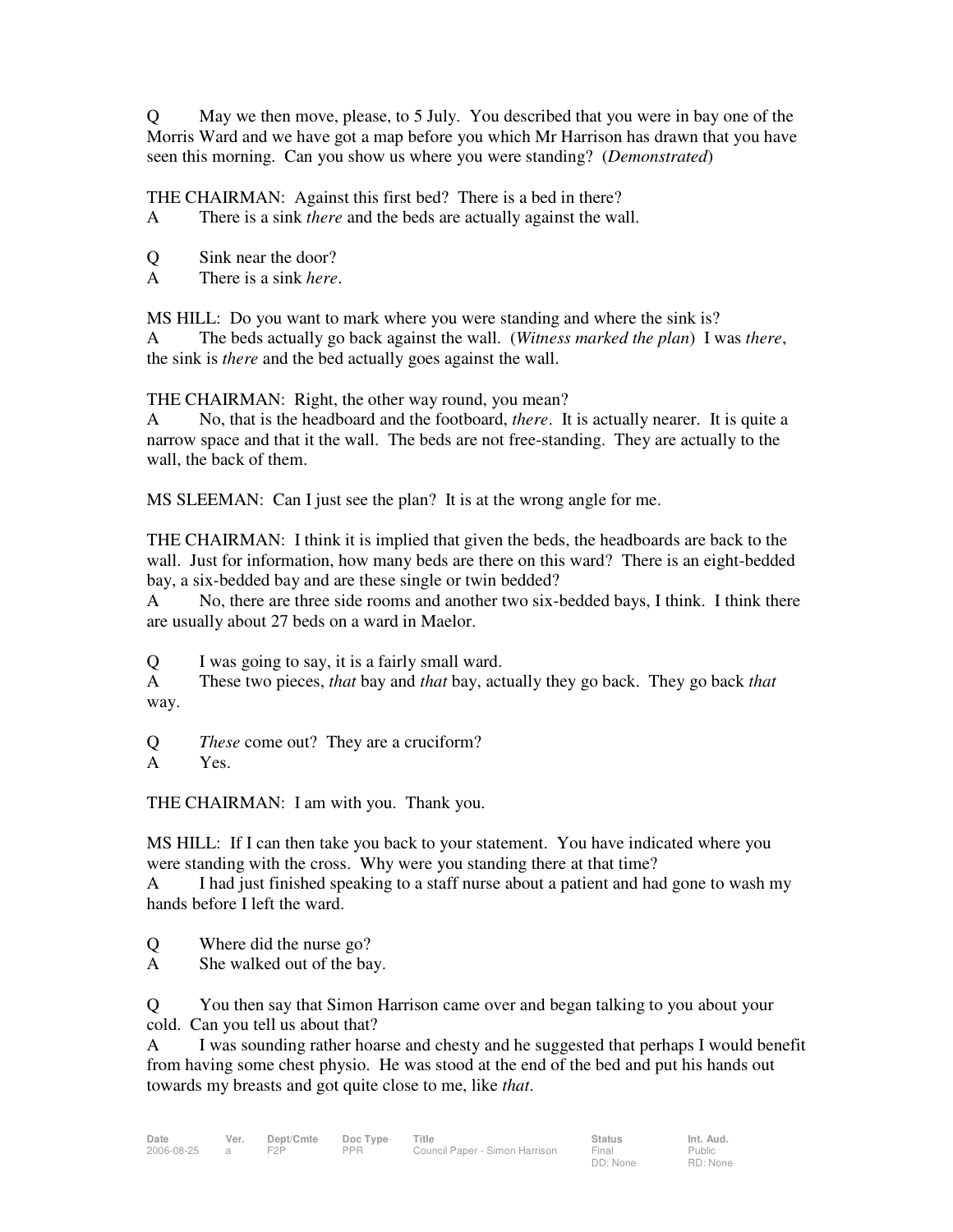Q I have got to take you back. How far away were his hands from your chest?

- A About *here*. (*Demonstrated*)
- Q How far away was his body from you?

A *Here*. (*Demonstrated*)

Q OK. If I could ask you just to go on, then. What happened next?

A I must have looked surprised because he then laughed and dropped his hands and made a joke that if he had actually touched me that he would still be on the floor and that I would have hit him.

Q Can I just ask you, what did you think at the time that he did it, when he put his hands up?

A I thought he was actually going to touch me because he got so close and I did actually feel - because I was at the end of the bed by the sink and he was in front of me, I felt quite intimidated.

Q Were you able to get away?

A No.

Q Can I take you back to the diagram. You have said that all six beds were occupied? A Yes.

Q Everybody has had their breakfast, it is about quarter-to nine in the morning - you say that in your statement - but you are not sure what they could or could not see in relation to what went on?

A No, because they were all elderly patients and obviously some people are hearing and visually impaired at that age.

THE CHAIRMAN: Indeed, and even much younger!

MS HILL: Were there any nursing staff in the bay with you at the time or any other medical staff at all?

A No.

Q It was just you and Mr Harrison?

A Yes.

Q After the incident when he has dropped his hands and said to you, "Gosh, I think you would have kicked me if I had actually touched you", what did you do next?

A I picked up my file and was trying to exit the ward but he was still stood in the way between the ward and the bed, so I could not actually move past him without physically moving past him and so I stood where I was. He then adopted a more relaxed posture but was still stood in the way and continued the conversation.

Q You say that he actually moved in front of you so that you could not get out? A Yes.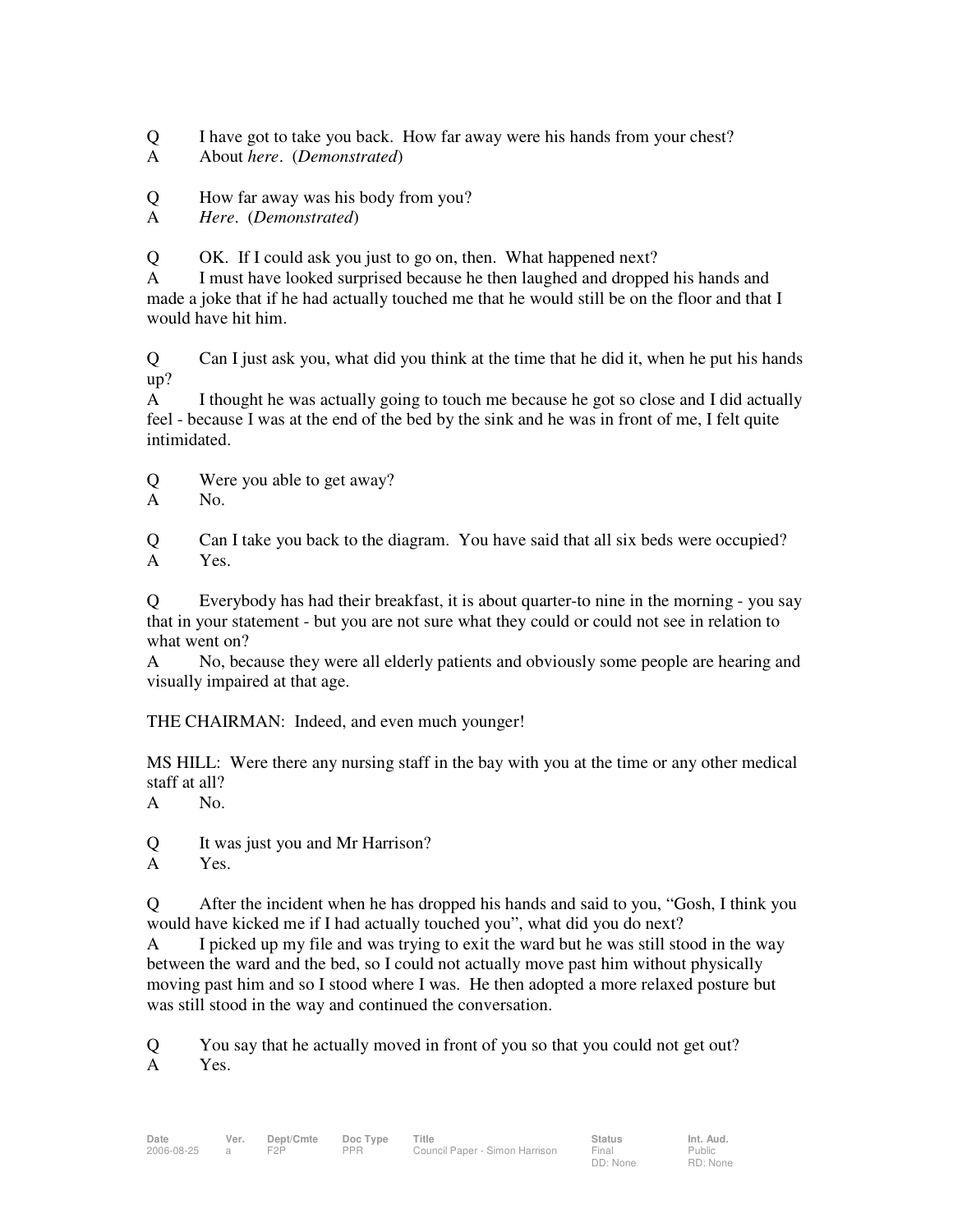Q You say that in your statement?

A Yes.

Q He then began discussing his sex life while still in this narrow space by the occupied bed. He then says in a jokey manner that he had not had sex for a while and you do say that everything he said was in a jokey manner with a smile on his face?

A Yes.

Q Why did you feel that it was inappropriate, then? Why did you feel intimidated? A Because of his actions, because I did not know him very well and because of his invading my personal space, talking about things that I did not feel were appropriate for a work colleague. I did not know how to deal with it because I had never had to deal with that before. I felt intimidated and I did not feel very comfortable with the situation at all but I was not sure how to deal with it, so I acted quite passively, probably.

Q There is perhaps one thing I should ask you. Would this sort of thing be appropriate from any of your colleagues, perhaps if you had known them longer?

A I do not think so, no.

Q He then, once he said that he had not had sex for a while, what else did he go on to say, in that paragraph 11?

A He was saying that he would not know how genitalia operated now on a woman and that the only ones he had seen recently had been a patient's and he actually gestured to the bed opposite, which is this bed *here*, and saying the only ones he had seen recently were that patient's and that they were wrinkly and the lady was actually awake and in her bed at the time. He then asked me if I had an instruction manual for how my parts operated and I said, 'No.' I just found it very inappropriate, really, to be discussing his sex life and a patient's genitals in the middle of an occupied bay, at all

Q Then you say that he finished off by saying that he might need to visit a sex shop? A Yes.

Q At that point you were able to leave?

Q What did you feel as you left? What was running through your head?

A I was upset. I was quite shocked, really, that I had just had that conversation with somebody and to have somebody get so physically close to me. I did not feel very comfortable at all about the situation and I felt that I needed to speak to somebody about it. Because of the three instances it had escalated in terms of what had happened and I did not really feel very comfortable working with him.

Q Can I ask you, were you able to smell alcohol on the third occasion?

Q There is the smell of alcohol again. You say you were very shaken?

A Yes.

Q What did you do next? Who did you go and tell?

A Yes.

A Yes.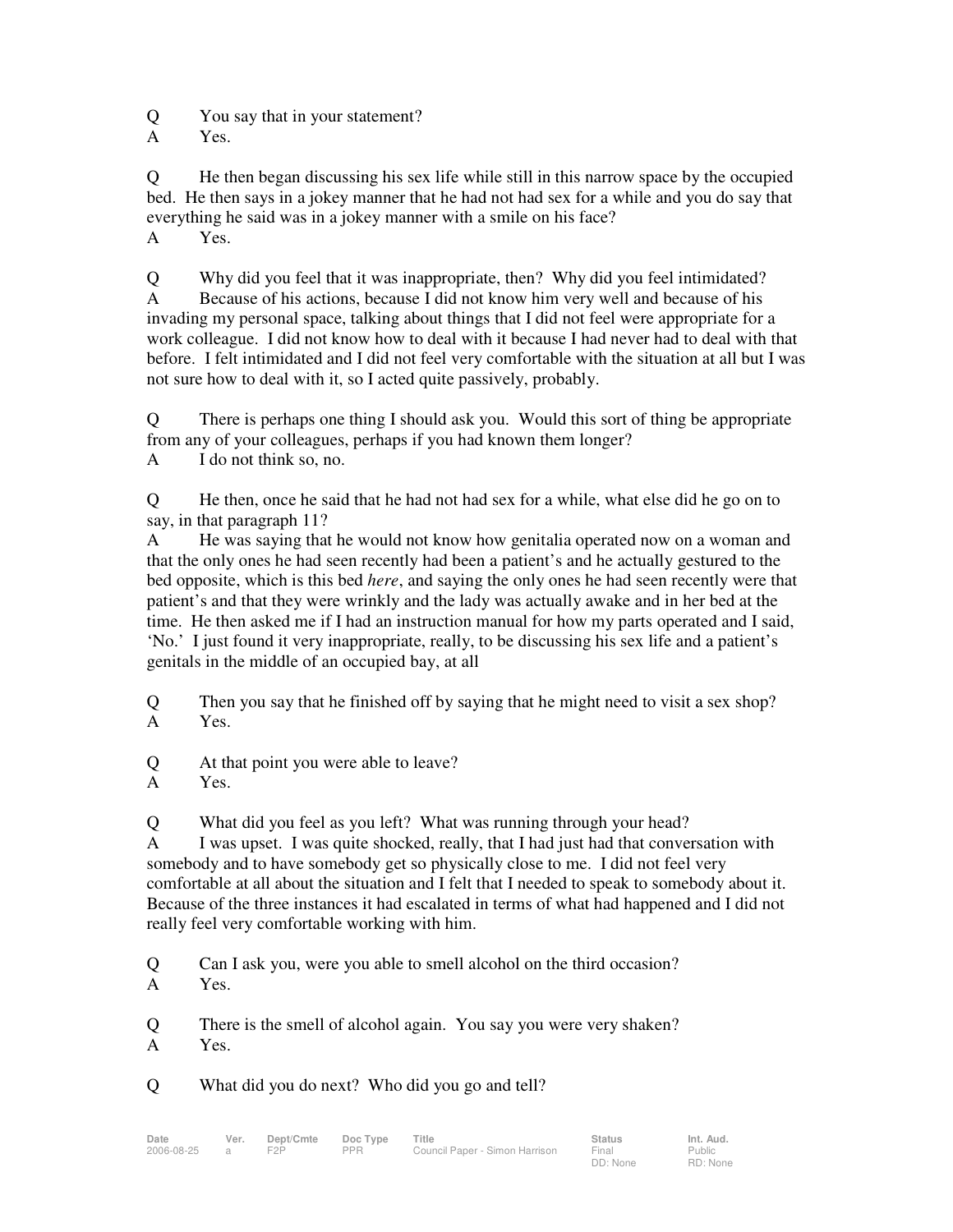A I went and spoke to my line manager, Glenys Hodgson.

Q What did you tell her?

A That I had had an incident that morning with Simon Harrison and briefly outlined the details and at that point she went to speak to Carol, the physio manager.

Q You said in your statement you were concerned about the permanent OT. Can you tell us a bit about that?

A Yes, the permanent member of staff that normally works on that ward is a 21 year old OT and she was off sick and I was covering that ward that I do not normally work on and she had told me previously that Simon had asked for her home phone number and I felt concerned about how she would deal with his behaviour if he was behaving in a similar manner towards her.

Q If I can just finish off by asking you to explain what happened. Glenys Hodgson, you say, went to speak to Carol Jones. What happened then?

A Tudor Smith came in and spoke to me about the incidents.

Q Who is he?

A He is the Clinical Superintendent who was managing Simon. Then I relayed what had happened to me and he stated that there had been some previous incidents before but they had not been officially reported, and then went to speak to Carol Jones. At that point I was asked to remain in the office and they came back some time later to tell me that the situation had been resolved and that he was no longer going to be working there.

Q Can I ask you some more general questions? Obviously you had to work with him during the whole week. How did you approach that?

A In my role I was not just based on one ward, I am based on several, so my actual contact with him was limited but I just remained very professional, really, and saw my patients and tried to avoid contact.

Q You will understand that Mr Harrison is unlikely to agree with a lot of what you have said and therefore the Panel have got to decide which evidence they prefer, your evidence or Mr Harrison's evidence. Was there ever any altercation or any incident that would turn you against Mr Harrison or would suggest that you do not like him professionally and that you want to bring an allegation of this type?

A No. I had not worked with Mr Harrison previously, I did not know him very well. There was no personal reason behind bringing this up. It was just that I professionally felt that it needed to be dealt with.

Q Is there any way that you could have been mistaken in relation to Mr Harrison's actions towards you?

A I do not think so. You act off how somebody is making you feel and their body language and their behaviour and I felt that it was inappropriate behaviour.

MS HILL: Thank you very much. I do not have any further questions for you but no doubt Ms Sleeman will have some questions for you.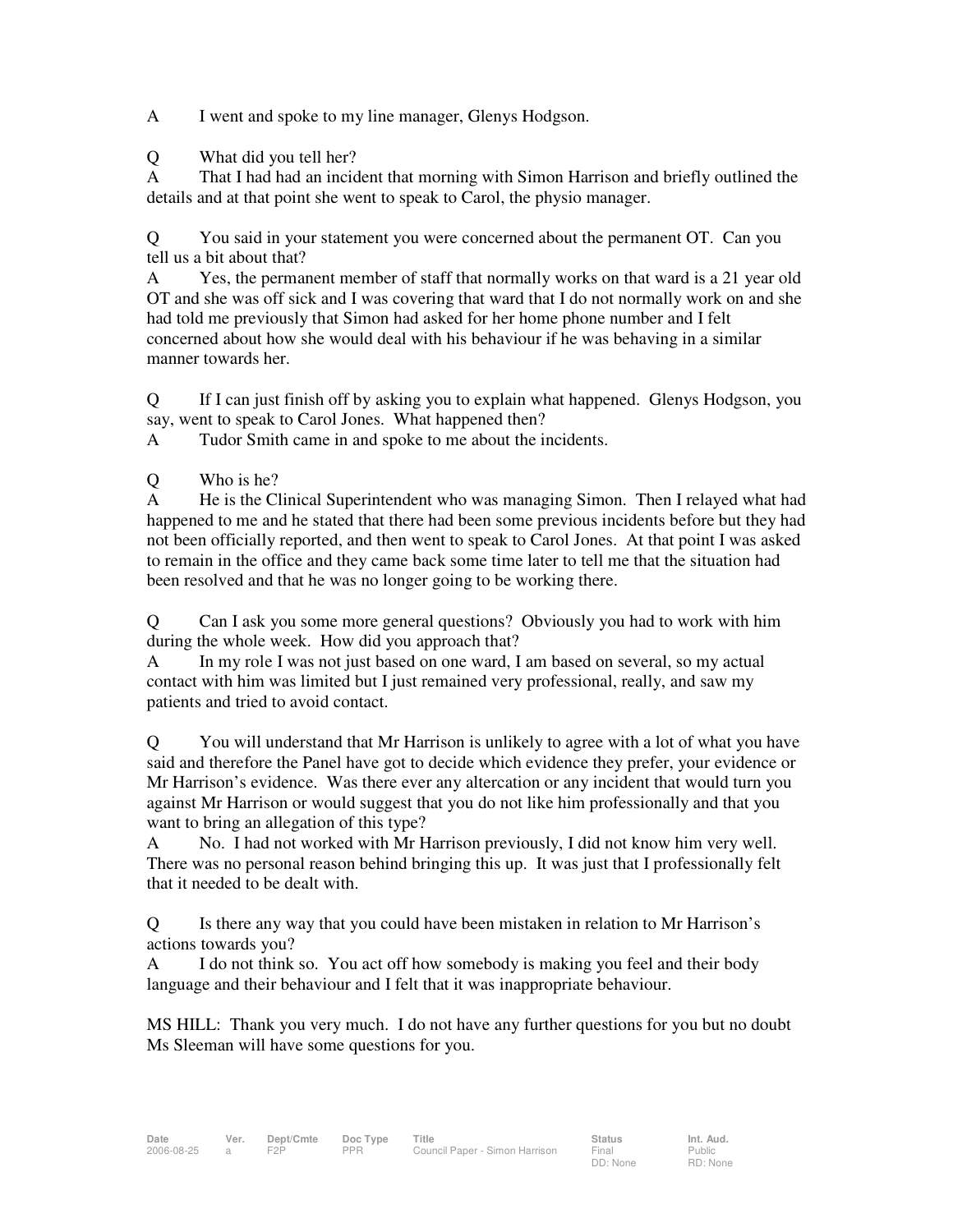THE CHAIRMAN: Just before we do, there are a couple of points of clarification. Just so I am absolutely clear, this six-bedded bay, the sink is near the door. You suggest that the space between the sink and the bed end is very limited and therefore you were obstructed?

- A Yes.
- Q Is the sink within the curtilage of the bed screen?
- A Yes.
- Q Is that the only sink in the six-bedded area?
- A Yes.
- Q But it is within the…
- A If you pull the curtains round the end of the bed they probably come to the sink.
- Q So it is very limited?
- A It is probably no more than *that* between the sink and the side of the bed.
- Q There was actually a patient in that bed?
- A Yes.
- Q All the time?
- A Yes.

### **5. Cross-examined by MS SLEEMAN**

Q Ms A, I am not going to ask you very much about the first incident because you probably know Mr Harrison accepts that the incident occurred, but I just want to establish some of the background circumstances. This happened at handover time, did it not?

- A The first incident?
- Q The first incident?

A Yes.

Q 8.45, something like that?

A Something like that.

Q That is quite a busy time on the ward, is it not? There are quite a number of staff around, patients are being bathed and dressed and breakfasted, are they not? A Yes.

Q He accepts that he did make this gesture which brought your head briefly on to his shoulder and his recollection is that he said something like, "Poor you, I hope you're better soon." Does that accord with your recollection?

A (*No audible response*)

Q And you did not make any response at the time, did you?

A No.

DD: None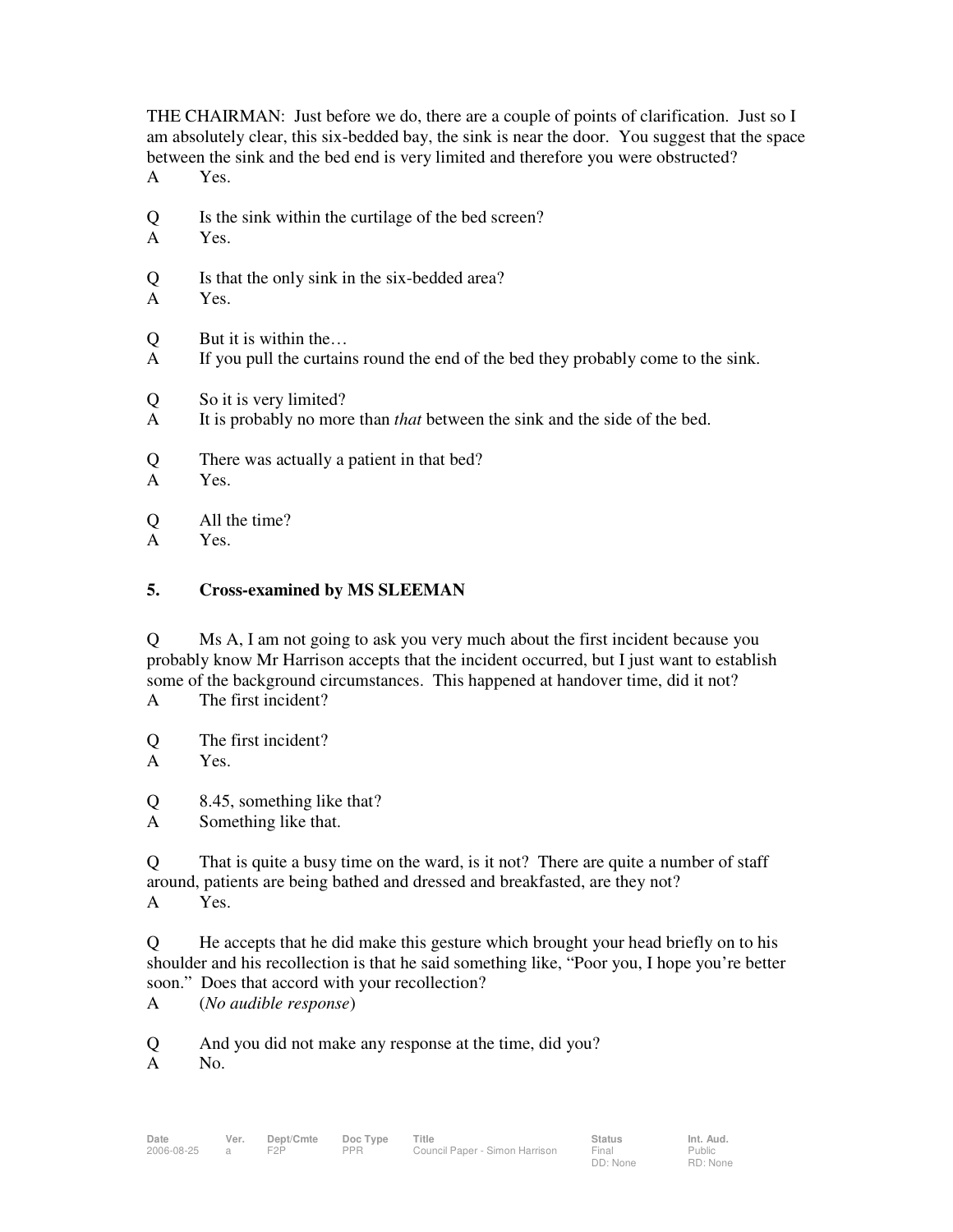Q The second incident then, the one in the corridor by the canteen, this was around about lunchtime, was it not? That is why you were near the canteen, probably? A Yes.

Q Again that is a busy time, is it not? There are people coming and going?

A There were not actually very many people on the corridor at that time.

Q But there were people?

A Not within the immediate vicinity but yes, there would be people on the corridor.

Q It is right that there was some sort of exchange between you, is it not? He told you that he was very tired, did he not and it is right, he accepted, he did very briefly put his head, he says on your shoulder, *here*. That is right, is it not?

A It was *here*.

Q The reason he did that was a gesture of simply demonstrating how tired he was, as if he was going to sleep, was it not? That was the context?

A It was the context but it was not acceptable to put somebody in my close physical space that I did not know very well and put it on my body.

Q But you accept it was clear that was the context? He was saying, "I am very tired" and he was effectively motioning to lay his head down to go to sleep?

A On my chest, yes.

Q You said, I think, that it was clear that he was joking?

A That he had a jokey manner throughout the entire thing. I do not think he had a concept of how his actions may be construed.

Q It is not right, though, that he hugged you, is it?

A He put his arms around me and put his head on my chest.

Q I suggest he did not do that, it was on your shoulder?

A I was the one that had his head on my chest and he put his arms around me and I construe that as a hug.

Q It is not really credible, is it, that anyone would put their arms around and hug somebody in a public corridor in a hospital, someone they do not know?

A Well, that is what happened.

Q Moving then to the incident on 5 July. If we can perhaps just go back to the plan, I want to be absolutely clear. We can probably dispense with the second side of the plan because it seems to me that what we are talking about occurred on this page, if I can just fold it over. I just want to check that I am clear about this. You say that the sink, as I understand it, is *here*?

A Yes.

Q And you were standing *here*?

A Yes.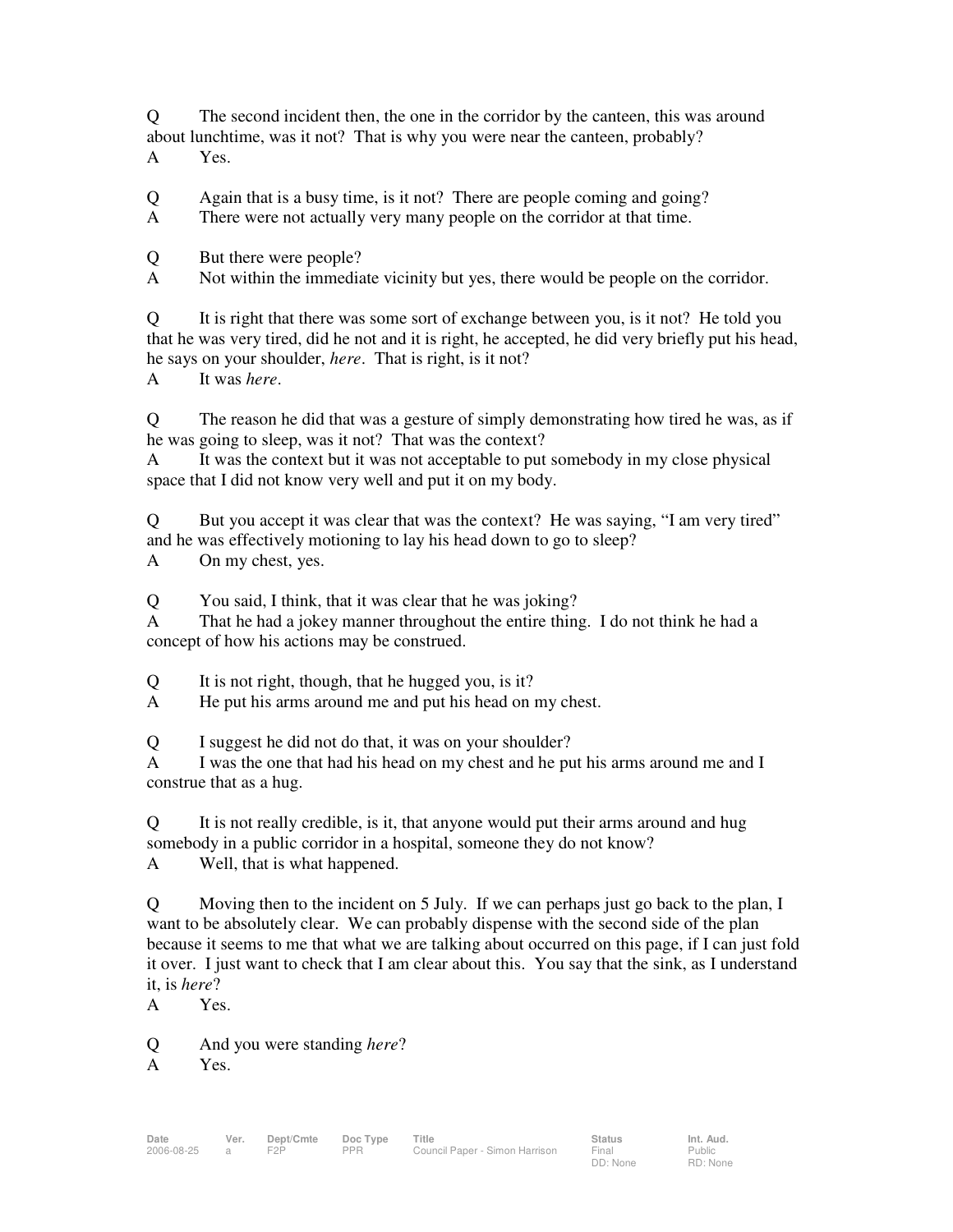Q Where, then, do you say that Mr Harrison was?

A He was actually *there*, between the sink and - the bed is actually closer to the sink and he was between the foot of the bed and the edge of the sink.

Q So you say he was a bit further out into this area than you were? You were nearer the back wall than he was?

A No, I was not near the back wall. I was near the foot of the bed between the sink and the foot of the bed and he was *here*.

Q So he was further out into the ward than you were?

A Slightly.

- Q Do you say all six beds were occupied?
- A Yes.

Q Again, this took place at handover time, did it not, 8.45?

A There was not, actually handover, I do not think, at the time.

Q But it was that time of day?

A It was that time of day, yes.

Q So far as you can recall, I think you said that there were not any other staff around. Simon Harrison's recollection is that there was a Staff Nurse around. Do you remember that? A There was a Staff Nurse I spoke to prior to going to the sink but she walked out of the bay.

Q It is right, is it not, that at this time of day again it is a busy time, patients are being attended to. Anyone could walk in at any moment, could they not?

A They could but they did not during the incident.

Q Similarly to the second incident, Mr Harrison accepts that there is an element of truth in what you have described but he does not accept that it went to the full extent as you describe it. He accepts that there was a comment about chest physio but he says what happened is he simply said to you, reference to the conversation you had had earlier about your bad cold, he said that he simply said to you, "You are sounding better, you don't need chest physio" and just put his hands up like that as a gesture to say, "You don't need it". That is right, is it not?

A No.

Q It was clear, was it not, from this discussion, that it was a reference back to the conversation you had had the previous week about your heavy cold?

A The reference to the chest physio was obviously a reference to my cold. The conversation moving on to a patient's genitalia, I failed to see the reference to a cold with that.

Q I was not suggesting there was. The reference to chest physio. The fact is it was a short exchange, was it not? It was over in a couple of seconds?

A Minutes, I would say.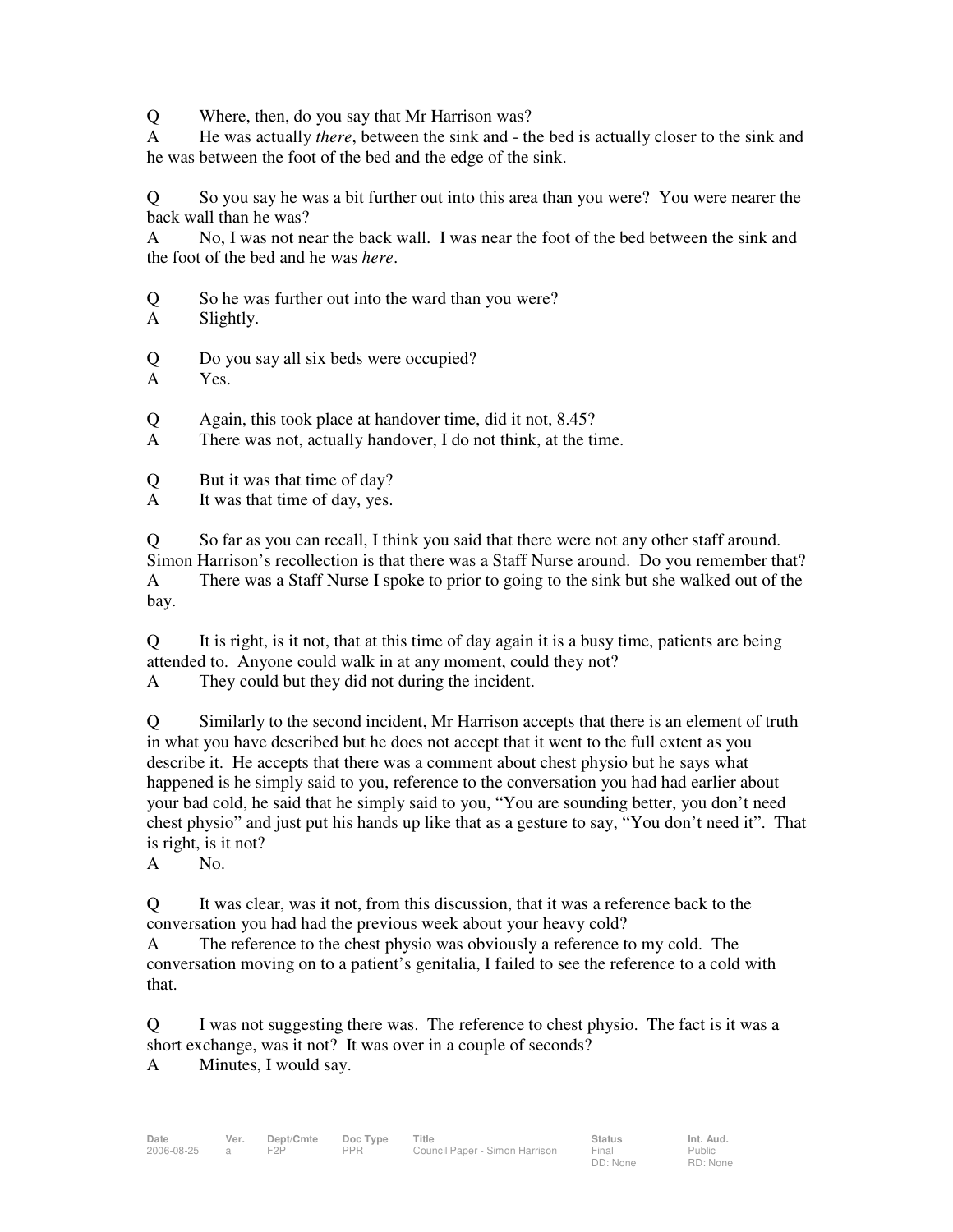Q You said in your witness statement that his hands were very close to you. Paragraph 6 of your witness statement, towards the bottom of page 5 of the bundle? A Yes.

Q You said his hands were about 1cm from your breasts and you indicated that earlier on in your evidence in chief. That is really a very small distance, is it not? A Yes.

Q To anyone observing from more than a couple of feet, it would look as though there was actual contact, would it not?

A I presume, yes.

Q If I can perhaps demonstrate on Ms Hill.

THE CHAIRMAN: I am not sure that we need to, really.

MS SLEEMAN: If I put my hand *there*, it looks as though I am touching her, does it not? A Yes.

Q Again, it is simply not very credible, is it, that anybody would do that on a public ward where all the beds are occupied and anyone could walk in at any moment?

A It may not seem credible to us but that is what actually happened, which is why I felt it was an incident that required reporting.

Q It is not right that he moved to block your path, is it?

A He moved his body position to make it very difficult for me to get out from the side of that bed.

Q Did he say anything to indicate that is why he was moving his body?

A He was very jokey and chatty throughout the entire exchange.

Q He did not say "I am blocking your path" or anything like that, did he?

A No, but his actions ensured that I could not move past him.

Q That is not right, is it? He stood standing where he was for the whole of your exchange?

A Sorry?

Q I suggest that is not right. He simply stayed standing in the same place?

A He did move his body position.

THE CHAIRMAN: I am sorry, Ms A, I did not catch the last remark.

A He moved his body position slightly to make it more difficult for me to walk past him.

MS SLEEMAN: In paragraph 7 of your witness statement you say that you must have looked shocked because he dropped his hands and laughed and then you say that he said something along the lines of, "If I'd touched you I'd still be on the floor now." He accepts that he did make a comment something along those lines and then you responded something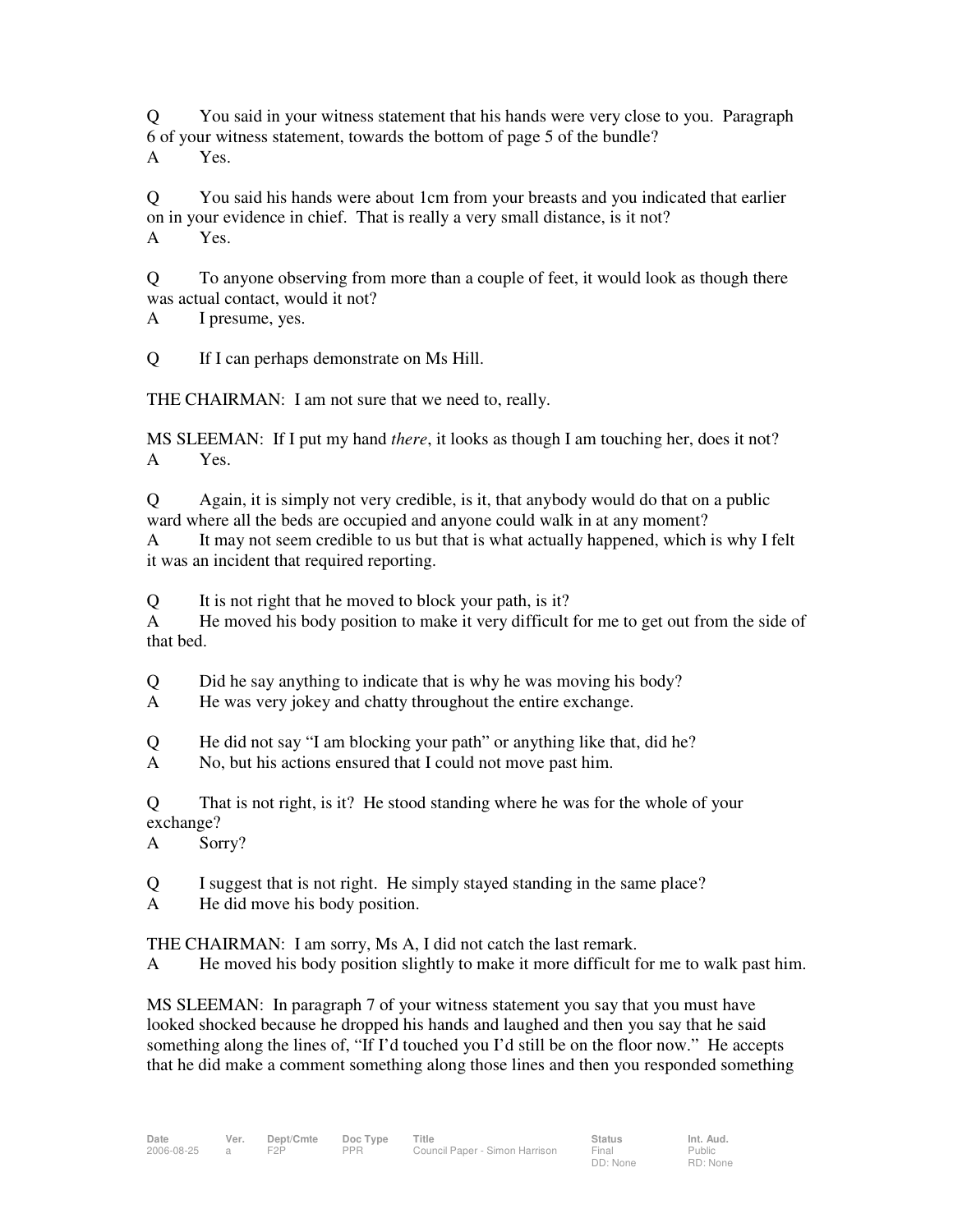along the lines of, "Yes, you would" and you might kick him as well. He accepts that both of those comments went on.

You wrote a letter of complaint, did you not, before you wrote your witness statement to the Health Professions Council? Do you remember that?

- A Yes. It was a long time ago, yes.
- Q Do you want to see a copy of it, just to refresh your memory?
- A Yes, please.

THE CHAIRMAN: We do not have a copy of that?

MS SLEEMAN: No, sir. I do have sufficient copies for you to have them if you wish to. It is a small point and it may be, depending on what Ms A says, that it is not necessary for me to hand it up. I am content to do so if you think it would be of assistance when I have made the point. Perhaps the witness can be shown that. (*Handed to witness*) Would you prefer to see it now, sir?

#### THE CHAIRMAN: No.

MS SLEEMAN: Have you had a chance to refresh your memory? A Yes.

Q This was a letter that you wrote in response to communication with the Health Professions Council, was it not, asking you for more details of your complaint? A Yes.

Q So you knew at the time of writing it that it was important that you gave a full and accurate account of the incident?

A Yes.

Q If you can look at the long third paragraph, you describe this incident. You say,

"Mr Harrison offered to give me chest physio and reached with both hands towards my breasts, and stopped within millimetres… attempted to make a joke stating that he thought I would have physically struck him if he had actually touched me."

Then you go on to say,

"I again attempted to leave without engaging in direct confrontation."

You do not say anything there about your response about agreeing that you would have hit him and kicked him, do you?

A No.

Q So that was not a completely full account, was it?

A No.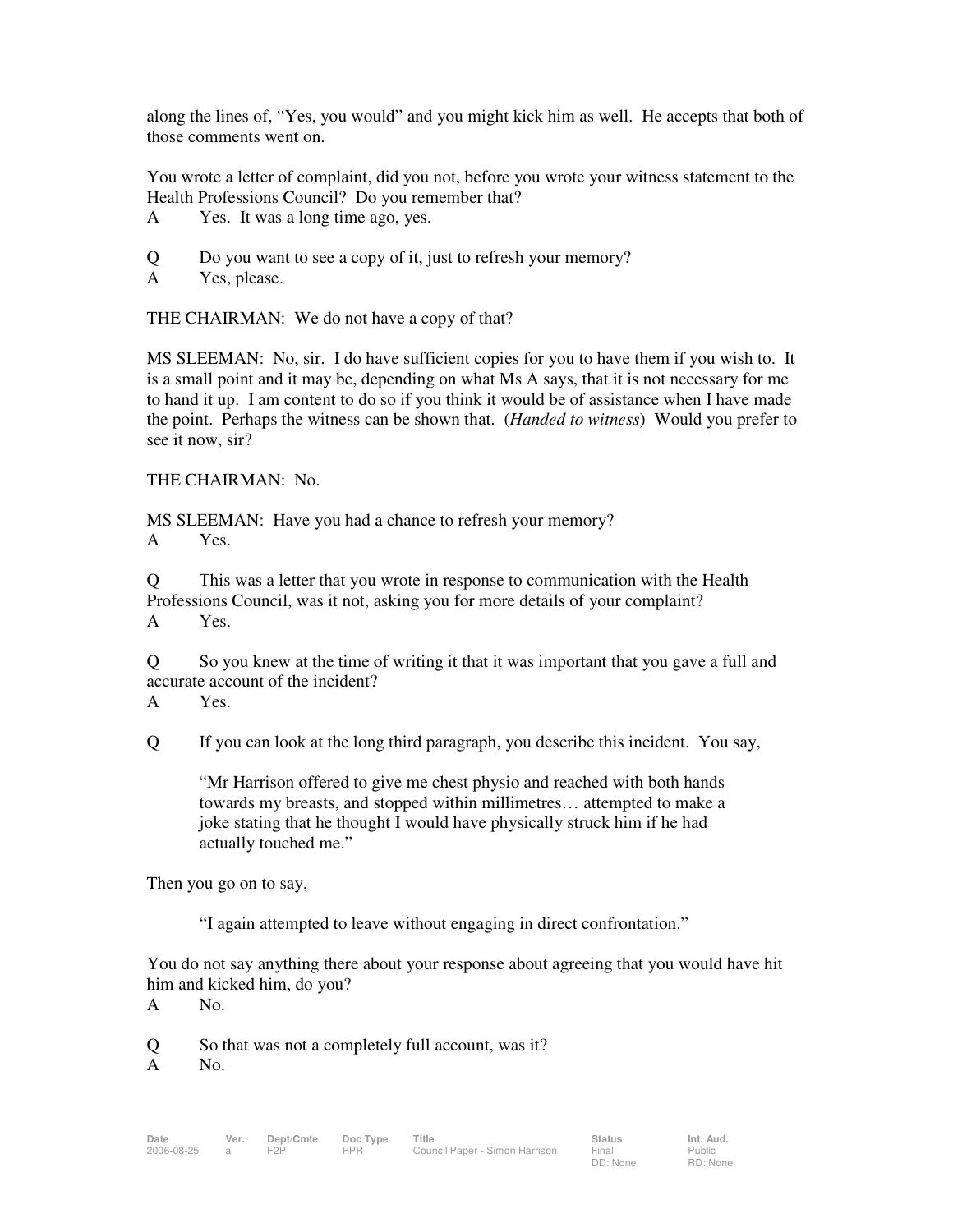Q Did you leave it out because you thought that if you put it in it might put you in a bad light?

A No.

Q In fact you are doing the same thing today, are you not, Ms A? You are not giving a wholly honest account?

A No. I am giving an account of what happened on that incident. It is very difficult to write a witness statement in terms of that, remembering and knowing exactly what people want in a situation. It is a situation I had never been in before. It was my attempt to give a full account and when I actually met with Nicola and was asked questions and you put yourself back into that situation, you remember more fully what happened.

Q It is right, is it not, that you have continued to exaggerate the incident that took place on 5 July? There was no mention of women's bits, was there, as you say? A There was.

Q It is right that Mr Harrison accepts that he did go on to say something along the lines this is after you had said that you would hit him and kick him as well - he accepts that he responded with something along the lines of, "There's no need to worry, I wouldn't know what to do with a woman. I would need an instruction manual", but that was the extent of the exchange, was it not?

A He then went on to mention that a patient's genitals were wrinkly and those were the only ones that he had seen recently and did I have an instruction manual as to how my genitals worked.

Q Can we just go back to the plan? We have got Simon Harrison standing slightly further into the bay than yourself. Am I right in thinking that the two of you are facing one another?

A Yes.

Q So he has his back to the top wall?

A Yes.

Q And you have your back to this wall?

A Yes.

Q This bed here, the one nearest to both you and Mr Harrison, was occupied, was it not? A Yes.

Q You said all of the beds were occupied. That would be a very strange gesture, then, would it not? You say that when he mentioned the patient having bits that were wrinkly, you say he then gestured right the way behind him?

A He turned and gestured.

Q That is quite an unnatural way to do it, given that there is a patient right here next to him?

A Maybe he had not seen those genitals. Maybe he had only seen the lady's opposite. I do not know.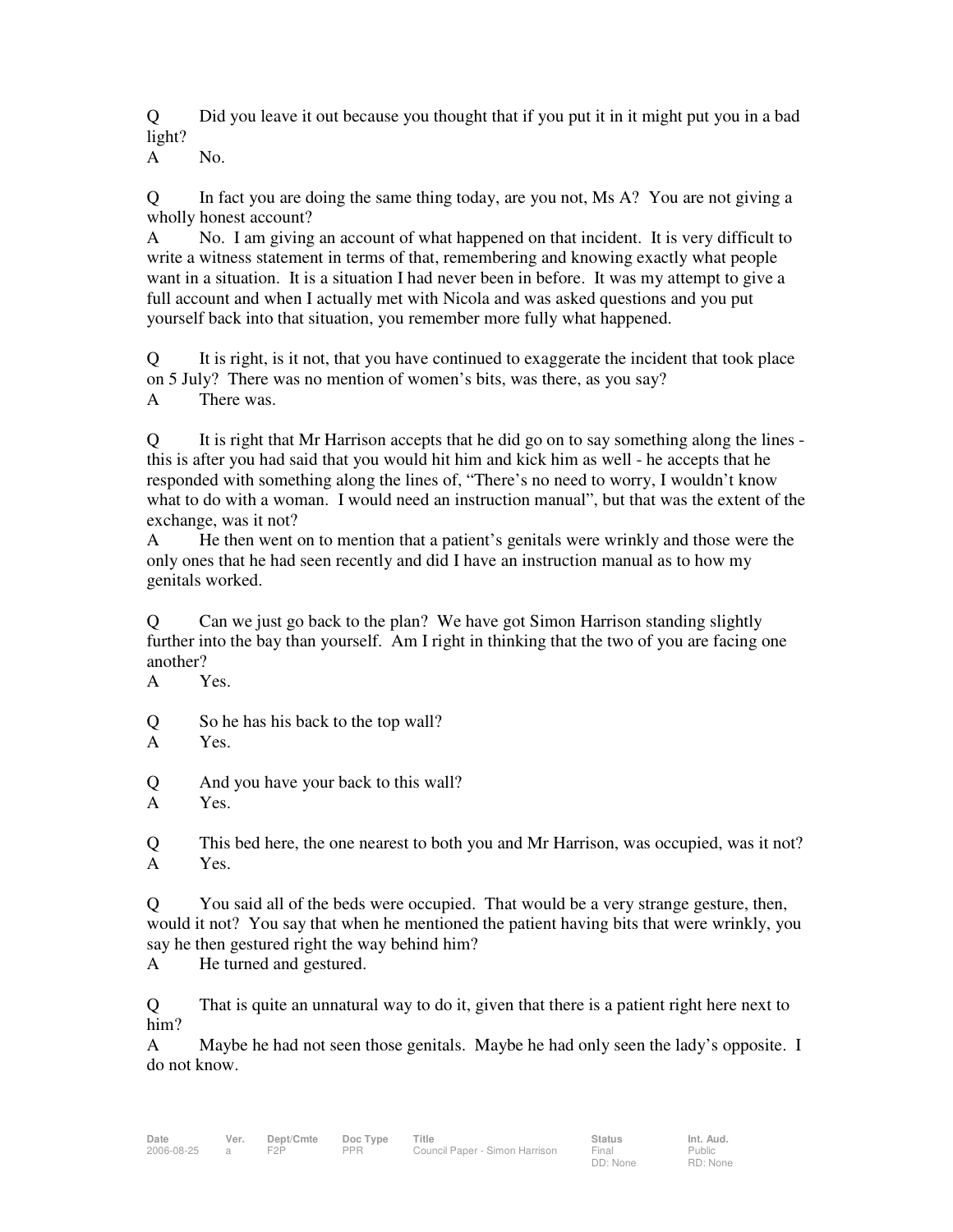Q Again, I suggest that is simply not a credible account of what happened, is it?

A It is. I have no reason to make this up.

Q It is also not right to say that he smelt of alcohol, is it?

A He did.

Q You say that on the first two occasions as well as on 5 July you smelt alcohol on his breath. That is quite a serious matter, is it not?

A It is.

Q For a physiotherapist working with patients, it would have potential implications for patient safety, would it not?

A Yes.

Q Why, then, did you not report the matter when you first smelt it on his breath, do you say?

A I spoke to some physiotherapy colleagues who said that his Clinical Supervisor was aware that there had been other reports of instances smelling of alcohol.

Q The Clinical Supervisor is aware, you say, previously? Who was that?

A His line manager, Tudor Smith.

Q But you decided not to go and tell Mr Smith that you had also smelt alcohol on his breath?

A I did not at that time. This all happened within a few days.

Q That is not really a credible position is it, Ms A, because if you as a responsible occupational therapist became aware that a colleague was smelling of alcohol on duty and that there had been previous reports, it would be particularly important that you ensured immediately that the Clinical Supervisor was aware, would it not?

A In hindsight, yes. I had never been in that situation before. I would certainly act differently now.

Q I suggest if it were true you would have gone straight to Tudor Smith the first time you smelt the alcohol?

A It was early morning, I was not sure if it had been due to heavy drinking the night before or due to drinking during that day. I did not report it.

Q It is also right, is it not, that on the first two occasions you did not ask Mr Harrison not to do what he was doing?

A I am not a particularly confrontational person. I did not deal with it in the way I would deal with it now. Having had this experience I would be much more assertive but at the time being new to a post and temporary in that post, I was not assertive enough in dealing with it and that probably encouraged it to escalate and I would act differently.

Q Is that, then, why you exaggerated your account when you did report it, because you wanted to make it so serious that you wanted to be sure that there was no danger of your having to work with him again?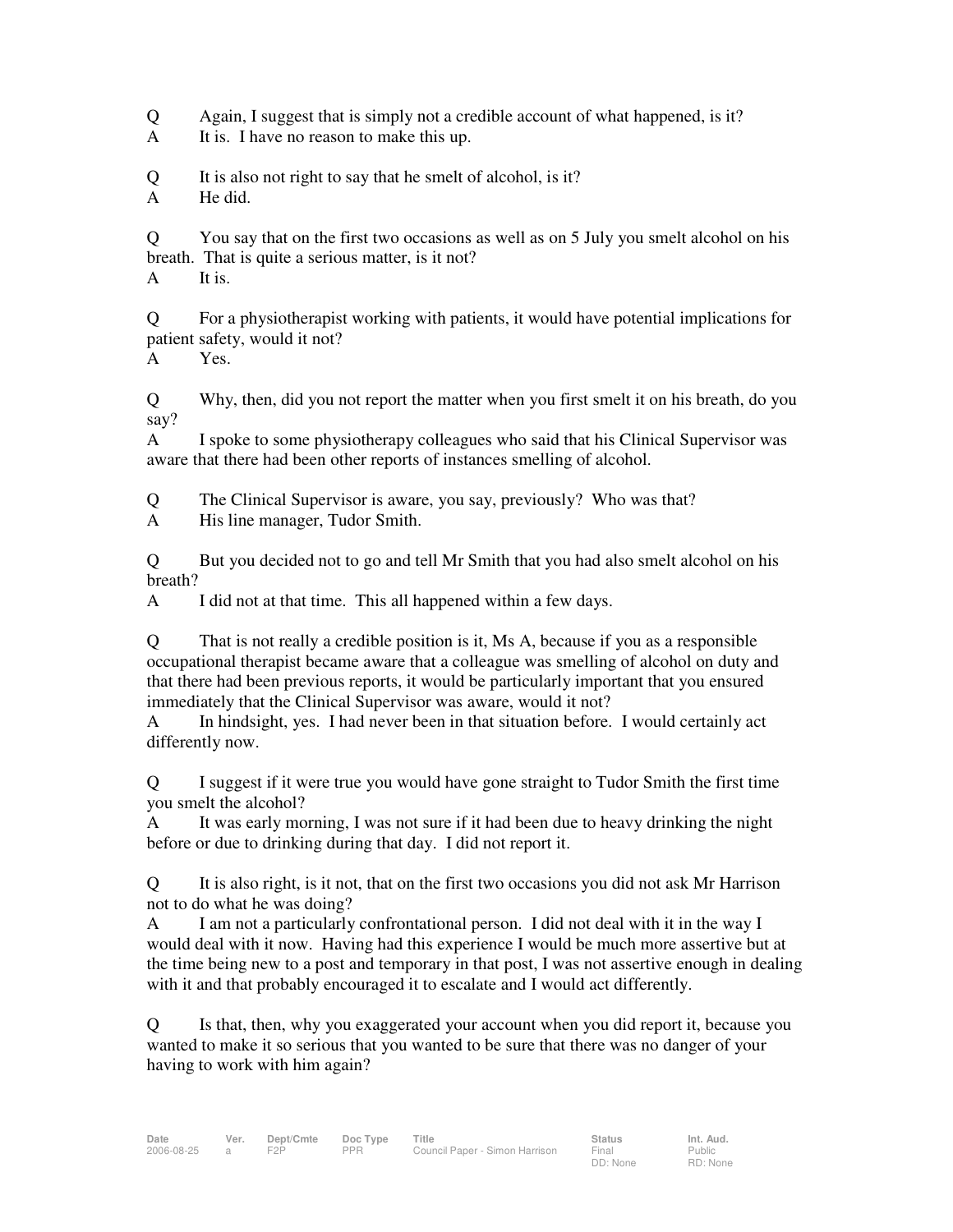A I have not exaggerated my account. I have given a true and accurate account of what happened.

Q You were aware, were you not, all along that he was a locum?

A As was I.

Q So you knew that in the event of a serious complaint there would be no requirement for a disciplinary hearing or anything like that?

A I am not aware of the employment procedure for locum OTs. I had only literally started as locum in that June.

MS SLEEMAN: Thank you. I have no further questions.

THE CHAIRMAN: You were referring to para 15 and you did not continue with that point.

MS SLEEMAN: Yes, I am sorry. I moved on and did not go back.

THE CHAIRMAN: I do not want to miss anything.

MS SLEEMAN: Just to confirm, then, that Tudor Smith, when you spoke to him on the  $5<sup>th</sup>$ , indicated to you that there had been previous reports of smelling of alcohol and also, you said, a problem with a student physiotherapist? A Yes.

MS SLEEMAN: Thank you, sir, for that reminder.

MS HILL: I do not have any further questions for you in re-examination but the Panel may have some questions for you.

### **6. Questioned by THE PANEL**

MR PROBERT: Just to clarify, Chairman, just the timing of the three incidents. What time of day was the first one?

A Morning handover, so it would be about quarter-to nine-ish, something like that.

- Q Right. Then the other one was mid-morning. Is that correct?
- A Mid-morning, yes.
- Q And the third on was again about 8.45?
- A Early morning, yes.

THE CHAIRMAN: From me, just one point. Back to the room. Where did you put your file? When you came to leave you picked your file up to seek to move. Where was your file after you washed your hands?

A I had put it on top of the bin.

THE CHAIRMAN: I think we are happy now for you to leave. You may stay in the room if you wish for the remainder of the hearing or you are free to go, whichever you prefer.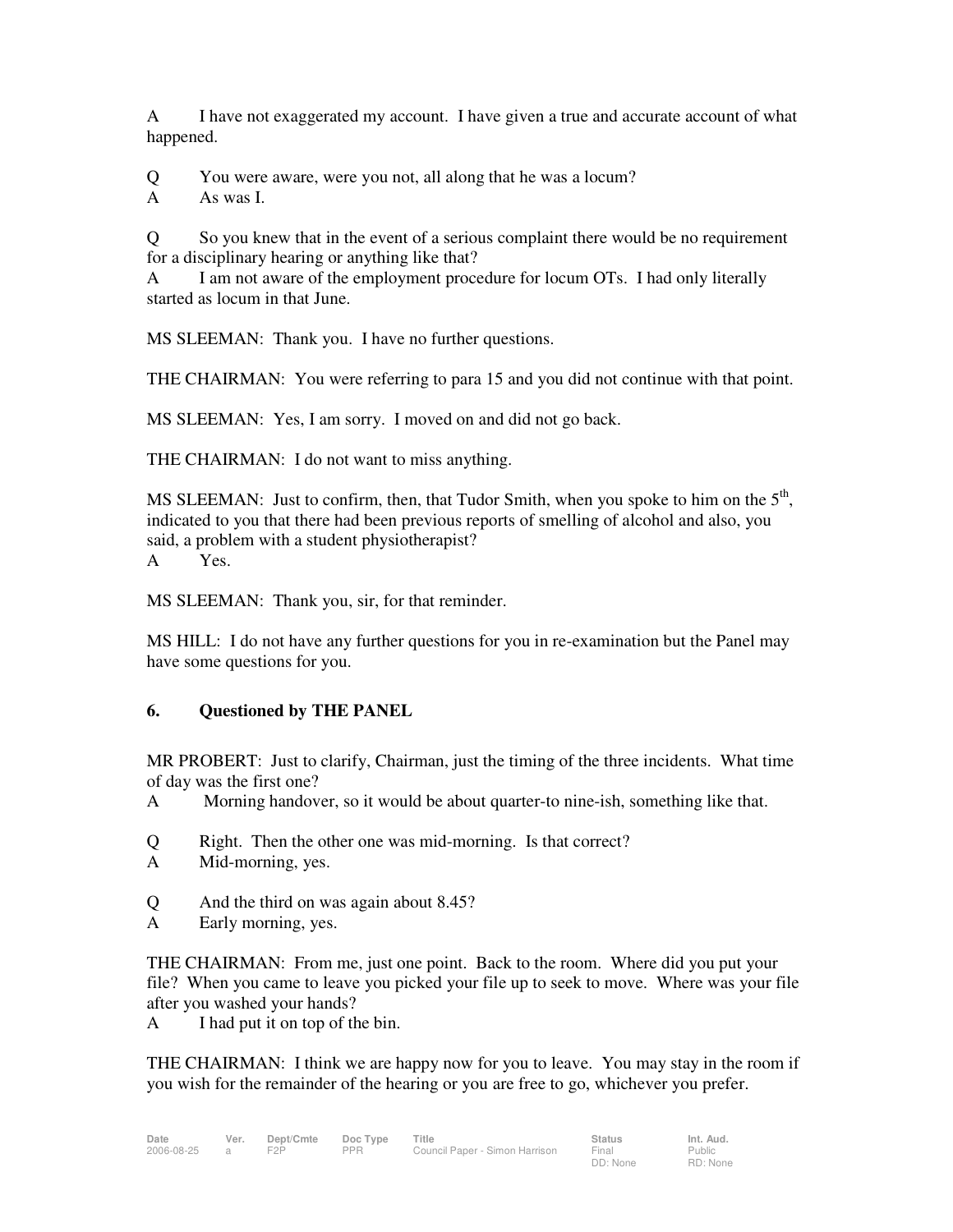MS HILL: Thank you very much. Sir, if we can then proceed, just running through Glenys Hodgson's statement with you and then I wonder if we can have a very quick break because my other witnesses have arrived since the hearing started and I have not said 'Hello' to them yet.

THE CHAIRMAN: By all means.

MS HILL: Sir, the statement of Glenys Hodgson appears at page 8. She signs it at page 9. She introduces herself as the Head of Occupational Therapy at the Wrexham Maelor Hospital and she has been in that position for four years. She qualified in 1970. You will see that she says as part of her clinical role she sees elderly medical patients and that she had worked with Simon Harrison on two occasions on a clinical basis when she was covering for members of her staff.

She only gives evidence in relation to 5 July. She describes that Ms A came into her office and asked to speak to her about an incident that involved Simon Harrison. She felt that she had to report this to her as it had not been the first time that it had happened. She explained that similar incidents had occurred twice in the week before and the time had now come to report matters.

Ms A explained that the week before Simon Harrison had put his head on her chest in the corridor. She was clearly upset by events. She also told Miss Hodgson about an incident when she and Simon Harrison had been together and he had been talking about his sex life and other inappropriate things in front of patients.

She writes that as the incidents were continuing, Ms A felt that she needed to draw them to her attention as they were inappropriate and upsetting. She was aware that she was a locum and was new to the department.

As soon as she had heard this information from Ms A she decided that the matter needed to be dealt with by the physiotherapy department quickly, as Ms A and Simon Harrison were supposed to be working together on the ward that day and Ms A would not be able to see her patients whilst he was still there.

With that in mind she explained that she would have to tell the Superintendent Physiotherapist so that they could deal with it.

She then left the office and went to speak to Carol Jones, who is the Superintendent Physiotherapist. She told her that there had been an inappropriate incident that needed her input and needed her to deal with in relation to one of her staff and one of her own members of staff. Carol Jones then went into the office to speak to Ms A and Glenys Hodgson says that she remained in the department.

Tudor Smith then also became involved and spoke to Carol Jones and at this time Ms A was kept in the department with Glenys Hodgson.

Carol Jones and Tudor Smith then both addressed the issue straightaway in discussion. Carol Jones returned and said that they were going to meet with Simon Harrison. When they had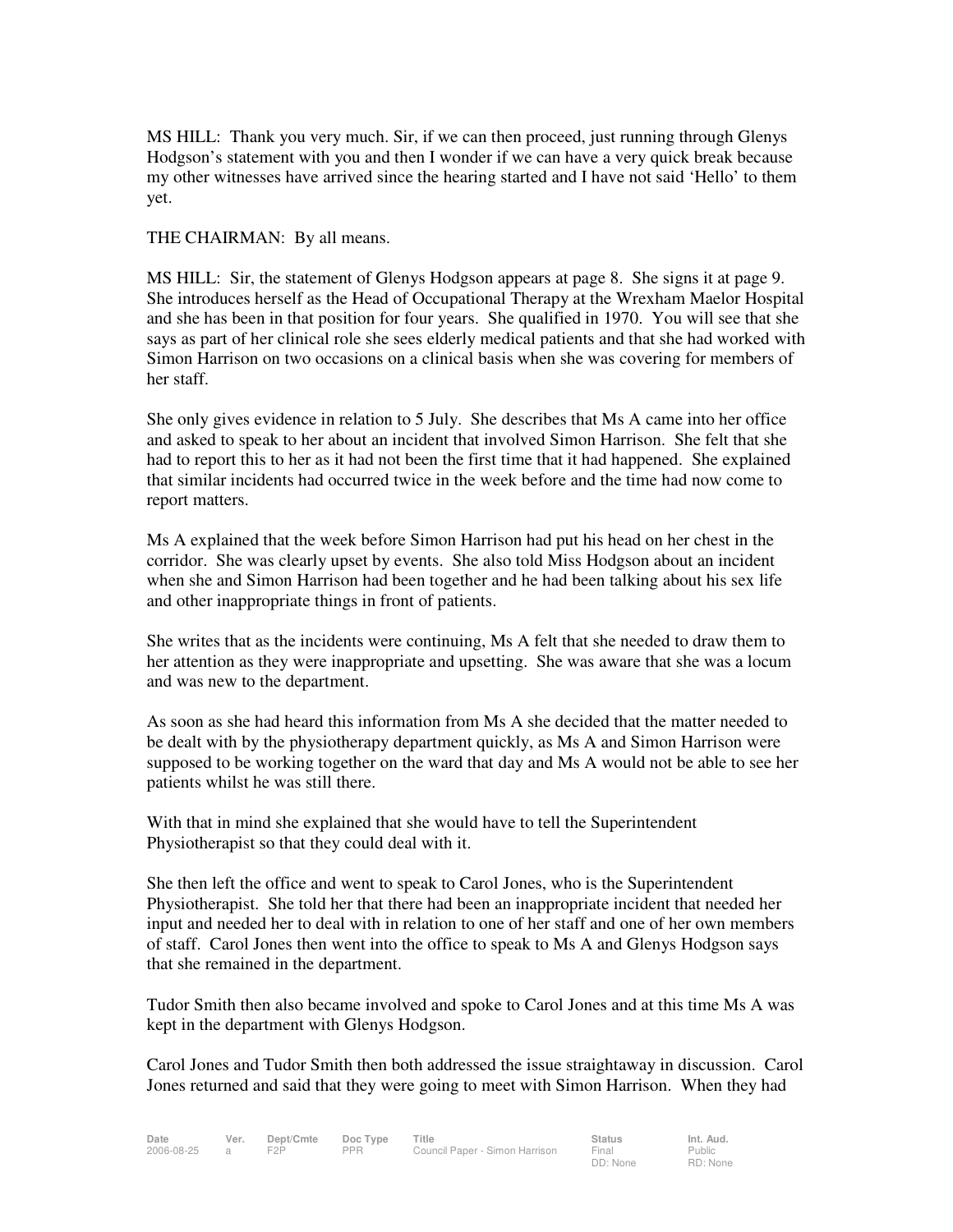both done this Carol Jones came back and informed both Ms A and Glenys Hodgson that he had been asked to leave the hospital.

Perhaps most importantly is her final paragraph where she says:

"We are very pleased that Ms A brought this to our attention. I feel that she has shown a lot of courage to do what she has done. If she had simply left that day, as she could have done as a locum, we would never have known"

and then she states that the evidence is true to the best of her knowledge and belief.

Do you have any comments?

MS SLEEMAN: I do not, no. I may refer to it in my closing submissions but I have no comments.

THE CHAIRMAN: How long do we want to break for?

MS HILL: Literally five minutes, for, just so that I can go and say, 'Good morning.'

THE CHAIRMAN: We will give you ten.

MS HILL: Thank you, sir.

THE CHAIRMAN: We will retire.

*The Panel adjourned for a short time.* 

MS HILL: Sir, can I continue please, by calling Tudor Smith.

### **7. TUDOR SMITH Sworn**

*(The Chairman introduced the Panel)* 

### Examined by MS HILL

Q If I can start by thanking you for coming and ask you to look at the bundle in front of you, please, and turn to page 10. You will see that your statement appears between pages 10 and 12. Would you just confirm that you have signed the statement at page 12, please? A I have signed it.

Q Can you confirm that you adopt the contents - you accept the contents - of your statement?

A I have read the statement and I concur with that.

Q Can I ask you just to begin, please, by setting out your brief professional history and your current role?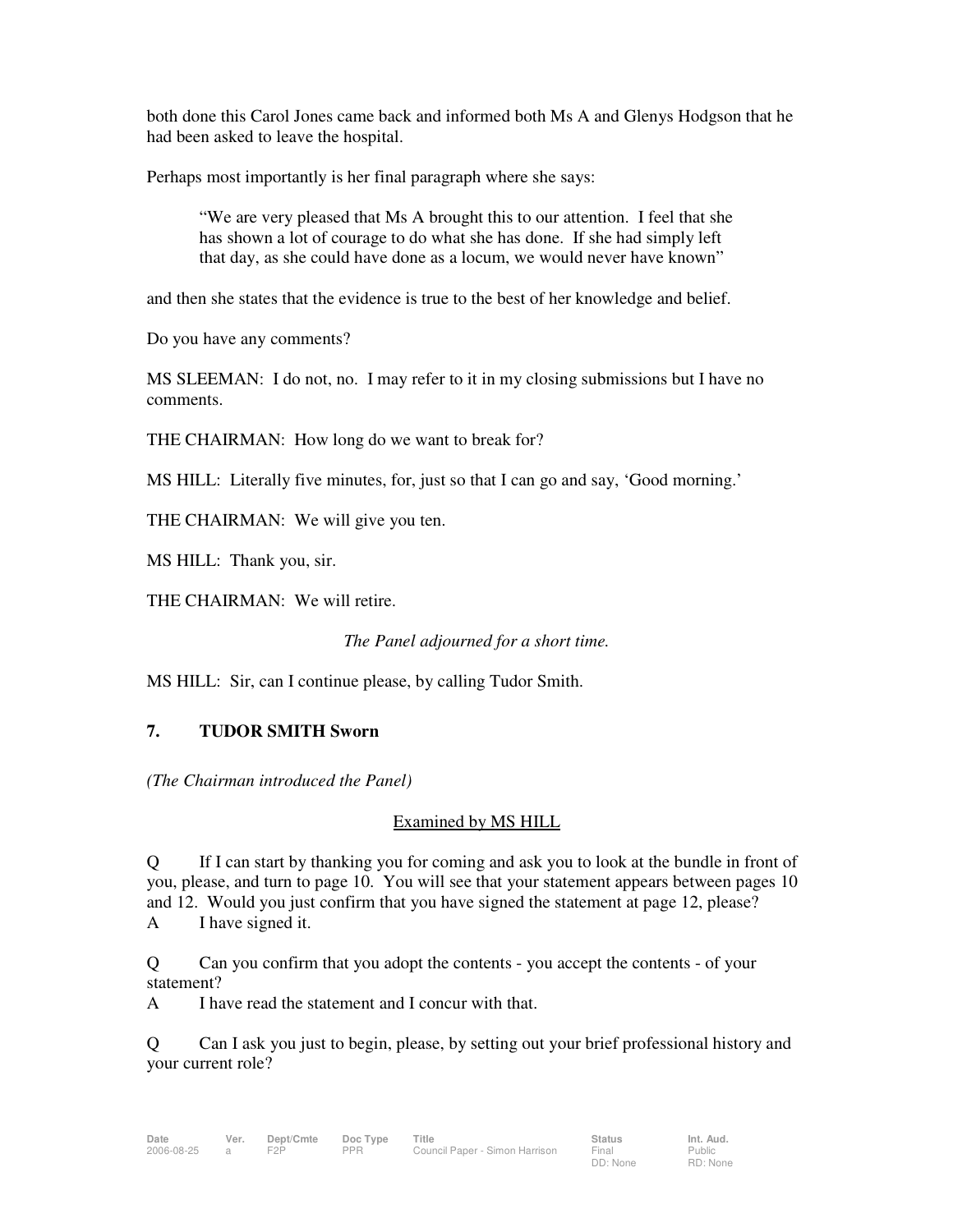A I am a clinical specialist in adult rehabilitation at Wrexham Maelor Hospital. My role is to educate and supervise students and perform a consultant role in clinical issues concerning patients.

Q You say that you were directly responsible for Simon Harrison. He was a locum working for you. Can you tell us how you became involved in the incident on 5 July of last year?

A Certainly, yes. May I read from my statement, if necessary?

Q You can refer to it, yes.

A In my own words, certainly. I first became involved when I was summoned, as I recall, by a manager that there had been an incident concerning Mr Harrison and that I would need to speak to the manager of Occupational Therapy concerning it. I went to speak to her and she then recommended that I spoke with Ms A concerning this, which I then did, in private.

She told me of the incident which had occurred and that she had been made to feel very uncomfortable and she was obviously upset. At that time I did not, obviously - I told her that the discussion would be in confidence and I did not inform her of any intention of mine to take any immediate action.

Q You say that she describes in particular an incident in the corridor that had made her feel uncomfortable when Simon Harrison placed his head on her chest?

A Yes. I recall that.

Q Then you decided you needed to deal with Simon Harrison. Carol Jones said that you would speak to him but it was decided, I think, that up would speak to him first on your own? A Yes. I initially took him to a room privately to discuss the issue and the incident concerned. We both sat down in a small room to discuss it.

Q We are now at paragraph 4 of your statement.

A Yes, that is fine. I informed him that I had been advised that there had been an incident and that a member of staff, which I did not name, was very upset.

Q What was his response to that?

A There was no initial response. There was an enquiry from him about whether it concerned Ms A. I really did not want to tell him who the person was at that point, I did not feel it was appropriate.

Q You say in your statement he makes the comment, "Is it because I have been too touchy feely"?

A Yes, that statement was made when I said look, there had been this incident and we were obviously trying to understand what had happened and he expressed that view to me, yes.

Q You then went on to say to him that, "You have made somebody feel uncomfortable, you have invaded their space." At that time you said he asks, "Is it Ms A?" A Yes.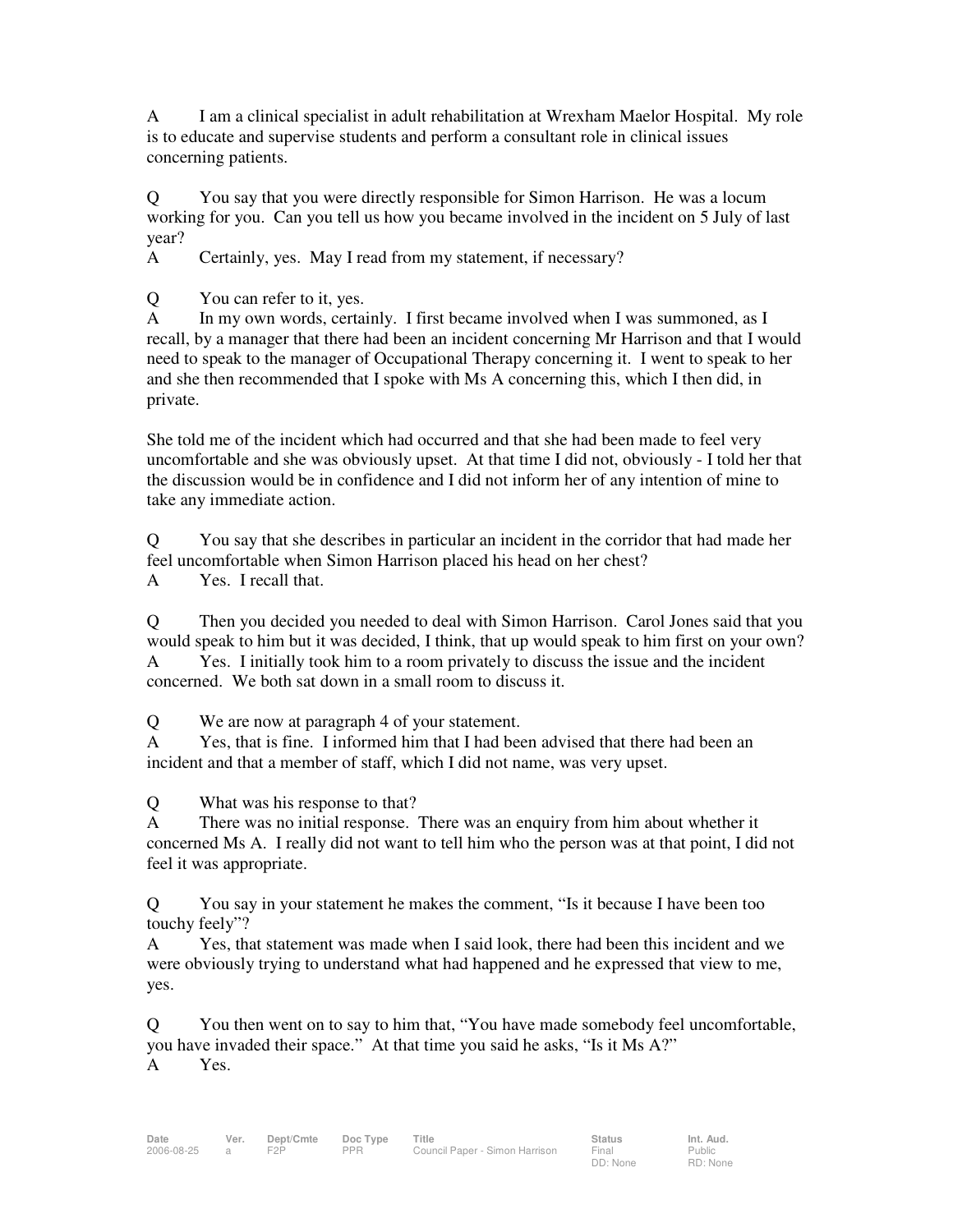Q You did not want to tell him anything at that stage?

A No, I did not. I did not think it appropriate to tell him that that was the person involved.

Q The Panel have also been hearing evidence this morning about the smell of alcohol on that occasion. Perhaps you can explain to them what your view was on that day?

A On that day - prior to that day I must say that I had no experience of Mr Harrison smelling of alcohol at work. I was working with him on a daily basis but not in close proximity. Within the confines of a small office, about nine foot by nine foot, with the door closed, it was quite apparent to me that there was a smell of alcohol on his breath when discussing things with him.

Q At paragraph 5 you mention a conversation that you had with Simon Harrison when he very first arrived at the hospital. Perhaps you can tell us about that conversation? A This is a conversation that occurred very early on. While I was inducting Mr Harrison into his job, he approached me in an open and polite manner and informed me that he would want to be informed if there were any misunderstandings or if I was unhappy with his work in any way and the tone of the conversation was that he felt that he had been misunderstood in his previous employment in terms of communication.

Q What did you make of that at the time?

A At the time I assumed it related to clinical issues or his management of his case load or such routine issues that we would normally have to deal with and I later, obviously, recalled the incident in respect of what had happened.

Q In relation to Ms A?

A Yes.

Q Thank you. So, after talking to Simon Harrison on your own you then went to speak to Carol Jones. What did the two of you agree should be done?

A I left Mr Harrison in the office and I went to speak to Carole, really for support with the situation, because I personally was not familiar with the procedures, etc, so I thought it needed a manager's support at this point. I spoke very briefly to Carol and Carol and I agreed to see Simon together, so we transferred to the main office where the three of us sat down together to discuss the incident.

Q It looks from your statement that you had already, before you had seen him, decided that he would not be allowed to go back on the ward?

A That was principally why I asked Carol for her support at that point, because of the smell of alcohol and the incident. I did not feel comfortable to send him straight back to a ward environment. I had actually summoned him directly from working with patients at the time to the office and I had taken him away from the clinical situation and with this pending I did not really want to send him back to his case load.

Q You then discuss his position as a locum and the effect of that on his dismissal? A We discussed that there had been an incident, obviously, and we had felt that there was s serious problem that had occurred and I was certainly aware that with the nature of the complaint and the smell of alcohol, we did not feel we could send him back to the ward and it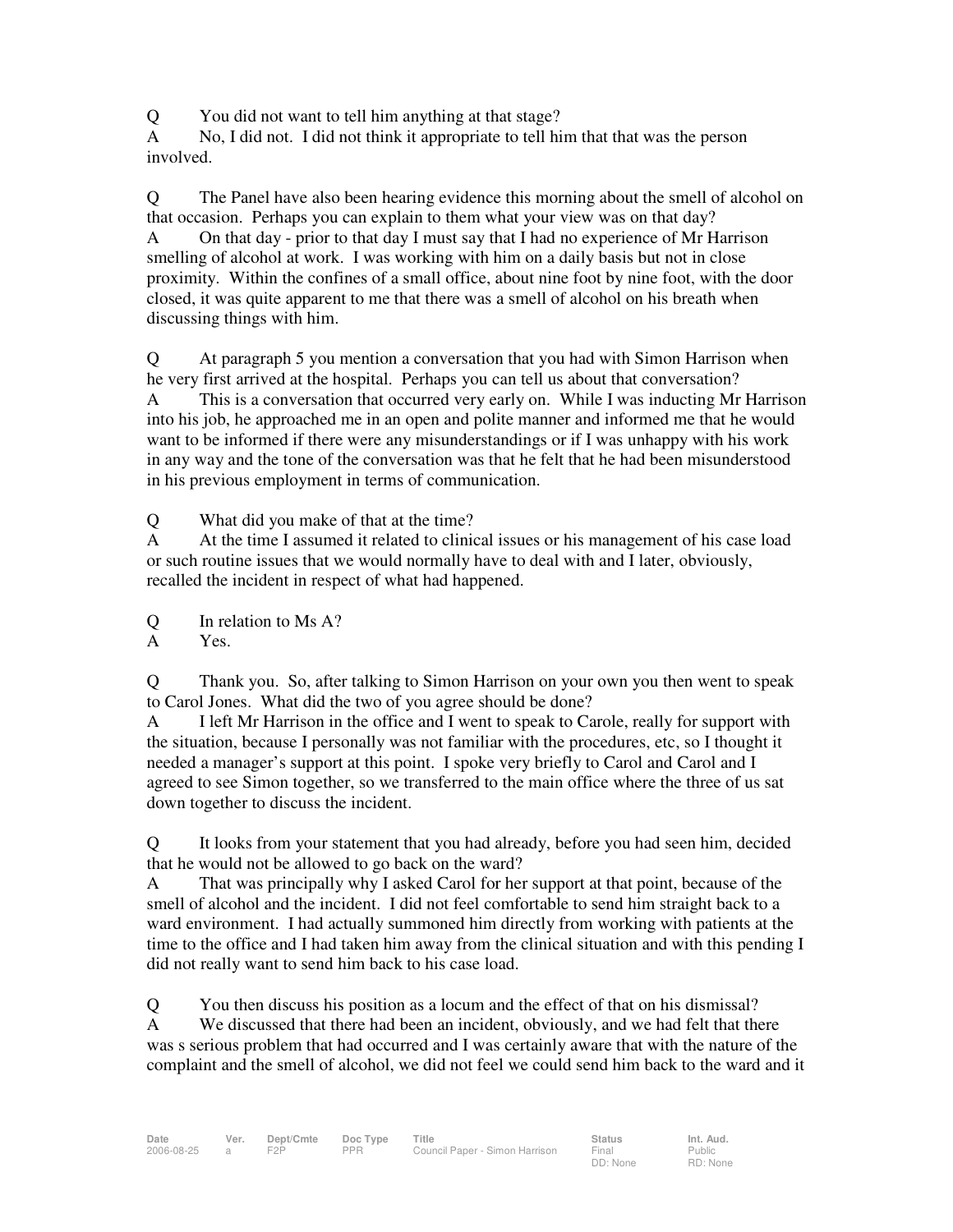was Carol's view at the time that we should not let him return and he should leave the department immediately.

Q You then meet with him, paragraph 7 now?

A Yes.

Q It seems that the issue of alcohol is raised straight away. What was said in relation to that?

A On discussion in the office Carol asked Mr Harrison directly whether there was a problem with alcohol, which he denied.

Q You have made further comments to him in relation to the alcohol it seems?

A Yes. That actually occurred, the discussion about that was a small discussion before we went into the main office when I was in private, myself just me and Mr Harrison together and I said at that time that I understood him quite well, he had worked with me well and really I was trying to assist him at that time in giving me the correct information. I said, "You have had rides in my car. Did you have a problem with alcohol at that time?" treating it as a problem rather than an issue, and again he denied that he had a problem with alcohol.

Q It is just that in your statement you say that you had the initial discussion with him, then you discussed it again with him when you were with Carol Jones. She raises it and then you raise it with him again?

A Yes. I think I raised it again alongside Carol. We both did that together, as far as I recall.

Q When you told Simon Harrison, when you were with Carol Jones, what was going to happen, what was his attitude?

A Apparent disbelief was the initial attitude. He had apparently no indication that he had done anything wrong in any way but he obviously had expressed the view that he had been too touchy feely, was that the problem? I think he was explaining to us that that was his demeanour and he may have let us down on that front, but he did not really see it as a serious issue and was quite surprised that we were taking it this far.

Q He then realises that you have asked him to leave there and then, he has not got a notice period. What happened next?

A Yes, it was all a bit uncomfortable because he was working as a locum at that time and normally disciplinary proceedings would have followed, as far as I understand them. As he was working on a short-term contract as a locum, my manager decided that he would be removed from his post immediately.

He was able to gather his belongings. I asked him for his identification badge and I walked with him into the gym where he used to store his bits and pieces, when he removed some items. I later understood that some of his items were left behind.

Q Then, in paragraph 9, you mention other complaints that you received. Can you tell us briefly about those?

A Yes. Obviously when an incident like this has happened people are aware that there has been - people wanted to know where he was after that and I had to briefly explain to them that he had been removed from his post. People came forward to me without prompting to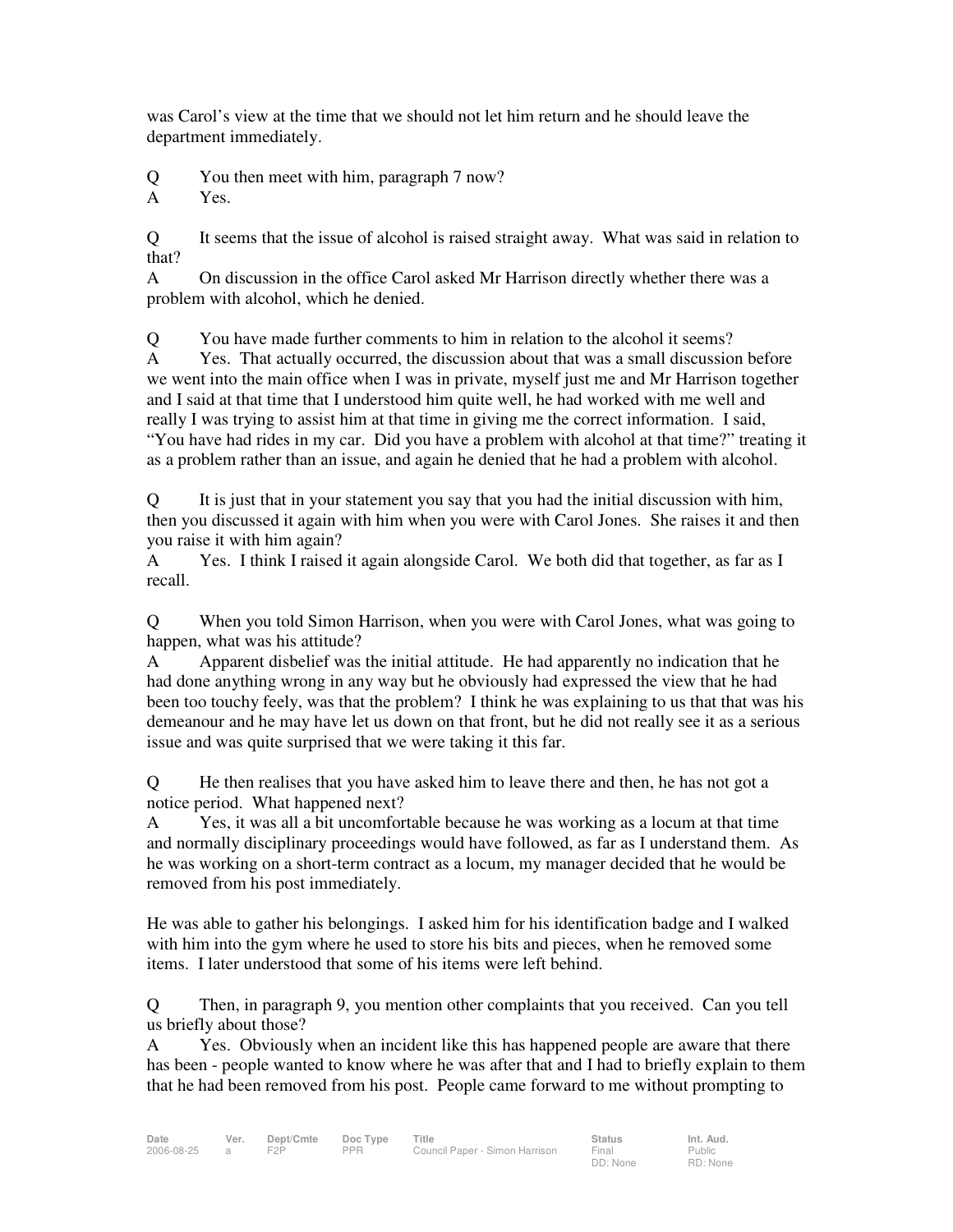state that did I not realise that he often smelt of alcohol, one of which was Rachel Hawkings, my technical instructor who worked with me, although she had not mentioned anything to me up to that point.

Other members of staff came forward to me on visiting the ward to state that they had felt him over-familiar with themselves on occasions.

Q There is the final comment in relation to your cleaner?

A Yes. I actually approached her at this point because another member of staff - I forget who - had said that she had something to say to me regarding the issue. She came forward with the viewpoint that she felt very uncomfortable in the department. She cleans the department in the evenings and it is very much a bit of a ghost ship in the department. It is a bit dark in places and full of cubby holes and she was cleaning the area, sometimes on her own, sometimes with a partner, and she intimated to me that she felt very relieved that he had gone because she felt very uncomfortable around him and he had made her feel especially uncomfortable on one incident where ice had been put down the back of her blouse - I assume it was as a joke.

MS HILL: Thank you very much. I do not have any further questions for you but Ms Sleeman will probably have a few for you on behalf of Mr Harrison.

### **8. Cross-examined by MS SLEEMAN**

Q Mr Smith, I am going to be working mostly from your witness statement. A Fine.

Q Paragraph 3, you refer to 5 July, which was Simon Harrison's last day and you say that you met with Ms A in private and she described an incident in a corridor that had made her feel uncomfortable when Simon had placed his head on her chest. That was the only incident she mentioned then, was it?

A To me at that time, yes. She was rather upset and I must admit I did not push her, really, to tell me details of what had gone on. It was sufficient for me to know that she was very upset and that an incident had occurred.

Q When, then, did you learn about the other two incidents that are now alleged?

A Can you be specific about the other two incidents?

Q It is also said by Ms A that there was an incident prior to the corridor incident when he pulled her head on to his shoulder?

A Right.

Q Is this the first time you have heard about that incident?

A It rings bells but I cannot say that that actually was recalled by myself.

Q What about the incident that too, place on 5 July where Simon Harrison is said to have been working on the six-bedded ward and made inappropriate comments to Ms A? You are not aware of that?

A I am not party to that information, sorry.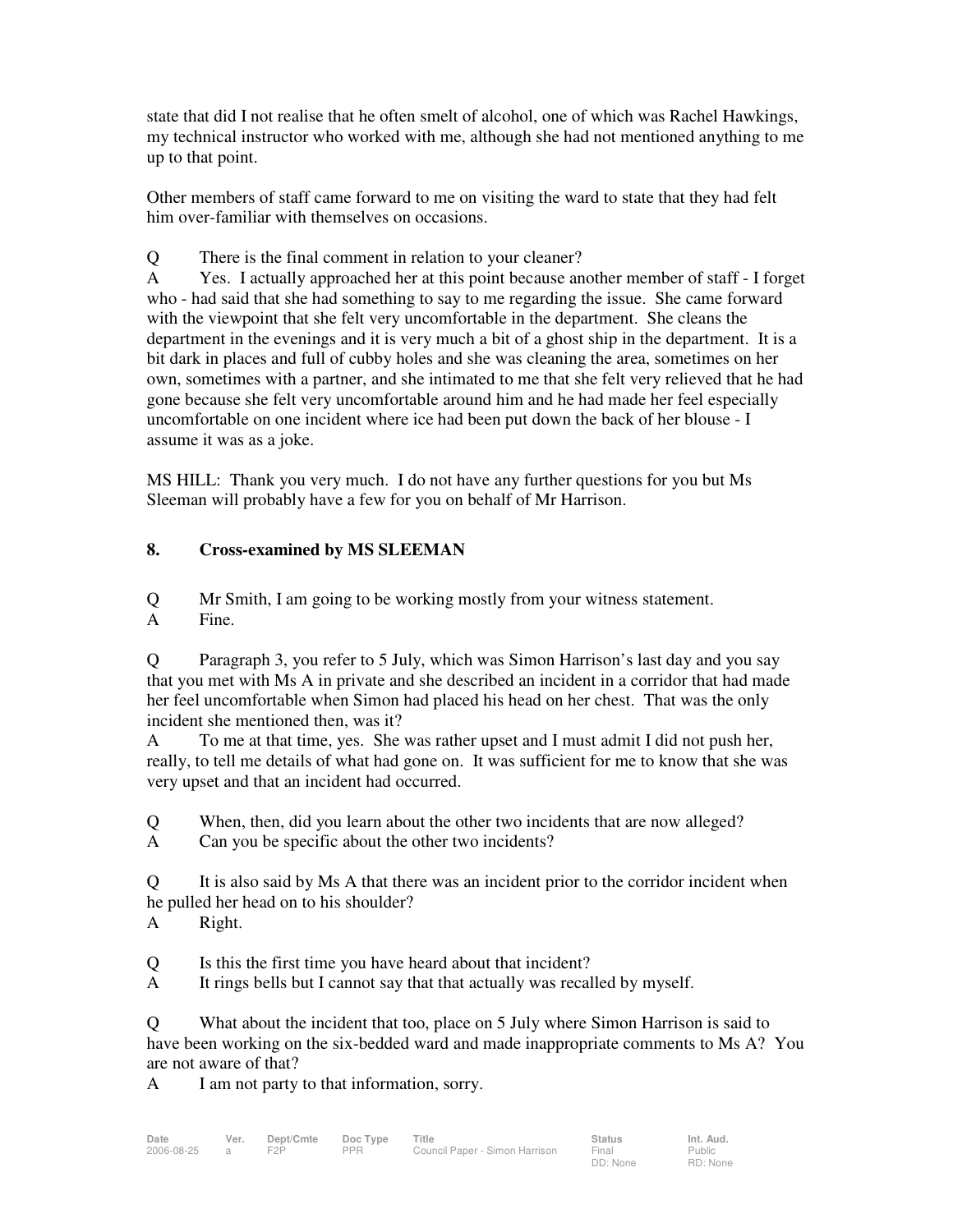Q On 5 July, so far as you are concerned, the conversations you had with Carol Jones simply related to the incident in the corridor?

A That is correct.

Q Nothing else. Paragraph 5 of your witness statement, you refer to a discussion you had with Mr Harrison, you say when he first arrived at the hospital. His recollection it was some time into his working at the hospital. I think you said in the course of his induction. His recollection is that a little bit later than that?

A That is possibly true.

Q Your response was, at the time, that you confirmed that there were no problems with his work, did you not?

A That is correct.

Q In which case it cannot be as part of his induction because you would not have been in a position to say that?

A No, induction in clinical sessions is usually - I need some experience of their work over a week or so to at least let them know.

Q In relation to the matters that you set out in paragraph 4, you say you spoke with him initially and you say you took him into a small office. His recollection is that there was only one formal meeting in a separate room. He recalls that you came and spoke to him, he thinks on the ward by the notes trolley. Is that possible?

A I summoned him from the ward to a meeting in a small office in the department.

Q His recollection is that you came and spoke to him at the notes trolley and called him into the meeting, which is where Carol Jones was present, and there was then just the one formal meeting. Is that possible?

A My view of it is that there were two meetings.

Q When you summoned him from the ward, that was by the notes trolley, was it? A As I recall, yes.

Q You confirmed that in the course of the time that he was at the hospital, you personally had not smelled alcohol on his breath?

A No, I had not.

Q Until the 5th?

A No.

Q It is right to say, is it not, that on occasions you had given him a lift home, so you had been in quite close contact with him?

A I recall one incident where I gave him a lift home.

Q At paragraph 9 of your statement you say that after Mr Harrison had left other members of staff came forward and I think you did confirm that as of 5 July then, the day when Simon Harrison left, you were not personally aware of any allegations of the smell of alcohol or of inappropriate behaviour. Is that right?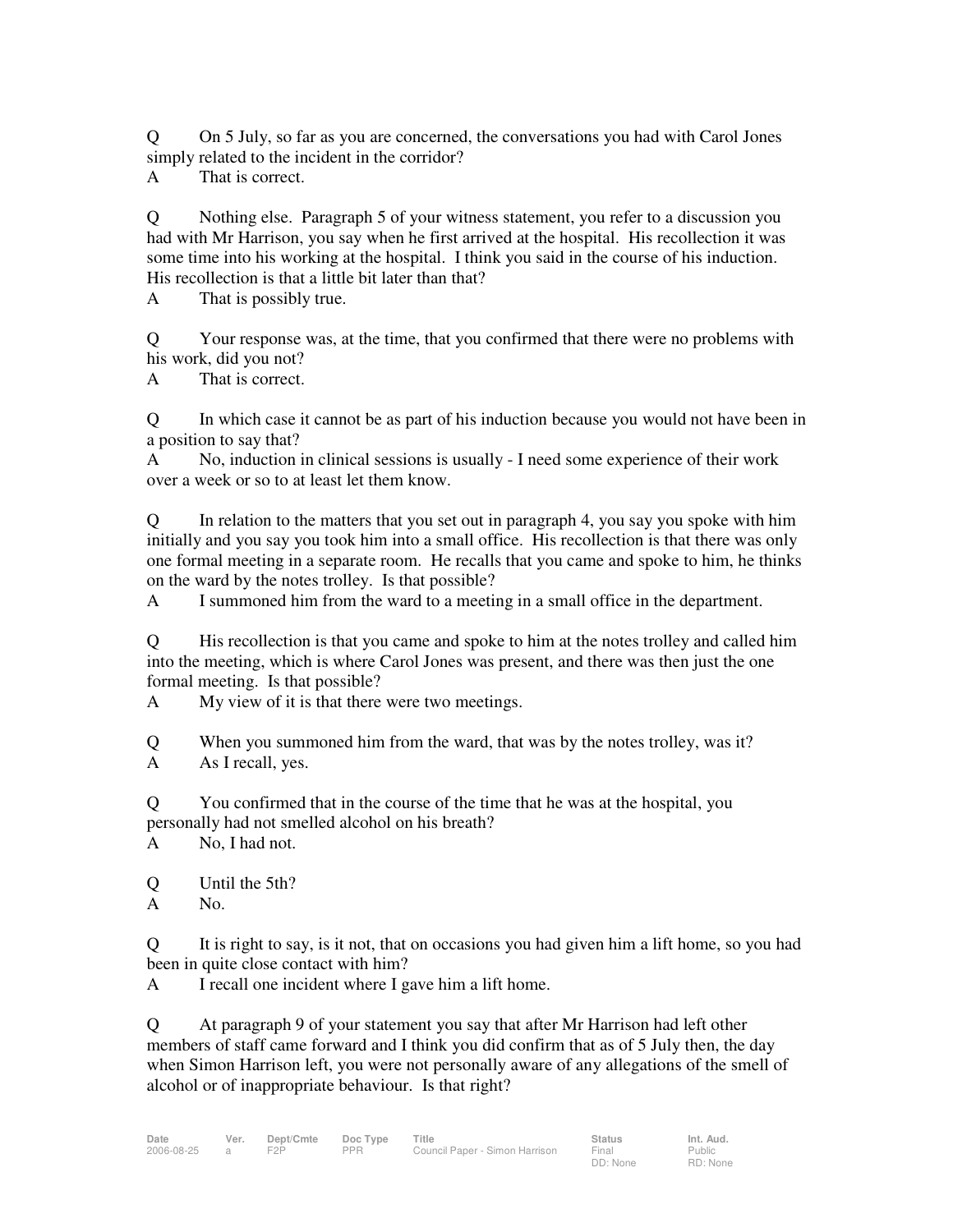A At that point no member of staff had approached me with that allegation.

Q I am sorry if it sounds very pedantic, but just to confirm, that refers both to the smell of alcohol and inappropriate behaviour?

A That is correct.

Q You were not aware of either of those matters until the  $5<sup>th</sup>$ ?

A No.

Q How did Simon Harrison look to you on 5 July when you took him to the meeting? You said shocked but in terms of his turn-out?

A Slightly dishevelled. More so than his usual appearance.

Q You have not mentioned that in your witness statement, have you?

A I have not.

Q Is that because that is not what you have observed at the time? You have only realised that with hindsight?

A No. I think it just has not been raised.

Q Given what you have just confirmed, that you were unaware of any criticisms of his behaviour until 5 July, it cannot be right, can it, that you told Ms A at any time prior to that date that there had been problems with Simon Harrison? Is that very convoluted? Shall I try…

A If you would not mind just repeating the statement.

Q You have just confirmed that it was only on 5 July that you became aware of any other staff concerns about Mr Harrison, whether it be smelling of alcohol or inappropriate behaviour?

A I had no problems with Mr Harrison up until that day.

Q You had no reports of any other staff having problems until that day?

A Or reports.

Q Given that, you cannot have said to Ms A on 5 July that there had been prior reports, either of smelling alcohol or of inappropriate conduct, can you?

A I do not recall - I only recall a brief meeting with Ms A on the date. She was very upset at the time. I do not remember discussing the details of the incident apart from the ones we have talked about.

Q Specifically on 5 July you did not say to her that there had been previous problems with Simon Harrison, did you?

A No.

Q Because that would not be true, would it?

A No. I should like to mention one item which is not actually within the statement, concerning your question.

Q The question I have just put?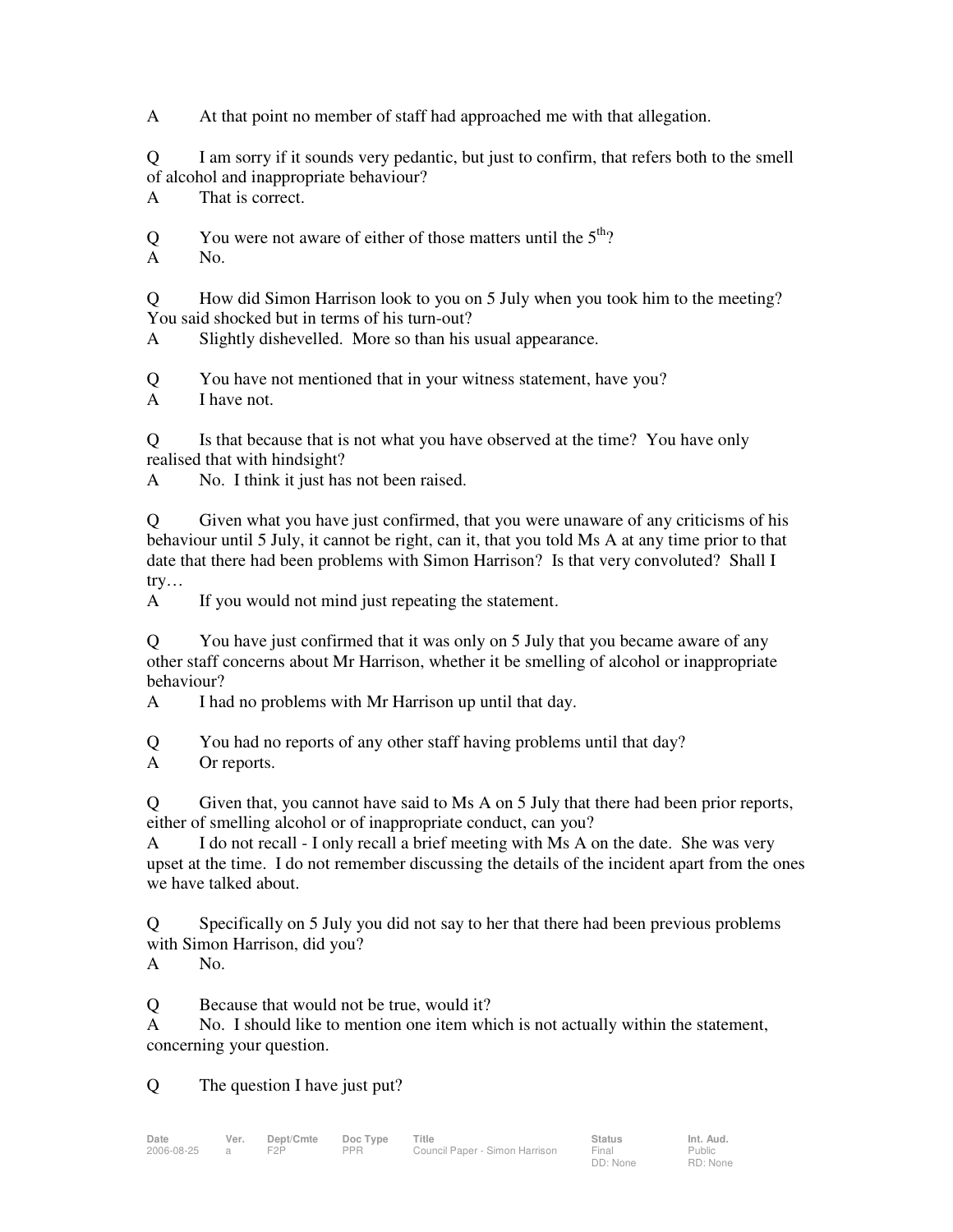A If that is all right.

Q The question was specifically whether you said to Ms A that there had been previous problems?

A To fill out your answer.

Q You have confirmed that you did not say to Ms A that there had been previous problems?

A No, that is correct, I did not say that to her, no.

Q Do you want to go on and give your further explanation?

A I think it was a month prior to this that we had a female mature student physiotherapist who approached me in confidence and said that she felt I should know that she had felt uncomfortable around Mr Harrison and, in her view, I should not place student physiotherapists with him. That was treated in confidence by myself. It was taken by me, I must admit, not that seriously. I did approach my manager, Carol Jones, and informed her of the fact, just as a formality, really, that something had been said and I agreed with the student concerned that no action would be taken.

Q Can I confirm you did not raise that with Ms A on 5 July?

A No. That was not raised.

MS SLEEMAN: I have no further questions, thank you, sir.

### **9. Re-examined by MS HILL**

Q Just two small points. The Panel have been shown this morning a copy of a letter that Ms A sent to the Health Professions Council. Have you ever seen that before? A No.

Q The reason you are not aware of the nature of the complaint is that you are not involved in reporting to the Health Professions Council?

A No, I have had no contact with them at all.

Q Thank you. Could you just go back to the last point, because it became quite confused. In relation to 5 July you said firstly that it was only on 5 July that you were aware of previous complaints, but I think you then went on to explain that you had been aware of an earlier complaint with the student physiotherapist?

A That is correct.

- Q So there had been earlier complaints?
- A Not directly pertaining to Ms A.
- Q I appreciate that. You only knew about Ms A?
- A I believe the question was about Ms A.

THE CHAIRMAN: I think we have cleared that up.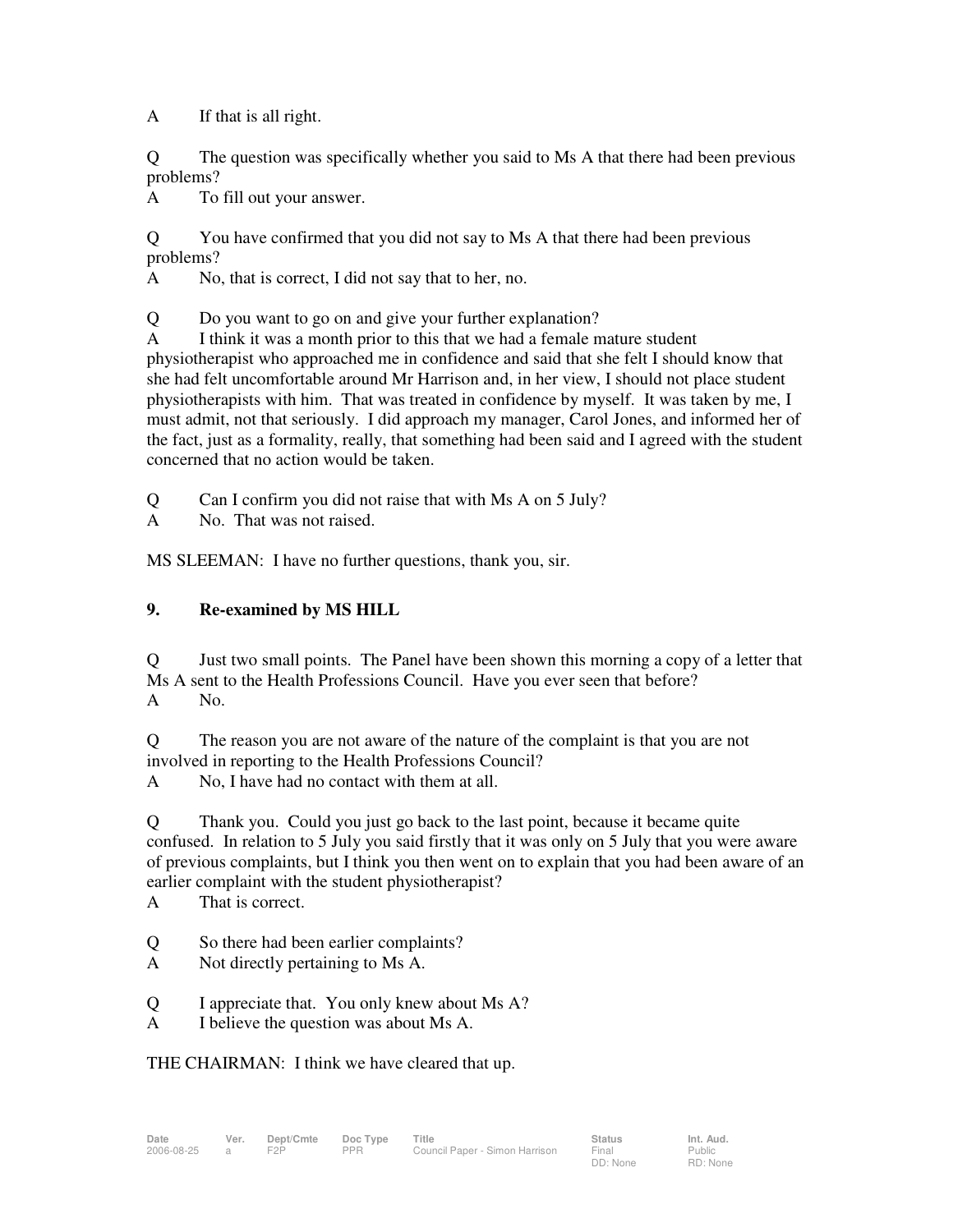### **10. Questioned by THE PANEL**

MR HORWOOD: Tudor, I would just like to ask, are there quite a lot of pressures on the service and do you have problems with recruiting staff?

- A In the past yes, we have had recruitment problems.
- Q Do you regularly use locums?
- A Yes, we do.
- Q Is that due to the pressure and difficulties?

A It is to do, yes, with recruiting staff at the hospital. We do vary the amount of locums that we need, there is quite a high staff turnover, especially amongst the middle grades of staff, as in most Trusts where I have worked, so we are used to having locums and to inducting them and supervising them, yes.

- Q Do you tend to use one agency for locums?
- A It would appear to me that we have multiple agencies.
- Q Am I correct in saying that Mr Harrison came to work on 10 May?
- A Yes, that would be about correct, yes.
- Q He had only been with you for about six or eight weeks?
- A I think he had been with us about seven weeks when the incident occurred.

MR PROBERT: Just a couple of questions, please, if I may. You referred just now to the earlier incident with the mature student. After you had got that information from that student, did it not occur to you to have a weather eye out as to what might be going on, because it appears to me that you took that, put it in a box and put it on to one side. That should have set alarm bells ringing?

A Alarm bells rang and that is why I informed my manager, but really I did have - the way in which the student spoke to me, she made no concrete accusation. She just said that she had been made to feel uncomfortable and I felt that there was not sufficient weight in what she had said or any concrete evidence to really take it any further in any shape or form. She was not prepared to do that and therefore I was not prepared to take it further.

- Q On the basis of that you chose not to mention it to Mr Harrison?
- A That is right.

Q The second question is, on 5 July when you finally saw Mr Harrison, you said that he was dishevelled to what he normally was. Did you form a view as to why that might be? A It is difficult. It is a long time ago now. In general Mr Harrison was well presented at work. On the day - the day was a bit of a blur now - he obviously was upset after - at the meeting and afterward so it is a bit difficult for me to say whether he appeared to me very dishevelled prior to that meeting.

Q You can be dishevelled for various reasons, can you not? You have had a busy morning on the ward and you feel as though you have been pulled through a hedge backwards; if you have had a hard night out the night before. You did not form an opinion as to, if it was unusual, why it might be?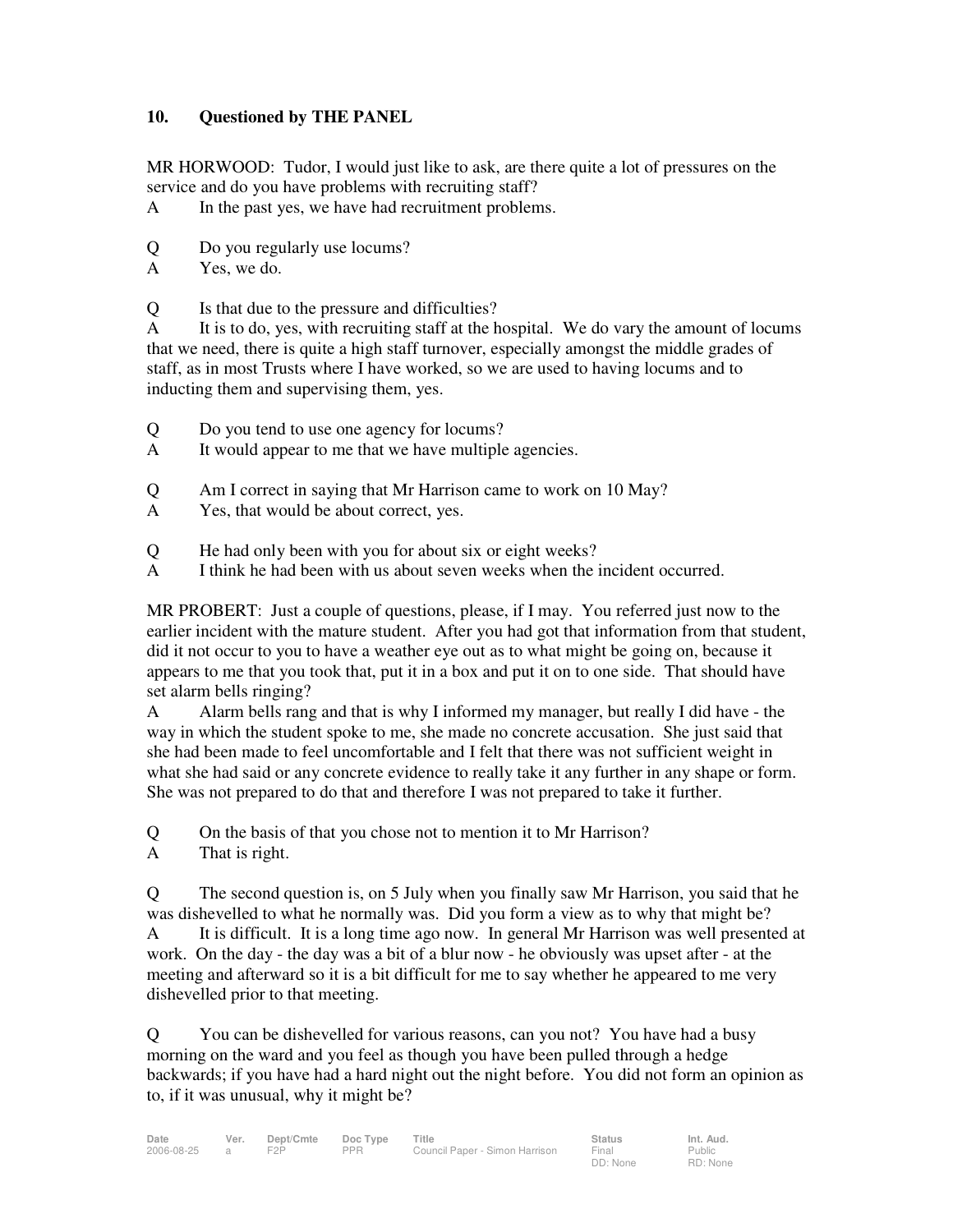- A No, apart from his general appearance I cannot comment on why.
- Q That was the only time he appeared in that sort of slightly dishevelled form?
- A That is correct.

THE CHAIRMAN: Thank you. Nothing further from anybody? Thank you, Mr Smith. You are free to go. You may stay in the room if you wish or, indeed, you may leave and go back?

A I probably will actually leave. I do have commitments later this afternoon.

THE CHAIRMAN: No problem.

MS HILL: Thank you for attending.

### **11. CAROL JONES Sworn**

(*The Chairman introduced the Panel)* 

#### Examined by MS HILL

Q Can I ask you to look at the bundles in front of you and look at pages 13 to 15? Hopefully you will find your statement appears there?

A Yes.

Q Can I ask you to look at page 15 just to confirm that you have signed the statement there?

A That is right. That is my signature.

Q Do you adopt the contents of your statement? Do you agree the contents? A I do.

Q Can I ask you just to begin by advising the Panel of your current role and briefly your professional history?

A I am currently Acting Head of the Physiotherapy Service for the North-east Wales Trust. As you can see from my first statement, I have spent most of my career in the Northeast Wales Trust, or its predecessor. I have been through the ranks, as they say and I find myself where I am now, really.

Q When was Simon Harrison employed by you?

A He came to us last May, a year ago, really, 2004. We were going through a particularly bad patch and unable to recruit permanent staff, so he came in May.

- Q What was his role?
- A He was employed as a Senior 2 physiotherapist on the Care of the Elderly wards.

Q Did you have much involvement with him prior to the incident on 5 July?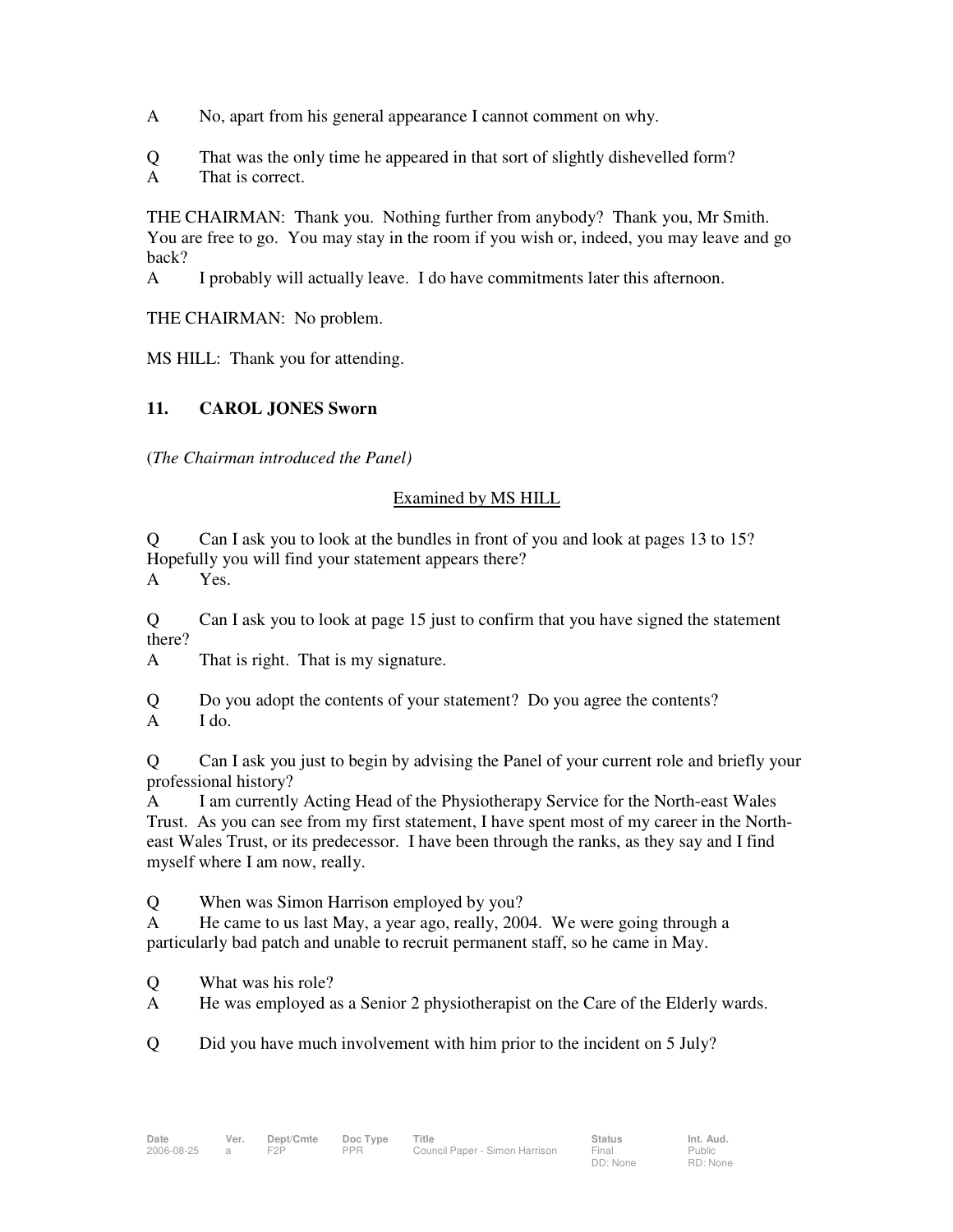A Not clinically. Obviously I saw him in passing in the staff room and, as you do with people in passing you exchanged 'Good morning' and all those sorts of thing, but not clinically I did not have a great deal of involvement.

Q Was there any discussion with any other members of staff about him?

A There were little comments, as you get in any area you get comments about staff and as I have put in my statements, they found him somewhat odd and creepy. Obviously from my point of view I did ask Tudor, who was his clinical lead, had he had any thoughts on that and had anybody expressed anything different from that and the answer was 'No' and his clinical work was fine, so as far as I was concerned, that was just people's perception of how he was.

Q Can you tell us about 5 July, when you became aware?

A Obviously it was a year ago and I have written this down and we did not write anything on the day, so it is as I remember it as best as I can. That Monday morning I got Glenys, who is the Occupational Therapy Manager, came in quite - I do not know what the word is - quite upset in a big way that something had gone on and that a member of her staff had been very upset because there had been an incident involving Mr Harrison and she wanted me to come immediately, drop what I was doing and come and speak to the Occupational Therapist involved so that she could tell me exactly what had gone on.

Q It seems that Tudor Smith went to speak with her first?

A Yes, that is right.

Q And then he said that he thought you should be involved?

A Yes.

Q What did you do then?

A I did then go, obviously, sometimes knowing Glenys as I do she does get overenthusiastic about things but obviously when Tudor had been and come and said, 'I think we need to discuss this', I thought right, I will have to stop what I am doing and go and find out what has gone on. I popped into the offence where Ms A was.

Q What was her demeanour?

A She was very, very upset. She was sitting there, she was just sitting there, shoulders slumped sort of thing and quite upset really and I could see that obviously something had gone on that was more serious than I had first anticipated and then when she told me…

Q What did she tell you had happened?

A She said that he put, Simon had put his head on her chest and had been telling her things about his sex life, basically and that it was not the first time that it had happened. She also did say about smelling of alcohol. I just felt then that obviously, from my point of view, there was more to what was going on than I had previously realised again and that obviously I had to do something about it pretty quickly, really.

Q How long were you with her for?

A It was not that long, actually, because she was getting very upset and I felt that we should withdraw from that person at that moment and say, 'Let's go and think about what I need to do', so I was not in there - I would say five minutes maximum.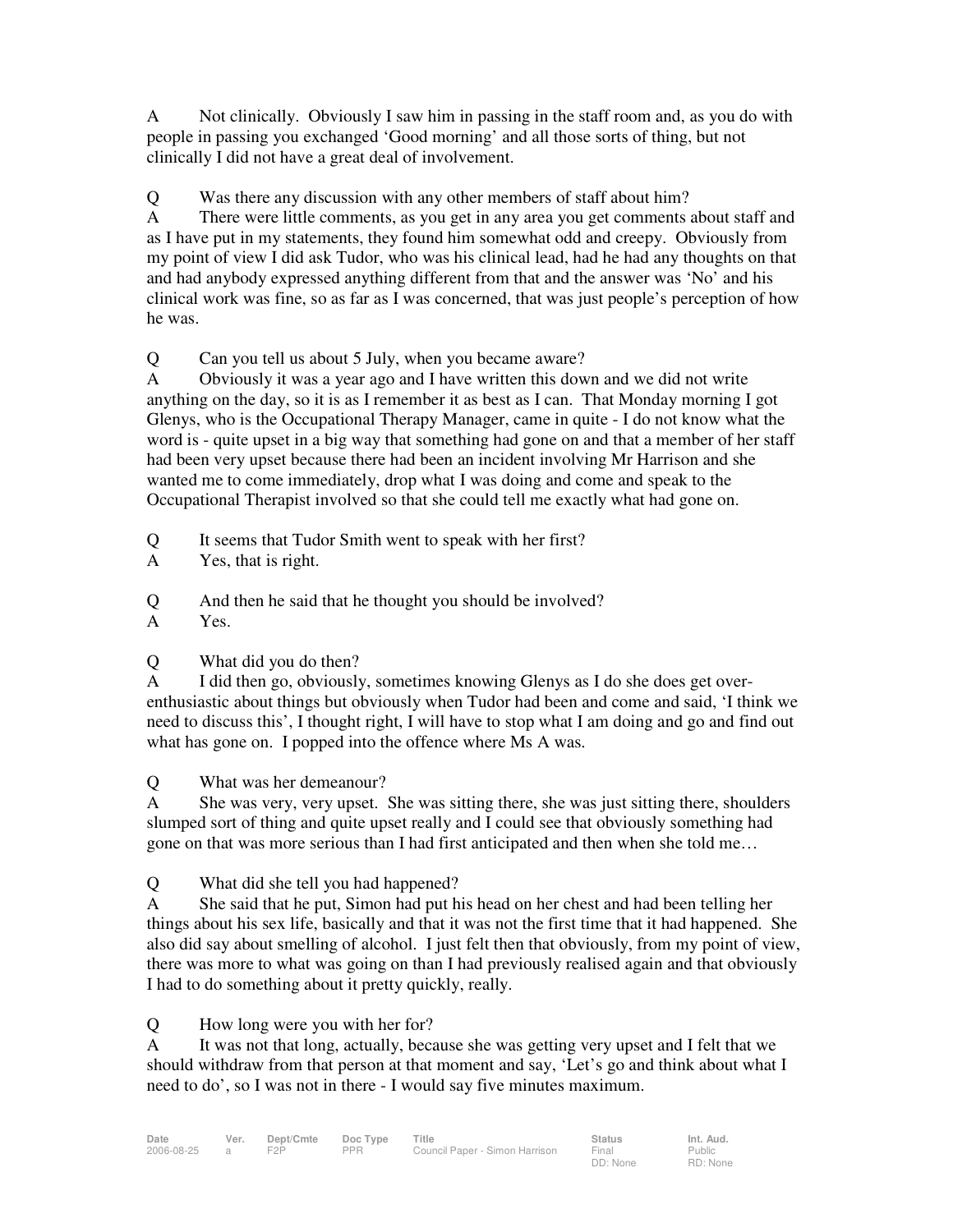Q You then decide that you are going to speak to Mr Harrison with Tudor Smith because you do not want to be on your own with him?

A That is right.

Q Then you say you spoke to HR?

A I did.

Q Why did you speak to HR?

A I was just checking. Obviously if he had been a permanent member of staff he would have had to go home but there would have been a policy to follow because there are policies for such things that go on, but he was not a permanent member of staff and I obviously felt probably that I was going to have to say that I did not want to employ him any longer, but I was just checking with HR that that would be OK and I did not have to follow the procedure of a permanent staff. Just double checking, really, where I stood.

Q Having spoken to Ms A, you obviously believed what she had to say to you? A Well, yes. I did not have any reason not to disbelieve her, to be honest. Just her whole demeanour was obviously something had gone on. Whatever it was, she was terribly upset.

Q What did you say to Mr Harrison once you were in the meeting with him?

A It was quite a difficult thing to do, obviously, to say these things, that there had been an incident with a member of staff and I did not say which member of staff it was and that basically, she felt that he had acted quite unprofessionally with her and on hearing what she had said I had to say that it felt that way to me as well and also the fact that there was alcohol, we could smell alcohol on his breath and that, in view of that, it was too serious a matter for me to do anything other than ask him to leave.

Q OK. You have just mentioned the alcohol smell. Perhaps you could tell us about that, whether you were able to smell it in the meeting?

A I was. I was, particularly when we stood up and he was going out of the room, it was quite overpowering at that stage. Obviously the room we were in was fairly large and I could not say from where I was sitting originally I could smell it, but as I stood up to ask him to leave the room, I could definitely smell it then.

Q What was his demeanour? You say he was quite dishevelled?

A He was, yes. We have had comments about what he looked like and he was not your normal locum, because the locums normally are youngsters, aren't they, and they are full of life and they are aged between 25 and 35, but from my point of view, all right, he was not a normal locum but he was doing his clinical work. I could not comment on any of that.

His appearance was not the normal appearance. Again, I could not say anything about that, but on this particular day he was more than scruffy, I have to say. He did look a little bit that he could have done with tidying up somewhat, shall I say.

Q You then have said to Mr Harrison what the allegations were and that he was going to have to leave. What was his response?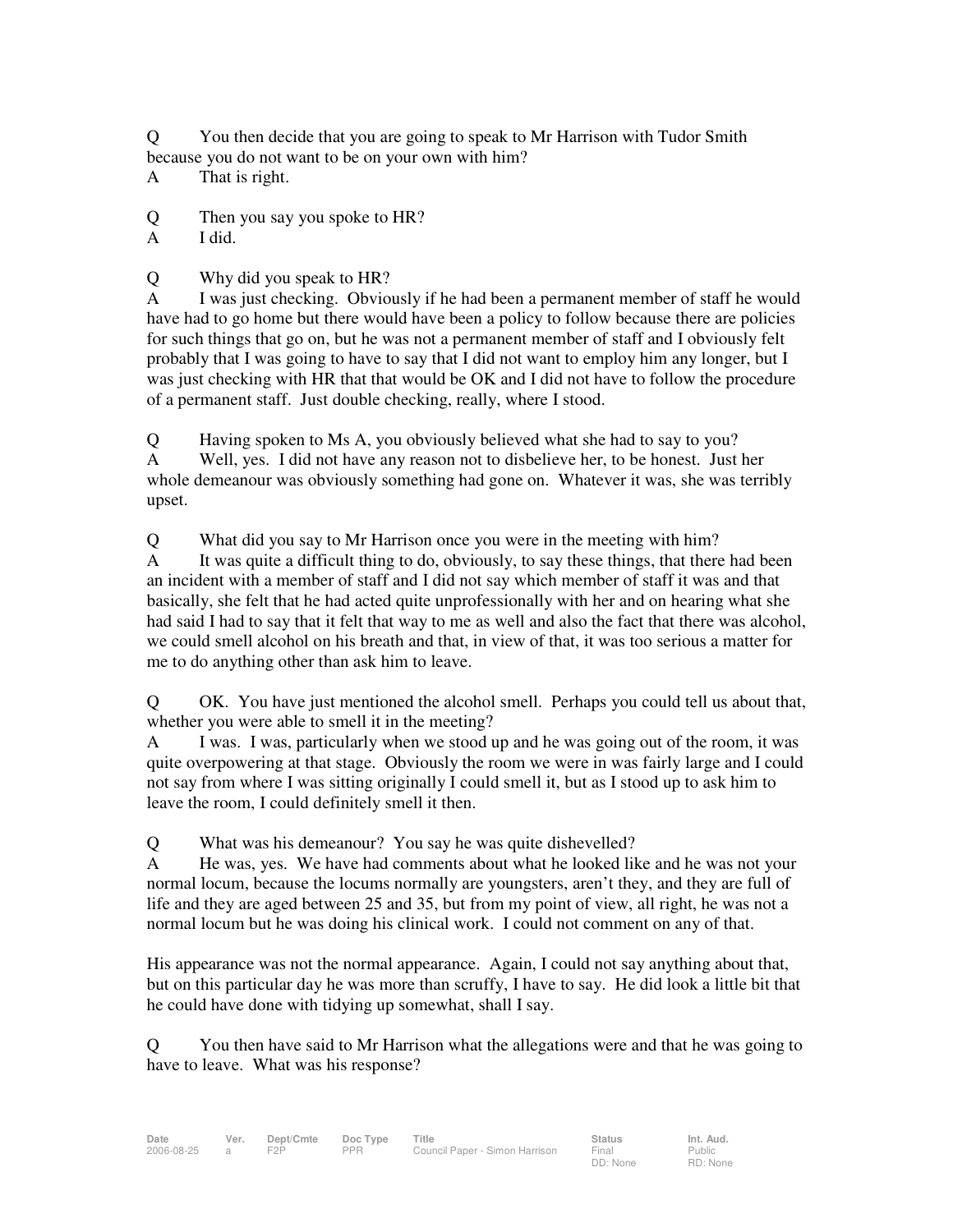A I was expecting him to be angry and aggressive and all those things when you have made an allegation such as that and that did not happen. He did not even appear shocked. He just sat there and said, "If I apologise is there anything you could do to make it not have happened?" sort of thing and that actually threw me because I was possibly expecting to be shouted at and all those things, so that was the shock, I think, the fact that there was an acceptance, really, I have to say. It appeared to me to be an acceptance. It certainly was not we are not going to have this two way heated discussion. It did not happen at all.

Q He asked you if there was anything wrong with his clinical work that he could put right?

A Yes, that is right.

Q You have already said that there were no problems with his clinical work? A yes.

Q You then say that so far as you were concerned his behaviour was unacceptable and he would have to go?

A Yes, right.

Q What did you do next in terms of getting him to actually leave the building physically?

A We discussed with him that we obviously did not want him to go anywhere on his own and rumours being rumours, and we have got a lot of female staff, I felt it was better that there was a male member of staff with him when he went into the workplace, which was the gym, to pick up his stuff and then he could leave the department escorted, if you like, but an unofficial escort. It was just another member of staff taking him out as opposed to getting somebody else involved, security or anybody, just to keep it low key, really.

Q OK. You then confirm with HR that you have asked him to leave and you confirm with the Accommodation Officer because obviously he was living in Trust property A That is right.

Q Did you then have any further contact with Mr Harrison?

A Yes, by the telephone.

Q Why was that?

A He apparently had been starting - he had rung the gym a couple of times to try to speak to Tudor, who was not always on duty or was not always in the room when he spoke.

Q In the end you spoke to him?

A Yes, I did because people were getting themselves a little bit upset about things and I said, 'Look, if he does phone again, just direct him through to me and I will try and speak to him and see what was the problem' and then through the conversation I gather that he had left some items of belongings here, in particular his cheque book and obviously you need your cheque book. He wanted to come and pick it up and I did not think it was a good idea for him to come again into the workplace, so we said let's make a point of where you can come and pick your cheque book up and in my understanding we had arranged a pre-arranged meeting place. Then I asked another male member of staff, again I thought it was better that it came from a male member of staff, would he go and take the cheque book and the other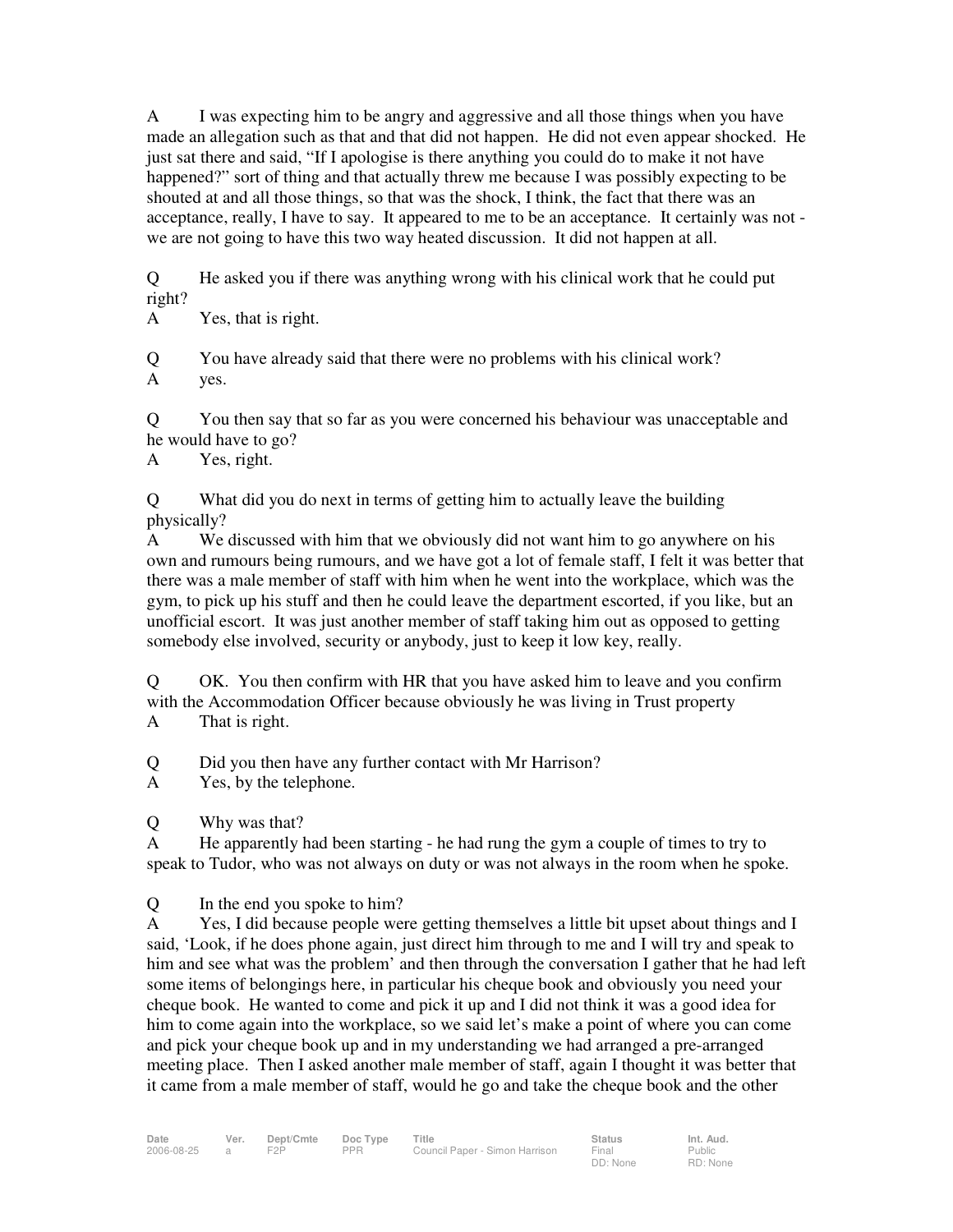little odds and things back down to him in the pre-arranged point, which he tried to do but he could not find him. Then he decided, the male colleague, in his wisdom, that he would just put it in the Porter's Lodge because obviously as far as he was concerned it was out of the department then.

Q You are then told that Mr Harrison is sitting outside the hospital on a bench in the pouring rain?

A Yes. Obviously people know him. We are not a static workforce. People are in and out doing home assessments and the geography of the building was that people were not always just in the department and he was recognised as sitting on a bench in the pouring rain. Obviously the feelings were a bit emotional at this particular week, so seeing him there thought that perhaps he should not have been there and came and told us, you see.

Q What did you do to deal with that situation, then?

A It was near to finishing time on Friday afternoon, everybody was going to be going out of the building and I thought perhaps that we should have some sort of security so that if he did see the person involved - although I did not mention that person to him - that she would feel protected and indeed other female members were beginning to feel a little bit insecure in that he had been dismissed on the Monday and here we were on Friday and he was still loitering around.

Q You say, therefore, that when he went in to collect his cheque book he was then escorted away?

A Yes.

Q By security?

A Yes, he was. I understand that is what happened. That is what they told me they did. I was not there physically. They did tell me that is what they did, yes.

Q We have heard evidence this morning from Tudor Smith in relation to an earlier complaint in relation to Mr Harrison that he brought to you. Are you able to give any evidence in relation to that? I have not explained that very well. An earlier complaint was made by a student physiotherapist in relation to Mr Harrison and that complaint was made to Tudor Smith and he came and discussed that with you?

A Yes.

Q Do you recall that?

A It was a very vague complaint, I have to say, or a passing statement, I believe, that this particular student had made. It was not anything that - yes, I gathered it, I took it on board, what Tudor was saying, but we did not - because the student herself had just made this statement, I think it is right to say and Tudor had said, "What do you want us to do about it?" and she had categorically said, "Nothing, really" but she said that she felt that she needed to say it just to Tudor, so I did not do anything with it, but yes, I do remember the conversation.

MS HILL: Thank you very much. I do not have any more questions for you but Ms Sleeman is likely to have some questions for you on behalf of Mr Harrison.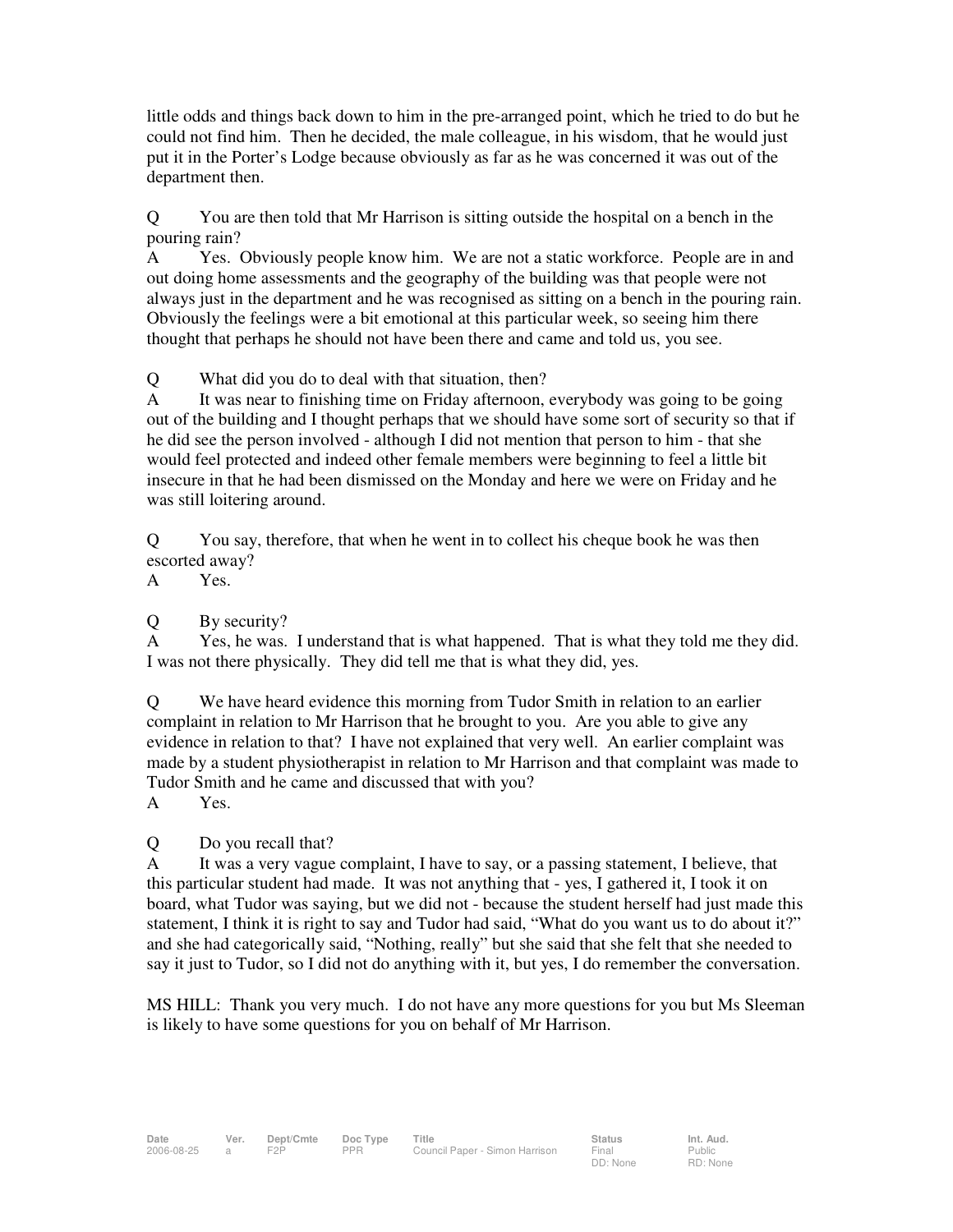**12.**

**13.**

# **14. Cross-examined by MS SLEEMAN**

Q Mrs Jones, you made this statement that we have in the bundle at pages 13 to 15. You knew they were being made in connection with these proceedings? A Yes.

Q You knew it was important to give a full and accurate account when you made the statement?

A Yes.

Q Paragraph 3, you say that you had not had much involvement with Simon Harrison during the seven weeks or so that he was working at the hospital. You say you did chat to him if you saw him?

A Yes.

Q It is right to say that on none of those occasions you smelt alcohol on his breath prior to 5 July?

A I could not smell alcohol, no, but he did eat a lot of strong curries, I have to say and comments were made about that but no, I did not.

Q You say in paragraph 3 that you asked Tudor Smith if he felt there was anything wrong with Simon Harrison. It was the way you put it here:

"…anything wrong with Simon Harrison and if his clinical work was fine."

That implies two specific parts of the test - Simon Harrison generally and his clinical work and Tudor Smith confirmed that both aspects were fine?

A That was fine, yes.

Q Paragraph 5 of your witness statement, you describe that you had a brief conversation with Ms A and you say that she was very upset - this was on 5 July? A Yes.

Q What you say in your witness statement is that she told you that Simon Harrison had put his head on her chest and had been telling her things about his sex life and that this had happened the previous week as well. So, you gained the impression, did you, that there were two incidents of head being put on chest and two incidents of telling about sex life?

A I do not know whether there were two incidents of head. There were two, definitely two incidents. Whether he put his head on her chest both times I do not really recall her saying that. I do remember the things that stick in your mind, such as he put his head on her chest and he had started talking about sex - whether he did the same thing twice, I do not recall her saying that, to be honest.

Public RD: None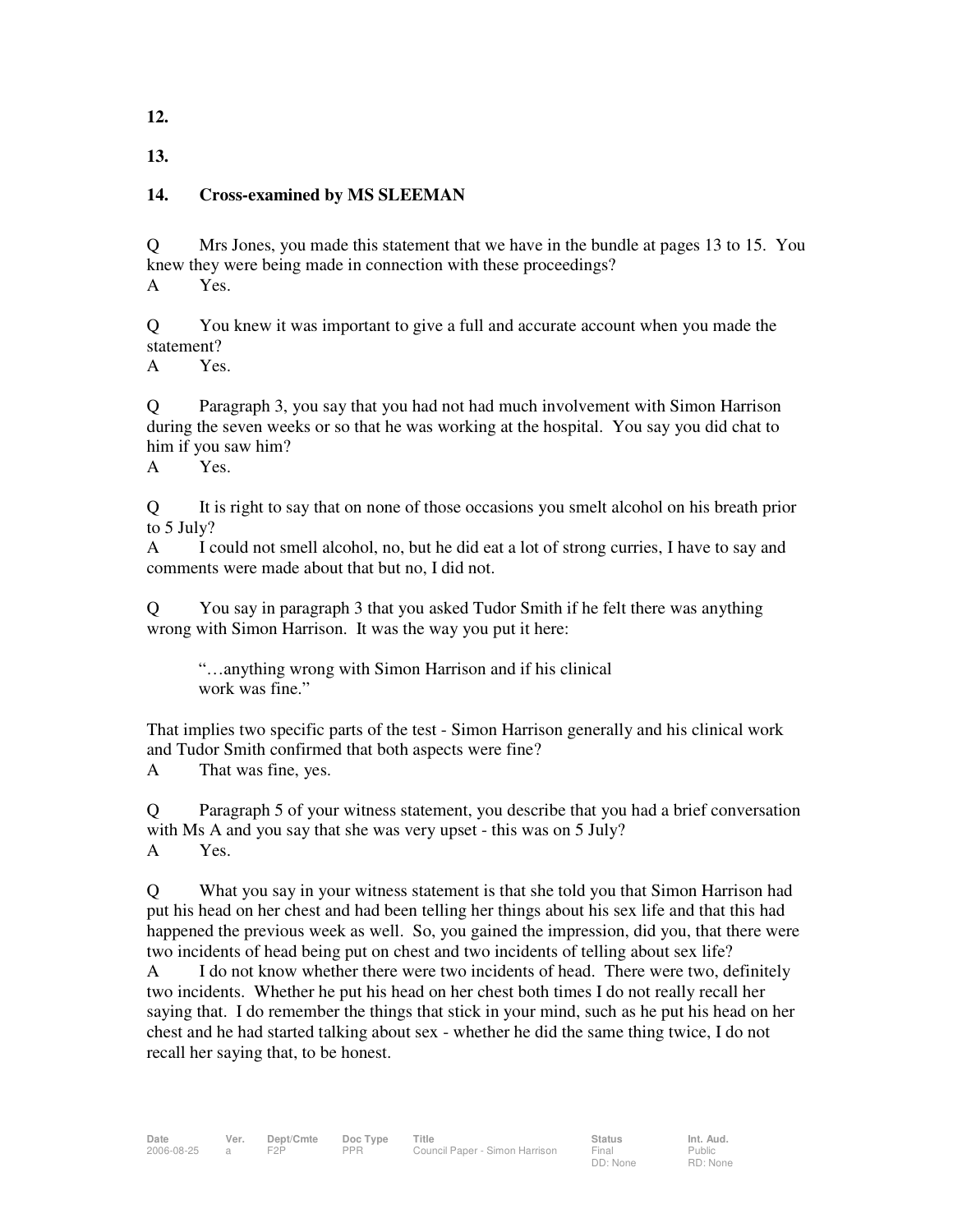Q Let us look at what you say in your statement. You say he put his head on her chest and then you go on to say:

"Had been telling her things about his sex life and that this had happened the previous week as well."

That rather suggests that the impression you had, at least at the time of writing the statement, was that there had been two conversations about the sex life. Is that right?

A It is difficult to recall completely what happened. Obviously she was very upset. I do remember her saying that something similar had happened the previous week as well.

Q Something similar to this conversation about the sex life?

A Obviously at that time she was too upset and I do not think it was my duty, if you like, to start asking her deep and delving questions at that stage.

Q You say that she mentioned to you that he smelt of alcohol on three separate occasions. Did you ask why she had not mentioned that earlier?

A I did and she told me that she was a locum, she was a new member of staff, she was feeling her feet. Yes, we did ask. Both myself and Glenys wondered and we did ask her why she had done that and that was her reply, basically.

Q Your expectation would be, normally, that if a member of staff smelt alcohol on another member of staff on duty, you would expect them to report it, would you not? A Yes, but she is not my member of staff so I do not know what is said to people but yes, I would expect it.

Q Generally with members of staff in your department and others, there would be an expectation, would there not, of immediate reporting of something like that?

A I would hope so, yes.

Q You say in paragraph 10 you expanded a little bit just now in response to questions from Ms Hill, that he was not shocked at all, you say? A No.

Q He was not shocked?

A No.

Q You are quite sure about that?

A He did not give the appearance to me of what I would expect was shock, shock or horror. It was just - he just sat there.

Q It would not be right to say that he appeared surprised that you were taking it as seriously as you were?

A No. There was not - I was sure that he would either be angry or shocked and that would come out in quite a manly sort of way, possibly, but he did not. He just sat there, basically and listened to what we said and sort of apologised and was there any way he could carry on what he was currently doing for us. It just was not the reaction I was expecting.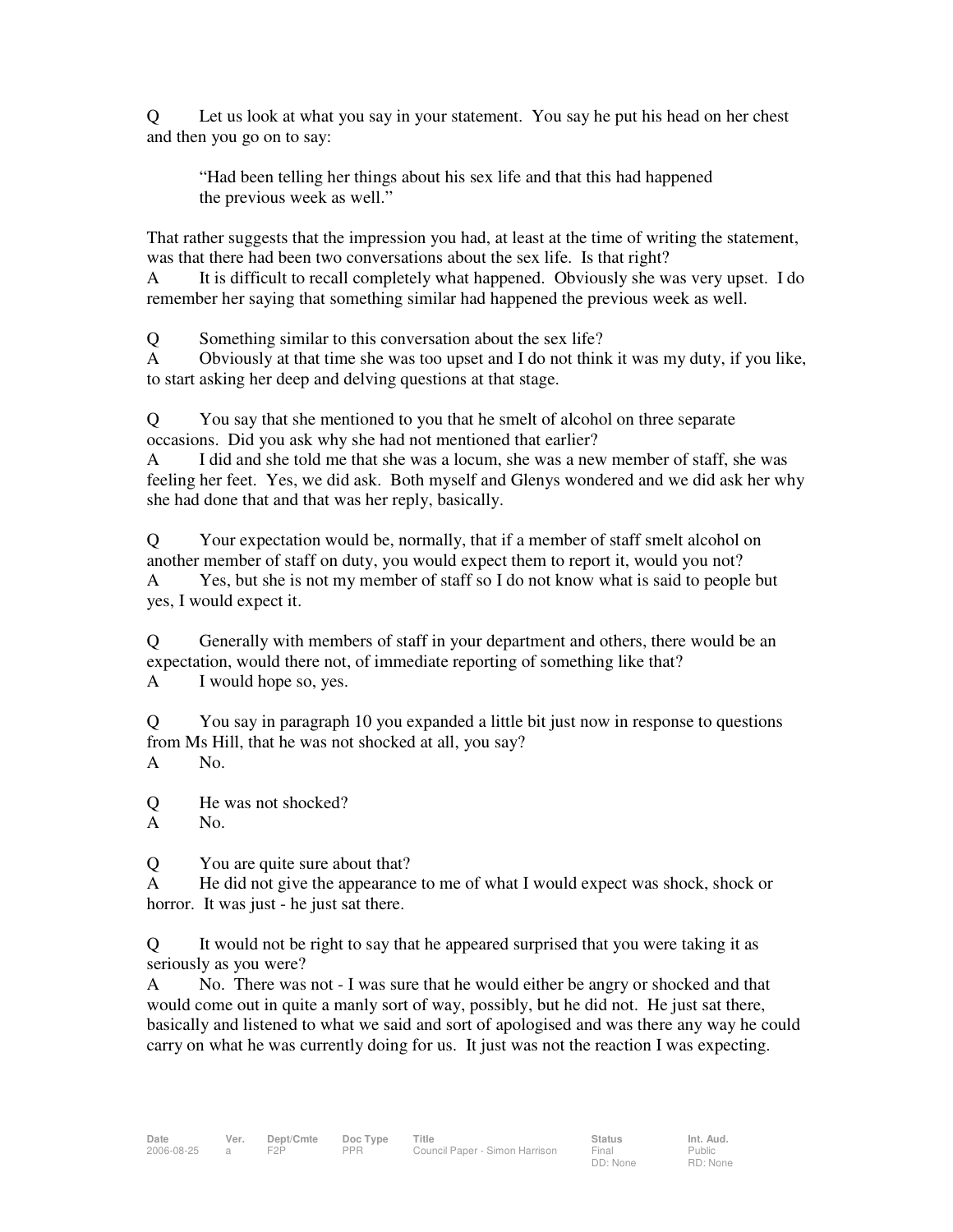Q His recollection is that at some point in the meeting he asked something, whether probably what you referred to in paragraph 10 - what he could do to put it right. His recollection was something more on the lines of was there anything he could do to retrieve the situation. Does that sound right to you?

A Yes.

Q You say that he was never very tidy but it is right, is I not, that you had never raised with him any issues about that?

A Yes, because there is a standard of dress and he was up to that. All right, he did not wear the same sort of trousers that the other guys wore but he was clean enough. There was not anything that I felt I needed to say.

MS SLEEMAN: Thank you, I have no further questions.

MS HILL: I have no further questions, sir.

## **15. Questioned by THE PANEL**

MR HORWOOD: If I could just pick up on something you said from earlier on and that was that there were issues regarding the staffing and that is why you used locums. Obviously you felt this incident serious enough to dismiss Mr Harrison immediately. Obviously that was going to have an effect on the clinical working side?

A Yes.

Q You obviously had to balance those two things?

A I did.

Q Am I right I thinking that you felt the incident at the time was so serious that you needed to let Mr Harrison go?

A I did, yes.

THE CHAIRMAN: Nothing from me. Mrs Jones, thanks very much indeed for coming. You are free to leave but you may, if you wish, stay in the room now for the rest of the proceedings and, indeed have some lunch. It may be the only time you get something from the HPC! It is entirely up to you.

A I think I will leave the room at the moment, thank you.

THE CHAIRMAN: OK.

MS HILL: Sir, that concludes the evidence on behalf of the Health Professions Council this morning. It is twenty-past twelve.

MS SLEEMAN: I have just asked my client, in anticipation that he might be given a choice whether his preference would be to get on with his evidence now or to have a break first and he has indicated he would like to have a break.

THE CHAIRMAN: Do you want a quick break? Are you happy to carry on?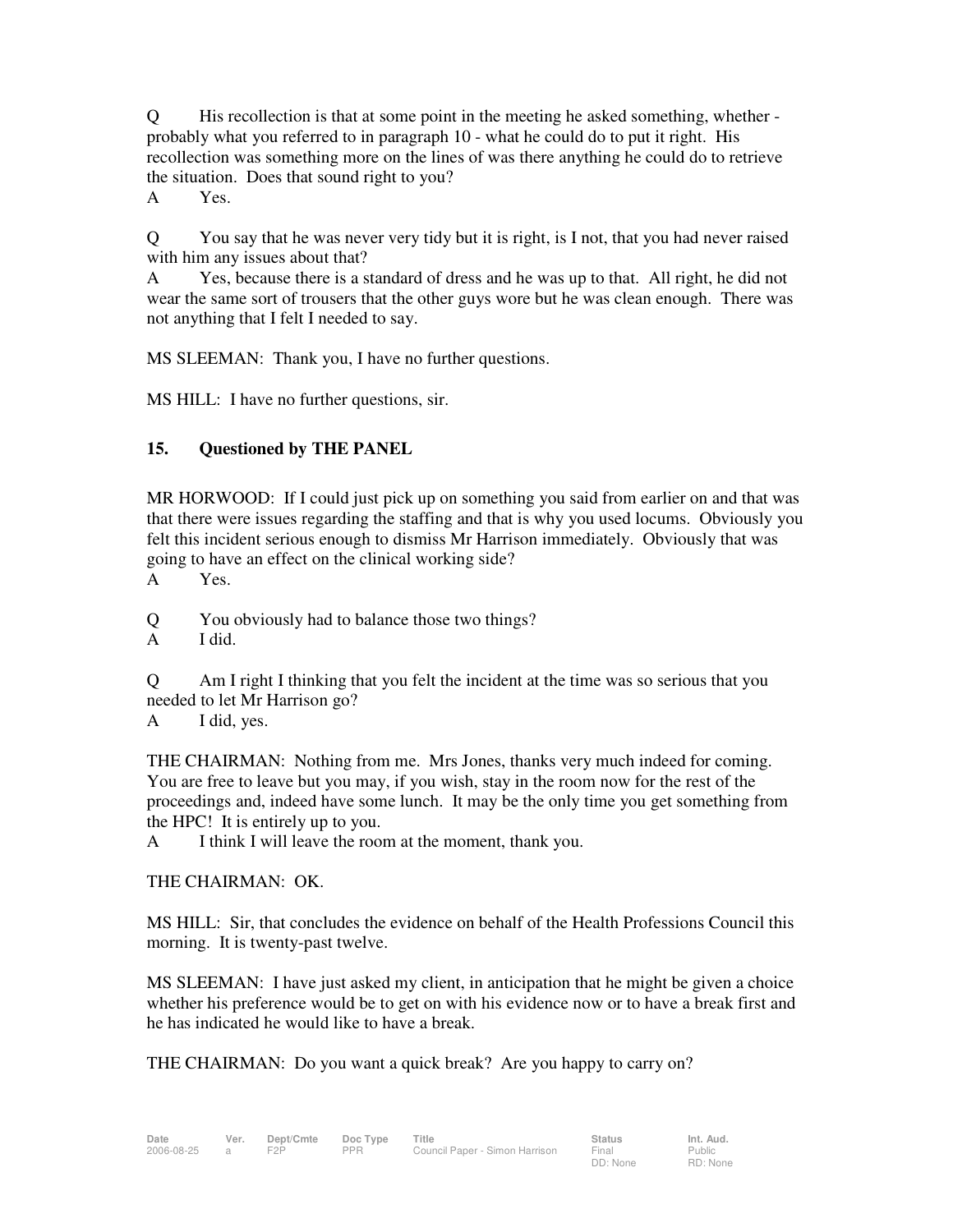#### MR HARRISON: Yes.

MS SLEEMAN: In that case, I will call Mr Harrison.

## **16. SIMON HARRISON Affirmed**

## Examined by MS SLEEMAN

Q If I can remind you that although I am asking questions, if you can address your answers towards the member of the Panel it will probably help them in hearing what you are saying and if you can remember the Shorthand Writer and keep the speed of your answers down.

- A Sure.
- Q Can I ask you to start off by confirming where and when you qualified?
- A At Teesside Polytechnic, 1991.
- Q What did you qualify with?
- A Graduate Diploma in Physiotherapy.
- Q Was that full-time or part-time?
- A Full-time.
- Q Where did you go and work then, on qualification?
- A Hartlepool General.
- Q What was the post?
- A Junior physio grade, whatever.
- Q How long did you stay in that post?
- A That post, about 18 months.
- Q Where did you go then?
- A I got promoted within the system.
- Q To? A Senior 2.
- Q Can you remember when that was, approximately? A Not off hand.
- Q But within 18 months or so of qualifying?
- A About that, yes.
- Q How long did you stay in the Senior 2 post?
- A Four or five years.
- Q Did you have particular responsibilities as a Senior 2?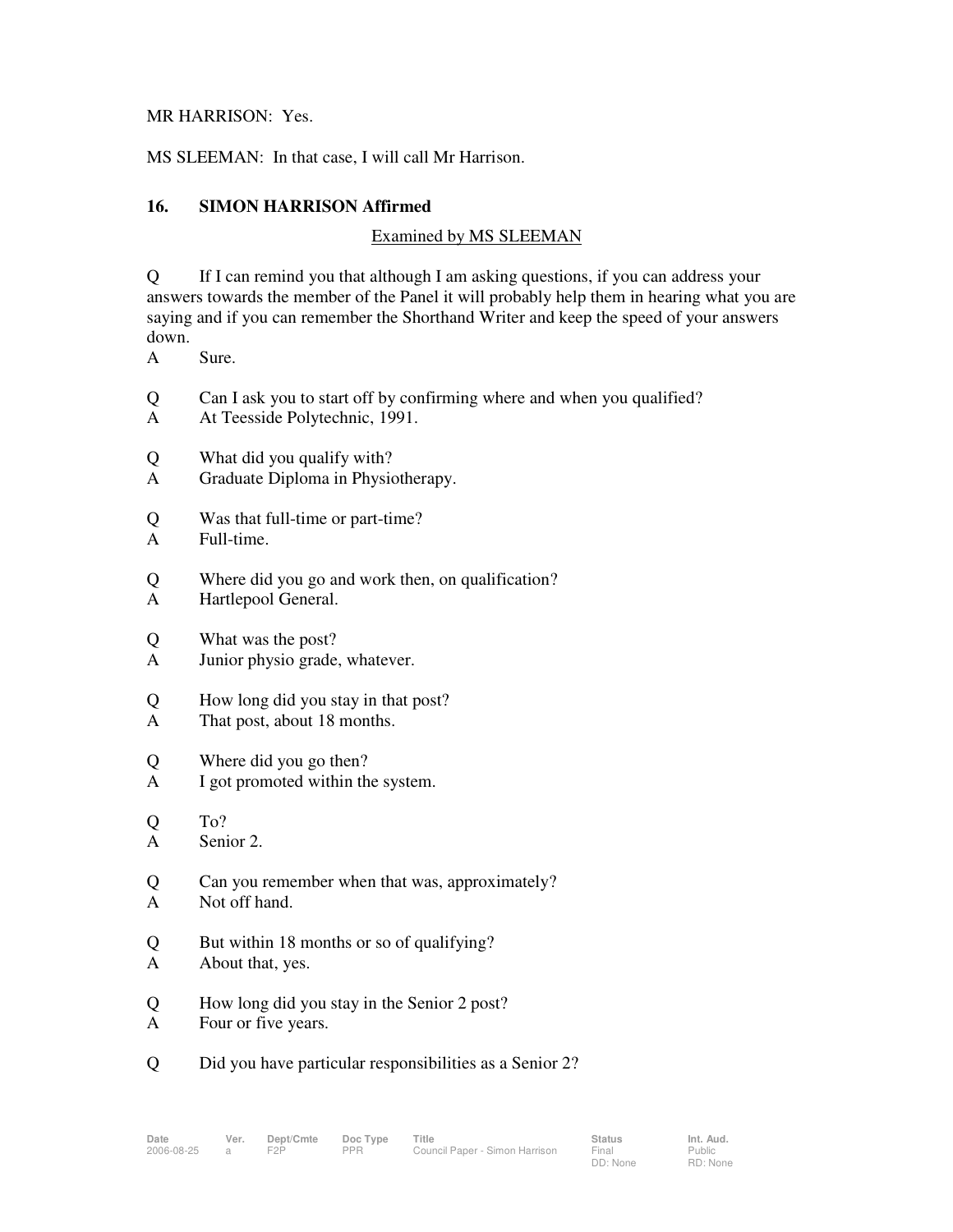A I was responsible for juniors and students and I was also seconded at one point to the clinical supervisor for the University of Teesside.

Q When did you leave Hartlepool General?

A The actual main base will have been when I got a Senior 1 post in Wheelchair Services. That would be about 1996/97.

- Q Was that still working for the same Trust?
- A Yes.

Q What was the name of the Trust?

- A North Tees and Hartlepool NHS Trust.
- Q How long did you stay in the Senior 1 post?
- A About five years.

Q When you left, can you give a rough idea of when we are talking about now, just the year?

A 2001.

- Q What did you go and do then?
- A I requested a transfer to a Senior 2 post within the Trust.
- Q How long did you stay in that post?
- A About a year.
- Q What was the Senior 2 post?
- A Rotational.
- Q What did you do after you left a year later?
- A I took a bit of time out and then elected to try some locum work.
- Q Can you remember when you started doing locum work?
- A Not off hand. It might have been, I would say, about a year later.
- Q So around about late 2001, early 2002?

THE CHAIRMAN: 2003 by my reckoning. You had a year out. You took a year out? A Yes.

MS SLEEMAN: I do have a copy - I did not intend this to turn into a memory test. I am sorry. I am trying not to lead but perhaps if you are happy for me to do that. The CV shows that he left the Senior 1 post in September 2001 and then took the Senior 2 post in Care of the Elderly Rehab from that date until 21 June 2002 and then began working as a locum in December 2003.

THE CHAIRMAN: December 2003, so you had 18 months out?

A I think that will be about right, yes.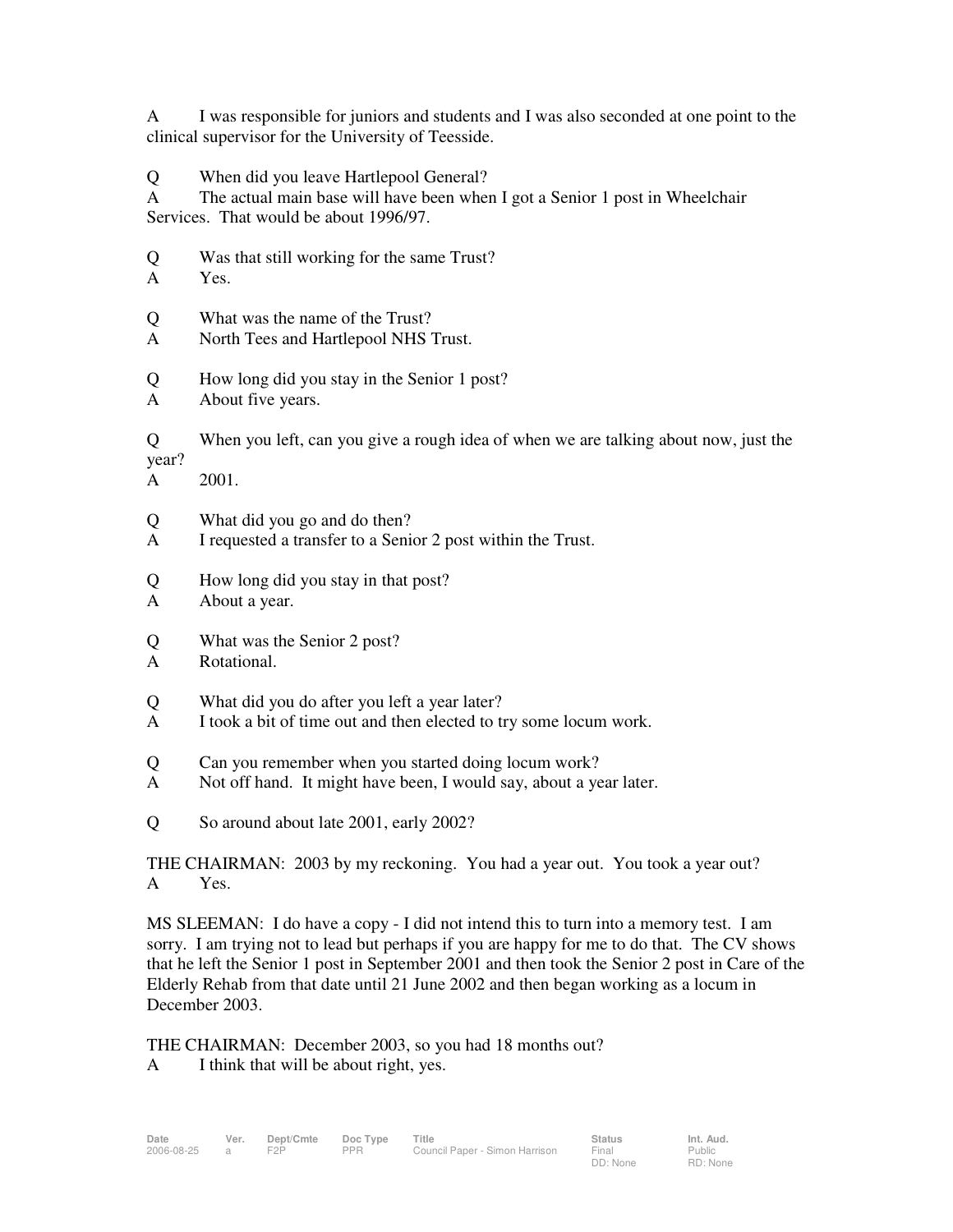MS SLEEMAN: Again, perhaps I can just summarise. Is it right to say then you had a variety of locum positions until you found yourself at Maelor Hospital? A Yes.

Q Starting on 19 May. When you went from being directly employed to working in locum positions - perhaps first of all, can you say, what was the average length of the locum assignment that you were given?

A Three to four weeks.

Q What were the differences - obviously you had been directly employed for some years by one Trust. What were the differences between being directly employed and working as a locum for relatively short periods of time?

A The money.

Q Anything else?

A It became very clear that different hospital units do have slightly disparate methods of practice, even though we are supposed to be in one direction.

Q Can you be a bit more specific about what you mean by 'methods of practice'?

A Some of the paperwork is different. Also trying to bed into a new place every few weeks may be occasionally trying.

Q The locuming positions, again, in different parts of the country - Cambridgeshire, Luton and Dunstable, Anglesey, North Devon, St Helier. Where was your family home when you first started locuming?

A Middlesbrough.

Q Where were you living when you went to do these locum placements, then? A Hospital accommodation.

Q Was that the situation when you went to work at Maelor Hospital?

A Yes.

Q You heard the evidence from Mr Smith earlier about an exchange between you and him in which he says that you asked him to let you know if there were any problems. Can you remember, first of all, when you made that comment?

A Some time in the first week.

Q Why did you say that to him?

A Because, as I say, I was aware that different hospitals practise in slightly different ways and I just wanted to try and make sure that I was fitting in as best as possible.

Q What, if anything, did he raise with you about your conduct and your work before 5 July?

A Nothing negative at all. He told me that my clinical work was good and he was quite happy with me.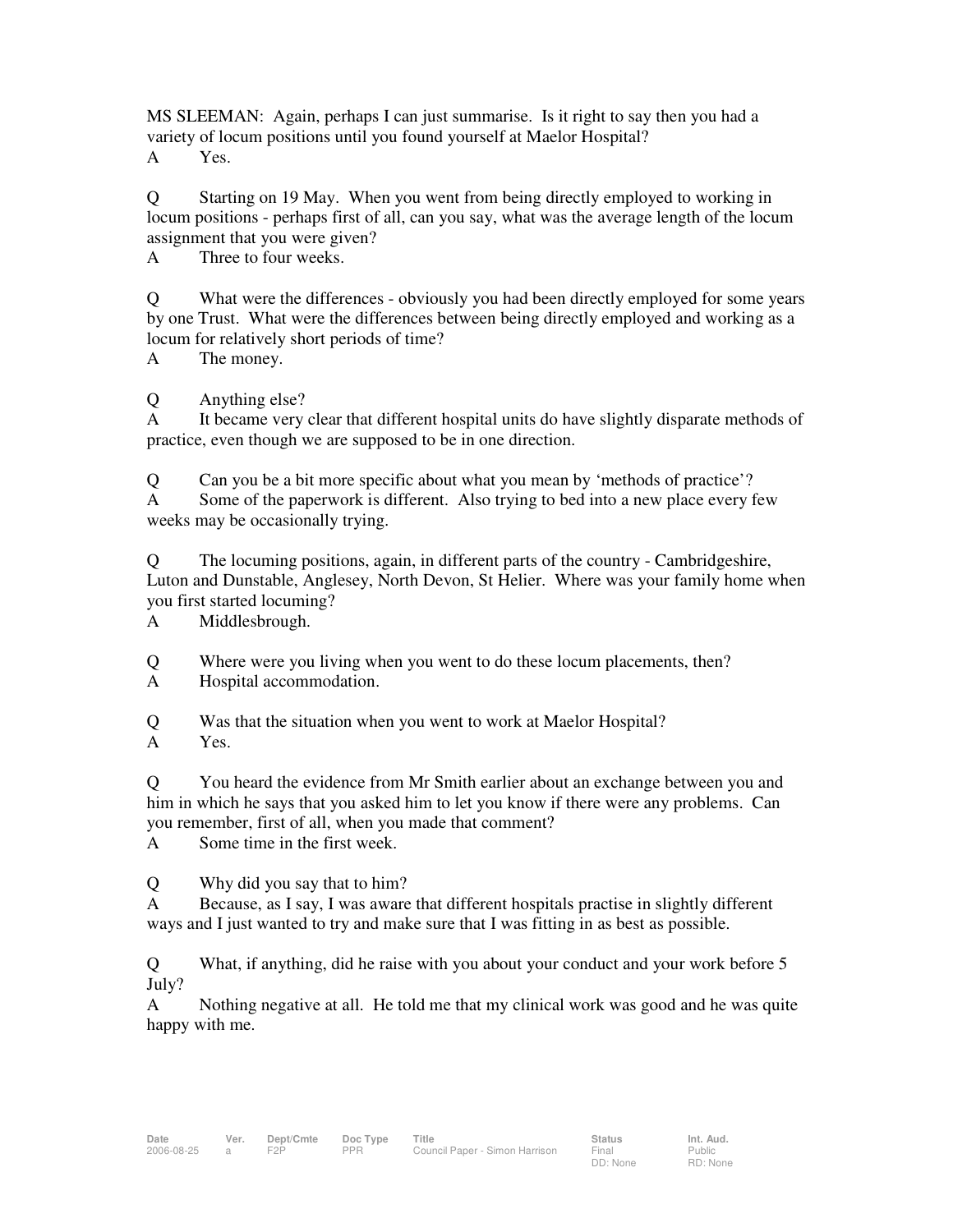Q You heard a number of witnesses say that they smelt alcohol on your breath. A number say that they smelt it on 5 July and one has said he smelt it on previous occasions. What do you say about that?

A I had a very noisy night club approximately 30, 40 yards outside my accommodation. This would often operate until half two or so in the morning. I on occasion had maybe two, three cans of beer at night just to try and settle me down so that I would be getting some quality sleep.

Q Can you think of any other reason why you might smell of alcohol first thing in the morning?

A No.

Q I am going to ask you first of all very briefly about the first incident, the one where it is said that you put your arm around Ms A and you put her head on to your shoulder? A Yes.

Q You have admitted the facts of that incident?

A Yes.

Q Can you just tell the Panel briefly how it occurred?

A We were sat at the nursing point awaiting hand over first thing on a morning. She told me that she had a cold and she was feeling particularly bad that day and I put my hand to the far side of her head and guided it to my shoulder, basically as an act of comfort and sympathy, so her head was on my shoulder no more than two, three seconds.

Q Was anything said either by you or her?

A Again, I offered a couple of comforting words but there was no response from Ms A at all.

Q How many times before that had you met Ms A?

A Maybe four or five.

Q The second incident, then, in the corridor near to the canteen. Ms A said that it was mid-morning. What is your recollection of when it occurred?

A It will have either been mid-morning at coffee break or at lunchtime. I am not sure which.

Q What kind of place is it at that time of day?

A Busy.

Q Why is that?

A Because staff from all over the hospital would be going for either their coffee breaks or their lunch breaks.

Q What happened?

A As I recall, I had had a poor night's sleep thanks to the night club. My recollection is that I briefly placed my head on her shoulder and just told her that I was really tired.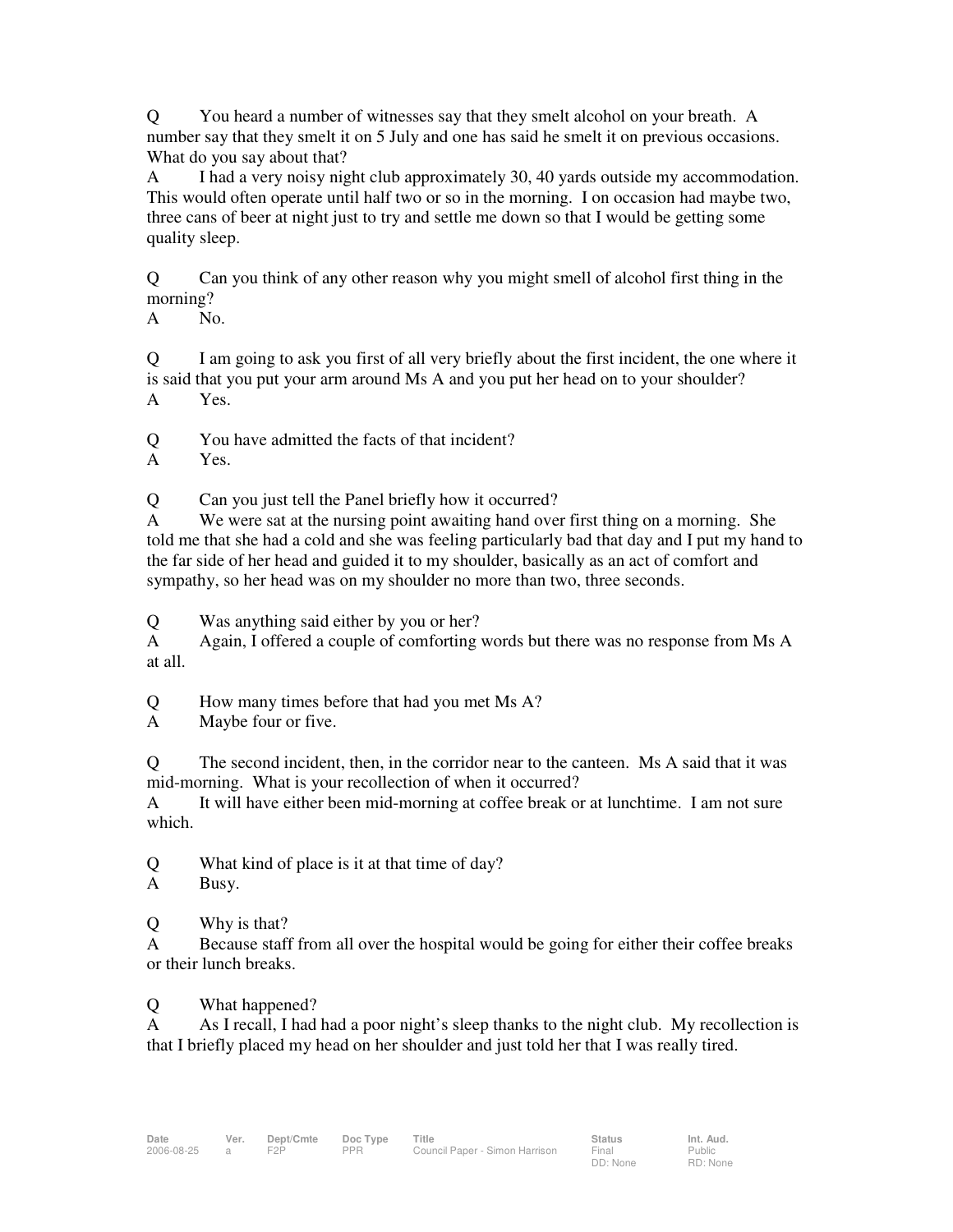Q You said you placed your head on her shoulder. You saw earlier on where she said your head was much lower, on her chest. What do you say to that?

A It was on her shoulder.

Q She also said you put your arms around and hugged her for about 30 seconds?

A I do not recall that but had I done so, the number of staff that would have been going past at that time of day, somebody would have said something.

Q Moving on to the third incident, the one that took place on 5 July? A Yes.

Q You were here when Ms A gave her evidence and you saw, she demonstrated with reference to the plan where you and she were positioned. Would that be broadly correct, Mr Harrison?

A Yes.

Q I think she described the incident as taking place at again around about the time of hand over. I think she said hand over had not actually happened?

A No, it was a very busy day that day. As I understood it the ward had been on take that day. Every bed was full and there were more than the usual number of staff on the ward.

Q The ward was on take, you say. Can you explain what you mean by that, for those of us who are not…

THE CHAIRMAN: I think we all understand it.

MS SLEEMAN: Does that mean that there were new patients coming in?

A It was a primary admission ward over the weekend.

Q What does that mean in terms of your familiarity with the patients in this six-bedded bay?

A There would be quite a few new faces. I would have to go round all the new patients go familiarise myself with them before I could even think about treating them.

Q You heard Ms A's description of the incident. Can you tell us in your own words what your recollection is?

A We exchanged morning pleasantries just by the sink and she commented that she was still feeling poorly from the cold and my recollection is that I could not hear any added sounds just standing where I was and I said, "No need for chest physio."

Q How far away from her were you standing when you said that?

A I would guess two or three steps.

Q You made a gesture of putting your hands up - I am trying not to rely on demonstrations for the sake of the Shorthand Writer. How far would the distance have been between your raised hands and Ms A when you made that comment?

A Maybe a foot, 18 inches.

Q After you made that gesture and that comment, what, if anything, did she say to you?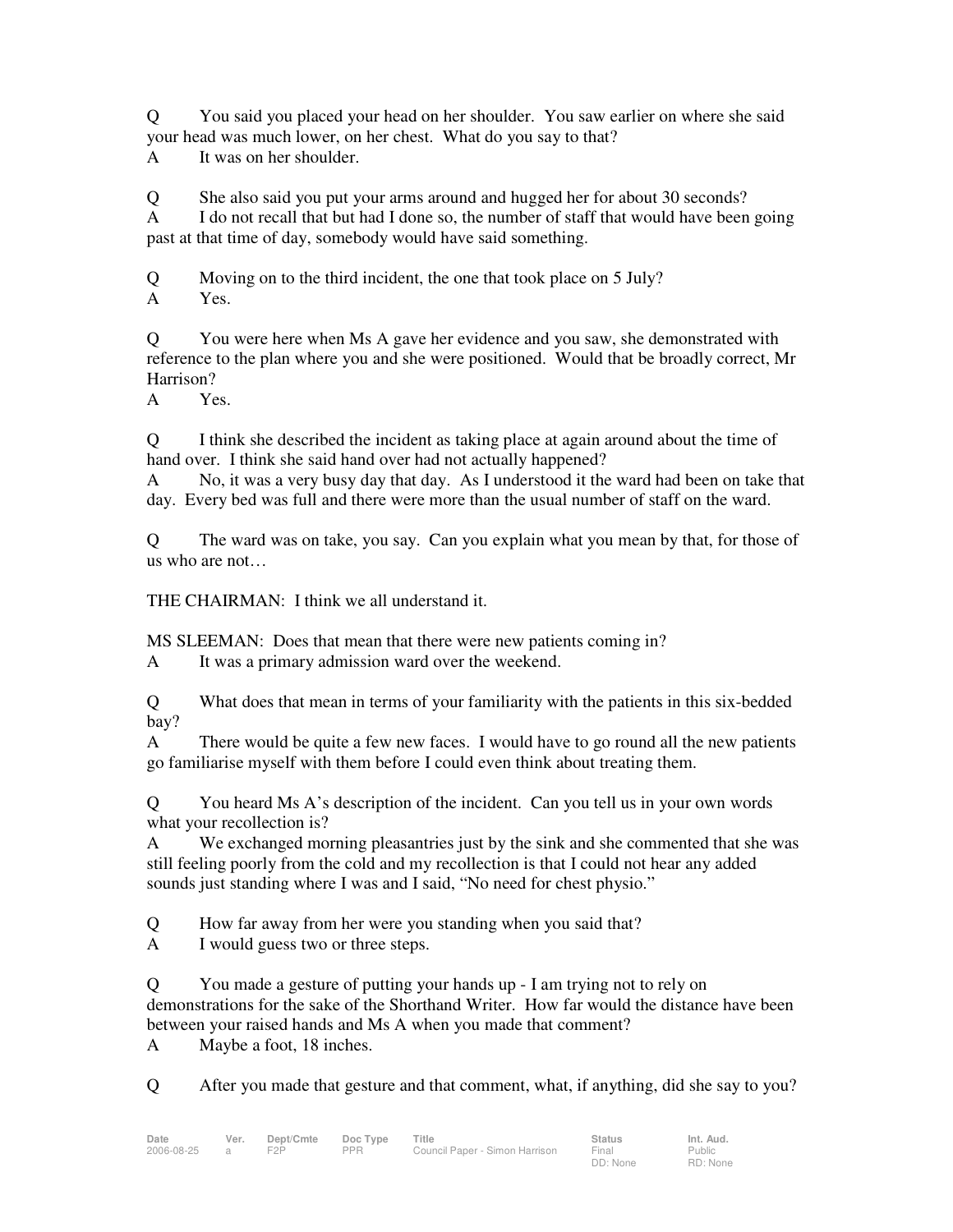A I believe she asked if I was trying to touch her breasts and my comment to that was, "I wouldn't do that, you'd hit me." The reply was in a light-hearted fashion because I did not actually think she was serious.

Q You say 'the reply' - do you mean her reply or your reply?

A My reply.

Q What was your reply? Do you mean the comment you gave earlier?

A Yes.

Q You said to her, "I wouldn't do that, you'd hit me"?

A Yes.

Q Was there any further comment from her?

A I do not recall, no.

Q In her witness statement she said her recollection is she said something along the lines of, "I would have kicked you too." Do you have any recollection of that?

A I do not but it may have come up in conversation about that, but I do not recall it.

Q Ms A also said that at one point you moved your position, she said she felt to block her from exiting where she was. What do you say to that?

A I made no attempt to deliberately block her path.

Q You heard her description earlier of the approximate dimensions of the particular area where you were. Do you agree with that? She said it is quite narrow at the point where the sink juts out?

A There would have to be room for either a cabinet or an armchair in the corner.

Q Do you mean the corner with the back wall?

Q Where do you say you were while the exchange was going on?

A It could well have been as she described it.

Q What is your recollection? You say you did not make any attempt deliberately to block the path. What, if any, recollection do you have of having moved at any point during the discussion?

A It is that long ago I cannot remember.

THE CHAIRMAN: I am sorry, Ms Sleeman, I missed the question. I got the answer.

MS SLEEMAN: Ms A said in her evidence that she felt that Mr Harrison moved deliberately to block her and she said he did not deliberately. I asked him whether he could recall moving his position at any point.

MR HARRISON: That may have been her perception but it was not a deliberate act in that fashion.

A Yes.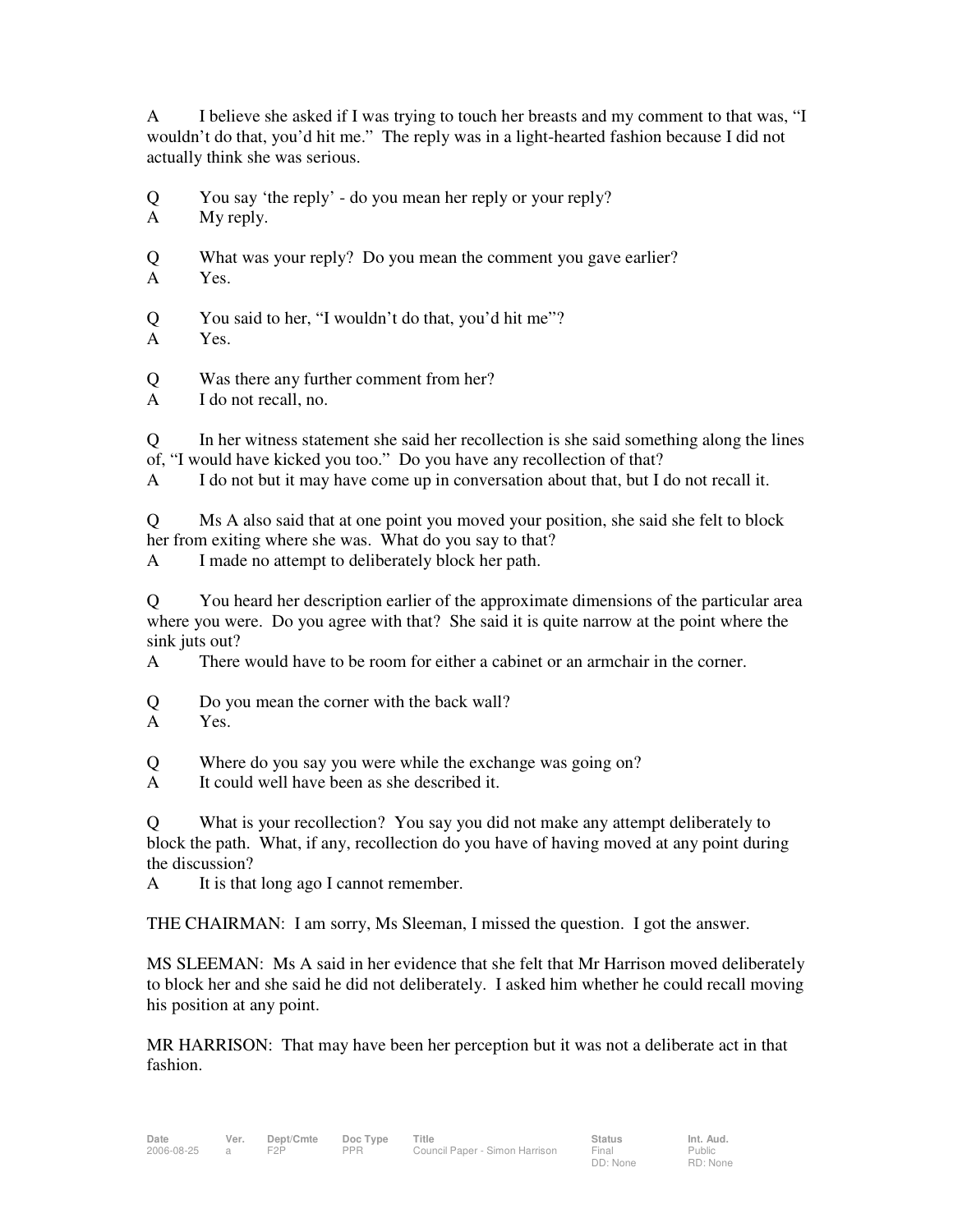MS SLEEMAN: But you think you may have moved?

A It is possible.

Q If you did move, in what direction? Can you remember?

THE CHAIRMAN: That is a difficult question. It does not quite follow. You cannot remember - which direction?

MS SLEEMAN: Only that Mr Harrison just said he may have moved. If he had some recollection of moving it might be helpful to know which direction that was:

Q Are you able to say? A No.

Q As I said, it is not meant to be a memory test. You heard Ms A's account of a further discussion, a further exchange between you. First of all she said that you made reference to needing an instruction manual on how to operate female bits. Do you remember any comment that could be construed in that way?

A That would come along to the comment about if I was trying to touch her and me saying that, "I would not do that, you would hit me." I believe that followed on with, "Beside, it's been that long I wouldn't know what to do with a woman." I am still believing it to be a moderately light-hearted conversation.

Q So, so far as you can recall it, you think you said, "Besides it's been that long I wouldn't know what to do with a woman". She goes on to make a reference to an instruction manual. Do you remember saying anything?

A I believe I followed it on with, "I'd probably need a book of maps" or something.

Q A book of maps?

A Something along those lines.

Q She goes on to say that you then said that it had been a long time since you had seen any except the patients' and at that point you gestured towards the patient, she says in the bed which would have been behind you and said that that patient's bits were wrinkly. Do you remember saying anything?

A I would never say anything like that about a patient.

Q Do you remember if there was any discussion relating to patients at this point in the exchange?

A No.

Q She goes on to say you then asked whether she had an instruction manual in relation to herself. Do you remember?

A No, not so.

Q Finally, she says that you said you might visit a sex shop. What do you say to that? A Not so.

Q Any reference to a sex shop?

DD: None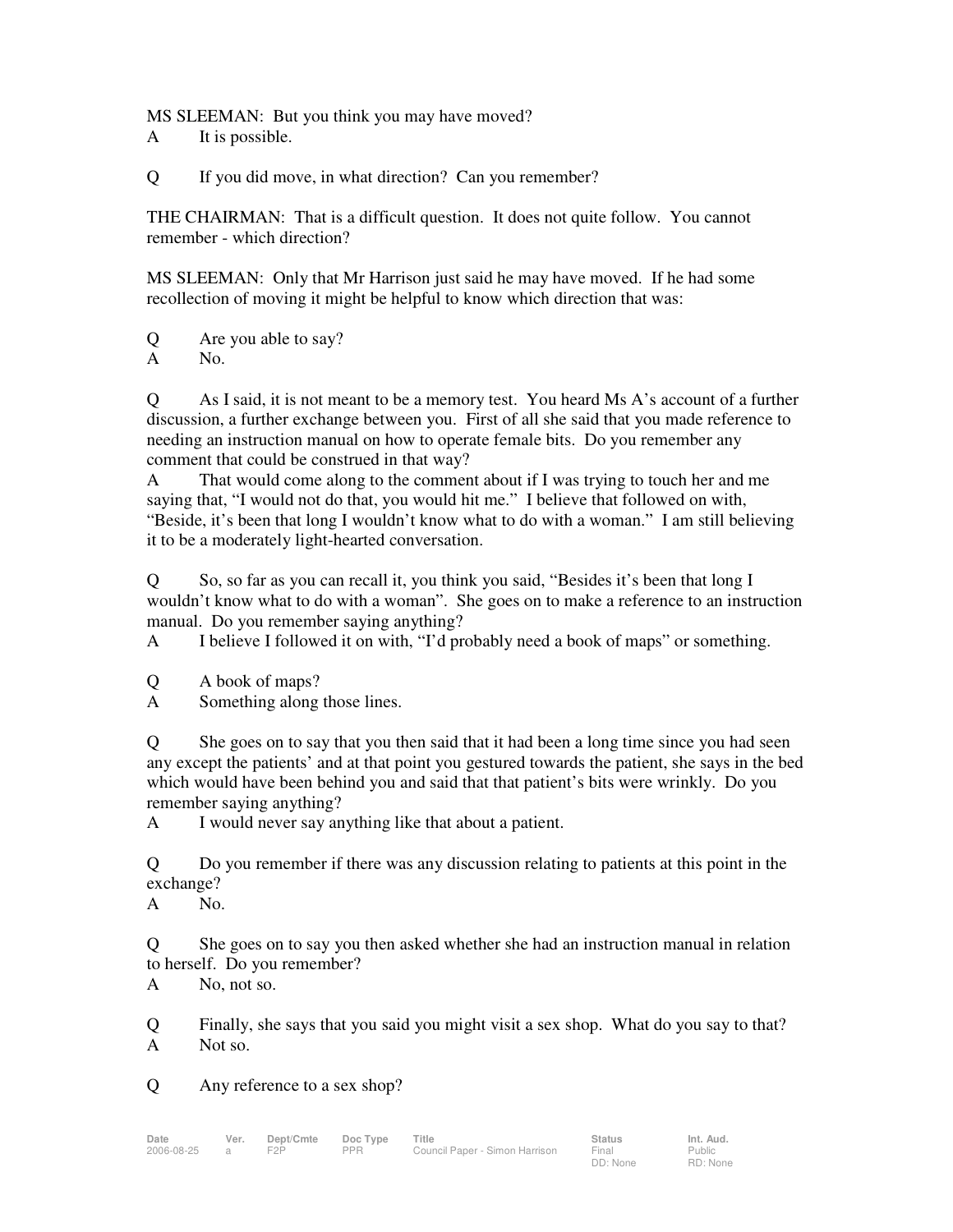A No.

Q There is reference in Ms A's witness statement - she did not deal with it verbally this morning but the statement has been seen by the Panel - she said that there was a 21 year old occupational therapist on the ward who said that she had told her that you had asked for her home telephone number. Can you explain how that might have arisen?

A I believe that we exchanged mobile telephone numbers.

Q I should ask you first of all, do you know who she is referring to?

A Yes. The regular OT who was on sick that week. She had gone down with meningitis.

Q Can you explain how this exchange might have arisen about you having asked her for her telephone number?

A As I say, I believe we exchanged mobile telephone numbers when we bumped into each other in the supermarket one night. There was another member of the OT staff present at the time.

Q I think I probably know the answer to this but it has been said that there were concerns raised by a student physiotherapist. Did you have any knowledge of that at the time?

A No.

Q There has also been reference to your having bought presents for a woman called Katrina Catewell. Can you explain what that might be a reference to?

A I would often take in biscuits, cakes and sweets for the ward staff in general. It was never directed to one person in particular.

Q Who would you give them to if you were bringing cakes and biscuits into the ward?

A Probably the senior Sister or, if she was not present, the nearest member of staff.

Q Why did you do that?

A They were nice to me, I was just trying to be nice back to them.

Q An account was given by Mrs Jones of what occurred following your being asked to leave the hospital on the Monday?

A Yes.

Q With reference to your telephoning the department, can you tell the Panel what happened?

A At the end of the meeting with myself and Tudor, Tudor escorted me to the locker room where I retrieved my coat and my rucksack and he then guided me off the premises. It was when I was coming to start packing my belongings into my cases back at the accommodation that I realised that there was a carrier bag full of software, handouts and my cheque book. I rang, tried to get in touch with Tudor to arrange retrieval of these goods and it took virtually all week to get that arranged.

Q What was arranged eventually?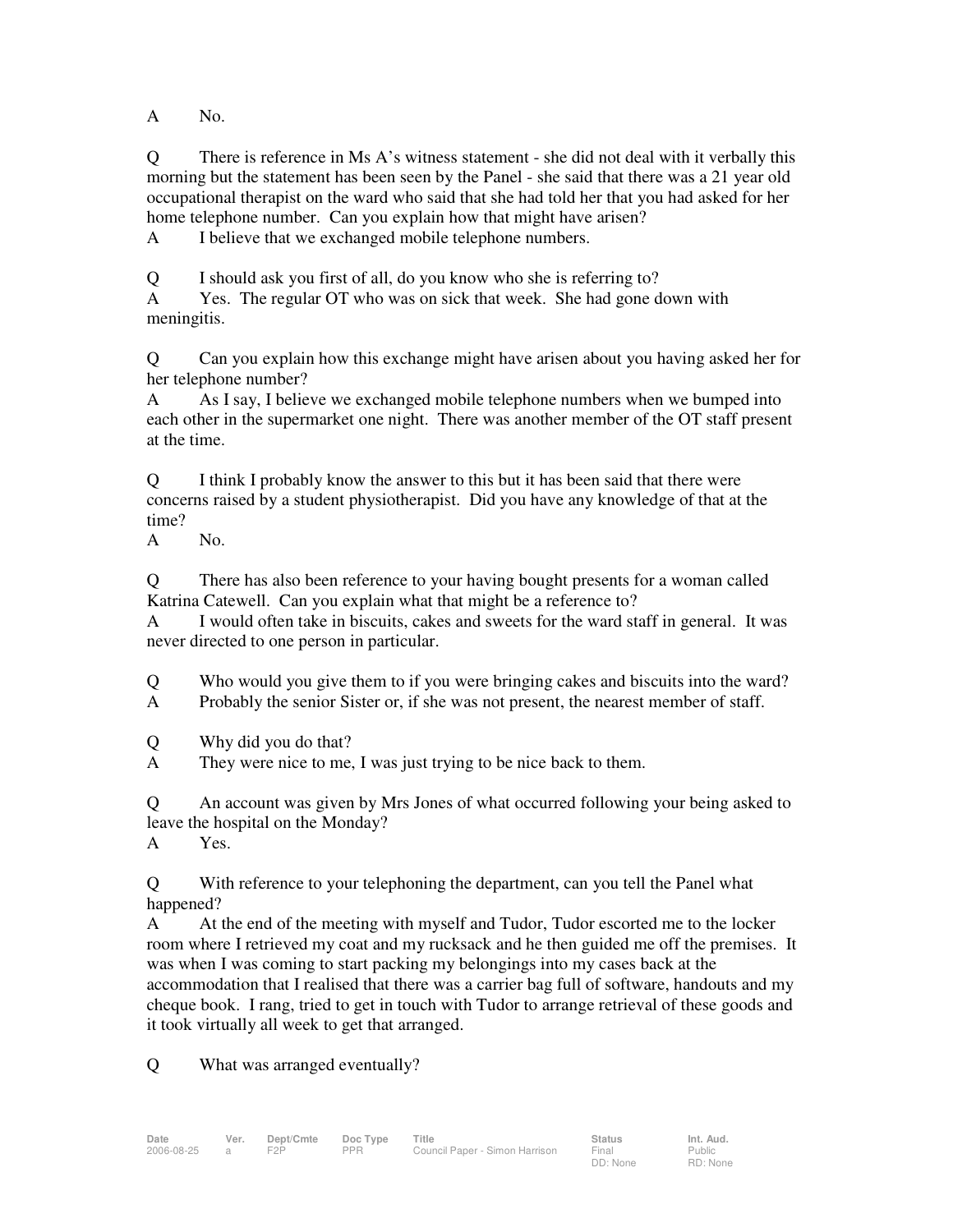A That I would wait at the town end entrance of the hospital and a male member of staff would bring my property to me.

Q What happened when you went to wait at the appointed place?

A I waited some 20, 25 minutes beyond the arranged time and on thinking about it, I surmised that the male member of staff may have gone to the bigger main entrance at the other end of the hospital. I also surmised that if I walked round the outside of the hospital he might come down the main corridor to where I had been waiting and decided the course of action I really should take would be to walk through the hospital on the main corridor so that if he did that, I would bump into him and I could take possession of my goods and leave the hospital.

Q So having decided on that, is that what you did?

A I started down the main corridor and was met by one of the security members of staff who had with him my carrier bag of property. He asked me where I was going. I said I was just coming to pick up my goods and then I can be gone.

Q Finally, it has been said that there were reports of you sitting on a bench outside the hospital on this particular day in the pouring rain. Can you shed any light on why that might have been said?

A I was sitting on the bench outside the main door while I was waiting for said member of staff to show up with my property. When it started to rain I moved to sit on a chair just inside the door, during which time several members of staff who recognised me either entered or left the hospital and therefore walked straight past me.

MS SLEEMAN: I think I have no further questions, sir.

THE CHAIRMAN: Thank you.

MS HILL: Sir, I am conscious of the time. I am not going to get through in five minutes my cross-examination. I think it is probably better to break and then do it after lunch.

THE CHAIRMAN: We will be guided by you. Thank you. Can we agree what time we are going to come back? Shall we say half-past one? That is 35 minutes. I think that is long enough.

MS SLEEMAN: Sir I will warn my client, of course, that he is under oath and we will not discuss his evidence. Are you content with that?

THE CHAIRMAN: Thank you.

(a) The Panel adjourned for lunch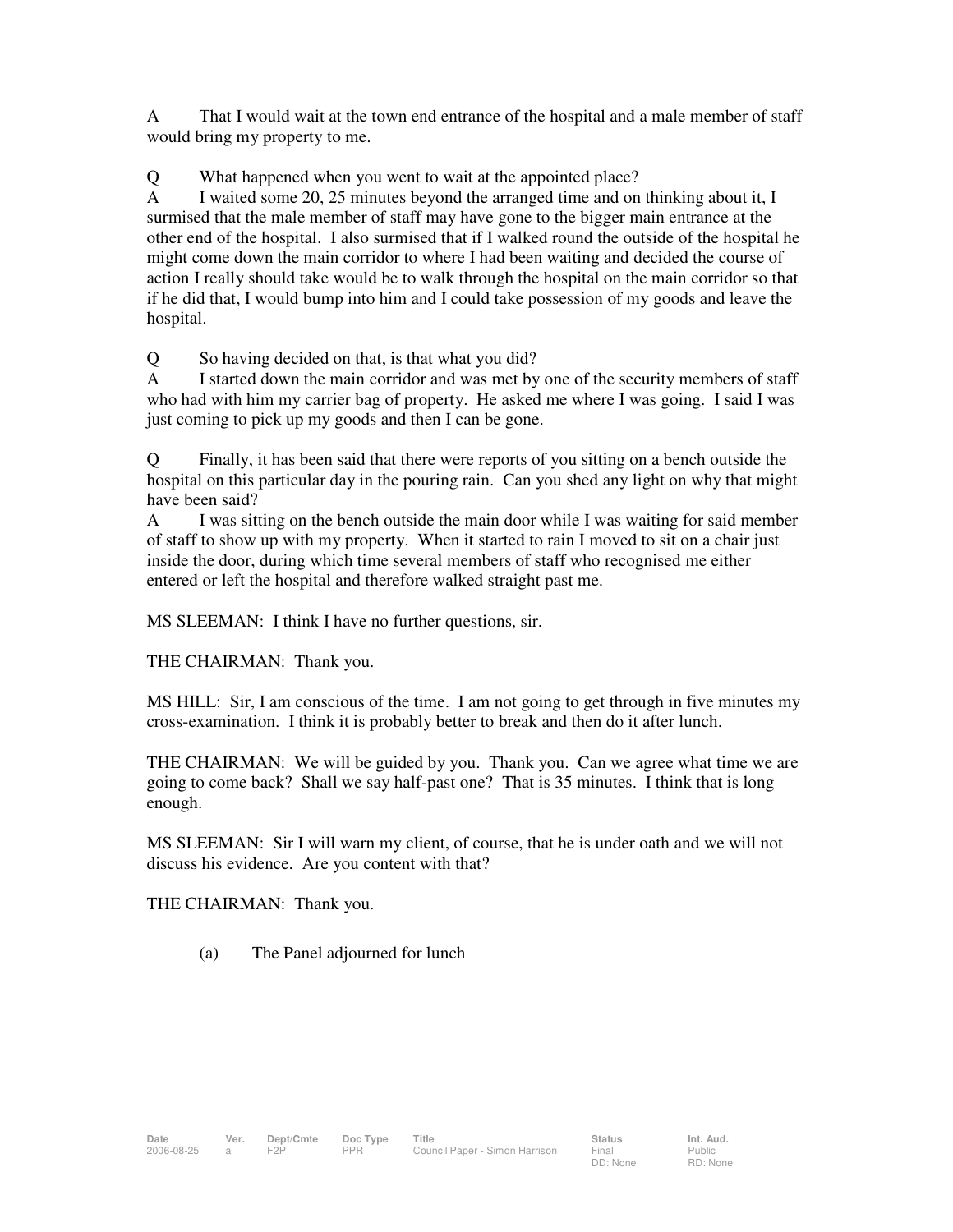- **17. Cross-examined by MS HILL**
- **18.**
- **19. Q Can I start by referring you to the Standards of Conduct, Performance and Ethics document, the blue document and also the Standards of Proficiency for Physiotherapists. No doubt you will be aware of those?**
- A Yes.
- Q You have read them and you have taken on board the contents?
- A Yes.
- Q You understand them?
- A I think so.

Q Thank you. Let us look at the first incident first, as it were. You have agreed you were there at the time and that you put Ms A's head on to your shoulder, a fact you have accepted?

A Yes.

- Q You said that that was in an attempt to offer some form of comfort to her? A Yes.
- Q Did you feel you knew her well enough to offer her that sort of comfort?

A I did not see why not.

Q I would suggest to you that you did not know her well enough and that it was in fact quite an inappropriate thing to do doing to somebody who you have not met before. What would you say about that?

A I did not feel it was pushing the bounds of things too much.

Q But you accept that she felt that it was?

A Yes, possibly.

Q Thank you. Then let us look at the second incident. Obviously you are known to each other during this time, you have been working with each other and the first incident has happened. Ms A says that you approached her in a corridor, you placed your arms around her waist and you rested your head on her chest. What do you say to that?

A The head was on her shoulder.

Q Ms A said in her evidence that there were not many people around and you said in your evidence that there were lots of people round. It is the case, is it not, that there were not that many people around at the time?

> Public RD: None

A It is a busy time of day for the canteen. People taking meal breaks, coffee breaks.

Q You say that you met in the corridor. You accept that?

A Yes.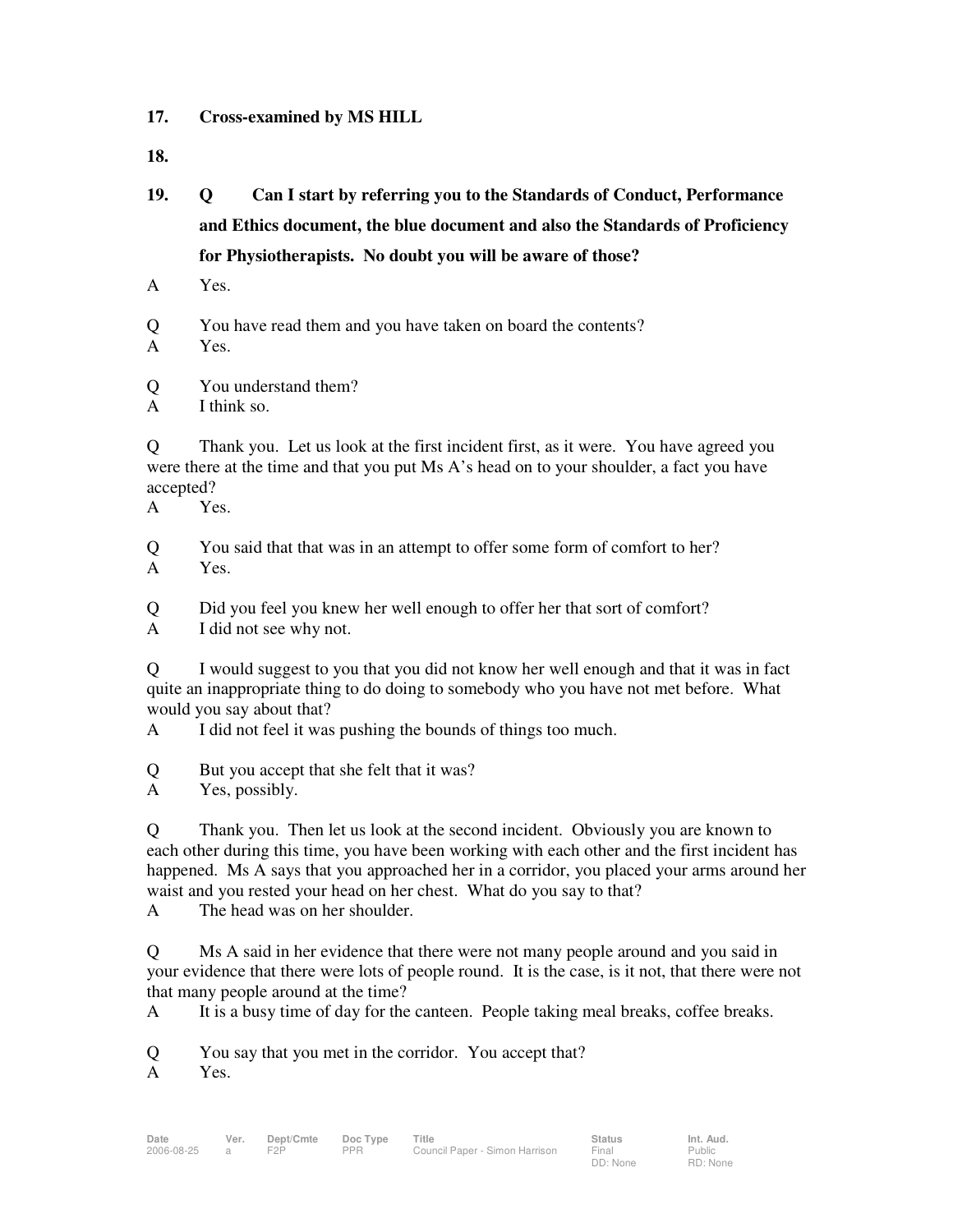Q You just said to me again then that it was only a head that you put on her shoulder? A Yes.

Q There was no hugging, there was no head on the chest. Did any altercation take place between you and Ms A at any stage that would mean that she was against you professionally, that she wanted to bring these allegations or enlarge on them?

A No.

Q So when she says that you did put her head on her chest and you hugged her, that is correct, is it not? That is what actually happened?

A I dispute that.

Q You accept, do you not, that the Panel are going to have to choose between your evidence and her evidence in making a decision today?

A Yes.

Q Ms A has said that you did put your head on her chest in the corridor and that you did hug her. She was quite specific about that and quite specific about how your head was placed. She was even able to show the Panel. She is right, is she not, that is in fact what happened?

A I still say it was on the shoulder.

Q You have said today, quite a few times now in fact, that the head was placed on the shoulder but initially you said something different in relation to this incident, did you not? A Can you enlighten me?

Q What have you said about this incident in the past? I believe that you have denied this incident in the past. I can see you looking at a letter and I would like to refer you to that. That is the letter that you initially sent to the Health Professions Council on 18 December. If I can just read the relevant part to you.

THE CHAIRMAN: Do we have copies of this?

MS HILL: No, sir, you do not have copies of this.

THE CHAIRMAN: I know we do not, but do we have any prepared?

MS HILL: You are not going to need them, sir. Obviously I can get them for you if you need them but I am not going to refer to a great amount of it.

On the final page you say:

"With regard to paragraph 2 of the Complainant's statement"

- and in paragraph 2 of her statement she refers to this incident -

"I have on no occasion either placed my hands around her waist or placed my head on her chest."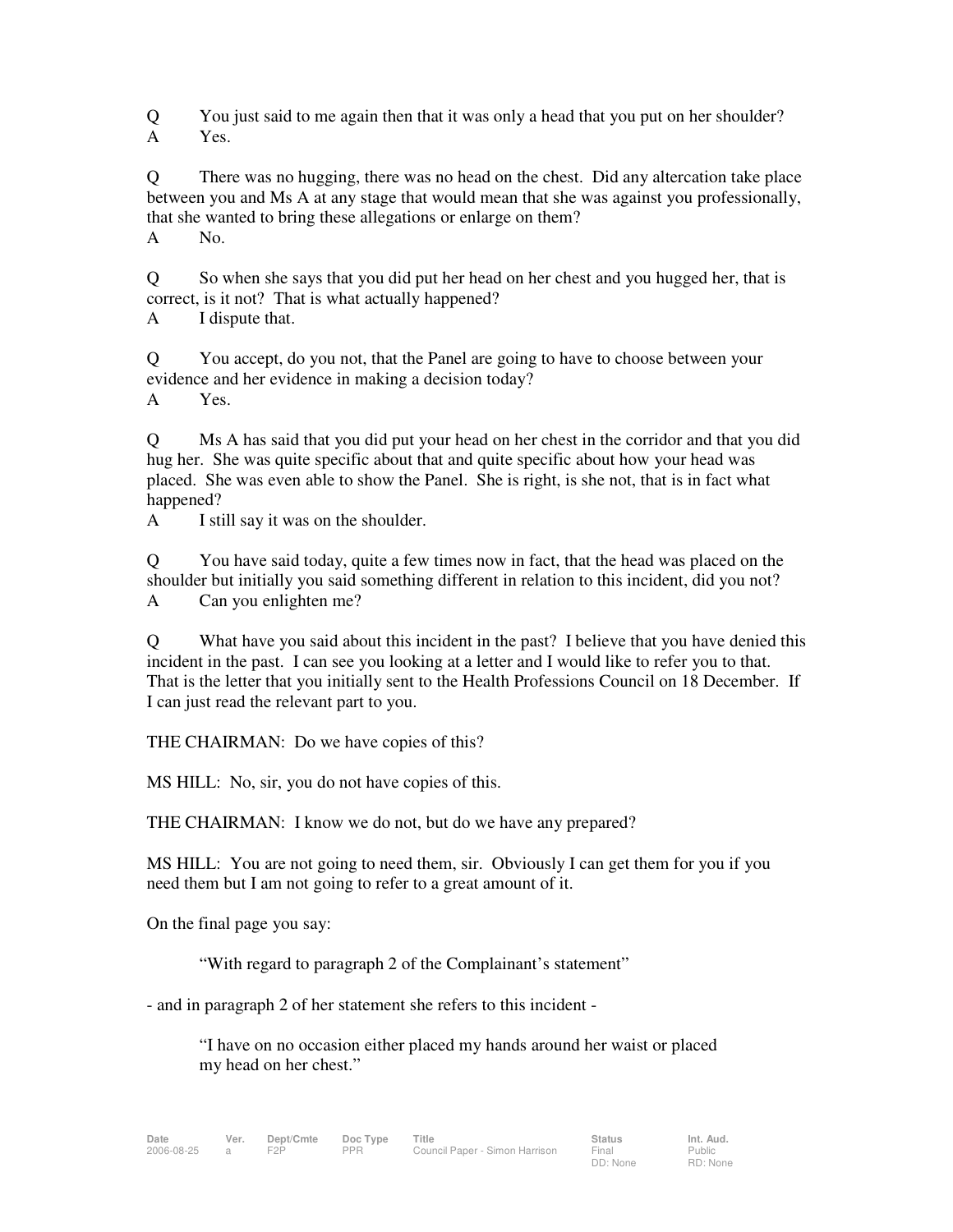You see you said that?

A Yes.

Q You have not actually confirmed, though, that you met her in the corridor, have you, in the way that you have with the other two incidents in this letter?

A I will accept that the meeting took place.

Q You will accept that now but you were not accepting it then so there is different evidence then than there is now?

A In my statement of 18 December I did not say that we did not meet in the corridor.

Q In your letter of 18 December you said - I did not know whether there was many differences in there and I got lost in the negatives.

A Paragraph 2 refers to the head on the shoulder.

Q Paragraph 2 of her original letter that she has given this morning:

"The second occurred later that week when Mr Harrison stopped me in a corridor and placed his arms around my waist and placed his head on my chest. I noted on both occasions the smell of alcohol and felt uncomfortable with the physical contact."

So she specifically mentions there that there is a meeting in the corridor, but in your response to the investigating Panel - so the Panel that decided there was a case to answer - you do not confirm that you met in a corridor. You simply deny that the incident happened altogether? A We may well have met in the corridor.

Q But you did not say that in your initial letter?

A No.

Q Thank you. Let us then look at the third incident on 5 July. A lot of this is obviously already agreed. You accept that you were in bay one with her? A Yes.

Q You accept that there are six beds in bay one and that those beds were full? A Yes.

- Q You accept that you had a conversation with her?
- A Yes.
- Q I think you probably accept that she was in a confined space at the time? A Yes.
- Q It is true, is it not, that you were the only two staff members present?
- A I believe so, yes.

Q You were the only staff members present because it has been put to you and to the witness that there were other members of staff present?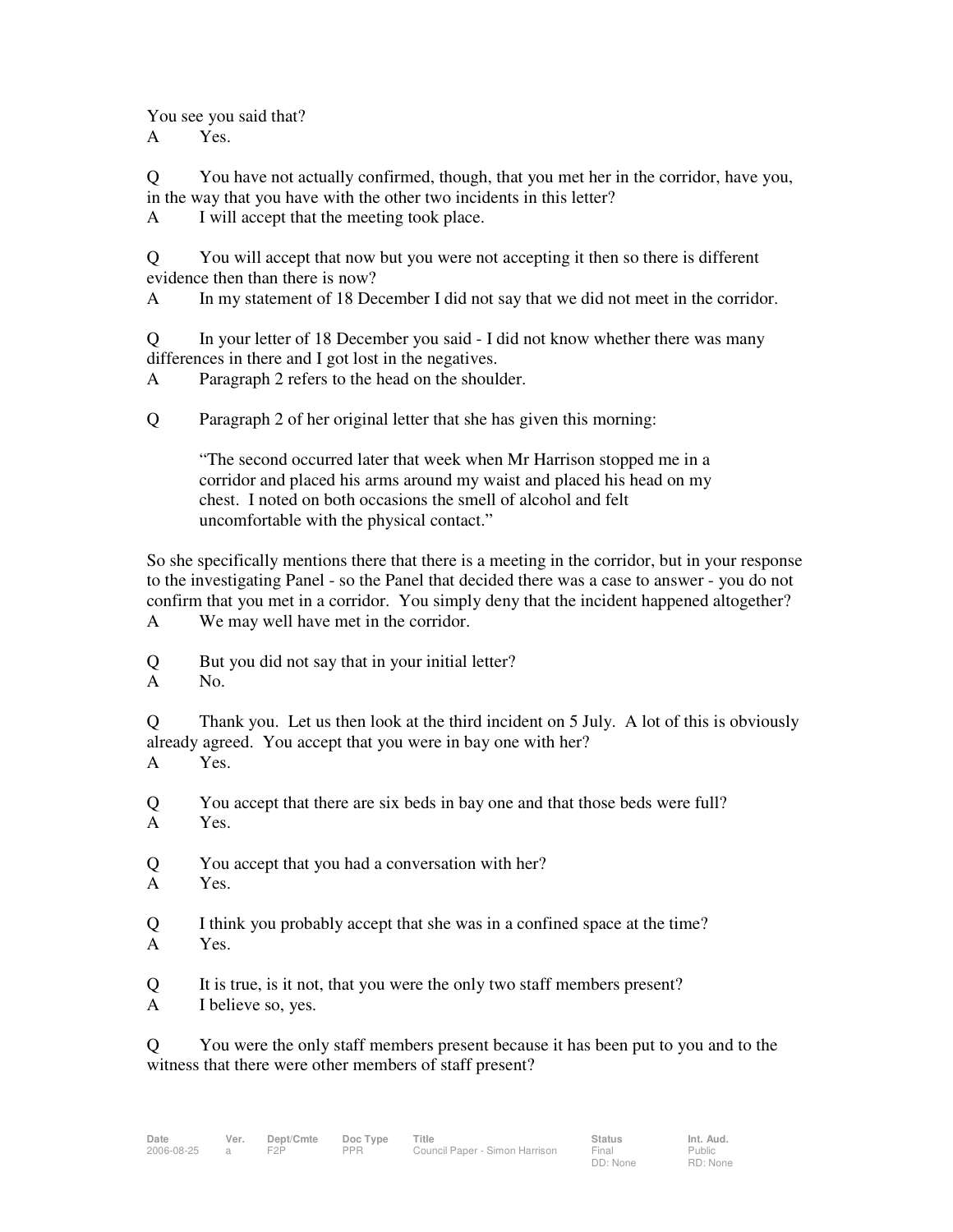A There was - as I said earlier - more than the usual members of staff on the ward with it having taken up full bed occupancy over the weekend and it is quite possible that any member of staff could walk in the room at any time.

Q They could walk in the room but they were not there at the time?

A I do not believe so, no.

Q Let us move on. You did not, in fact, gesture towards her, "You don't need physio, do you?" Rather you actually outstretched your hands as if to touch her breasts and stopped one centimetre away from her?

A No.

Q That is in fact what did happen, is it not?

A No.

Q You did that when you knew that there were no other people present and that she could not get past you to leave the room?

A As I say, any member of staff could have walked in at any moment.

Q But there was not anybody there at the time?

A I do not believe so.

Q When you realised, having seen her face, that stretching out your arms in that way was inappropriate, you dropped your hands and you said to her, "If I'd have touched you I'd be on the floor now"?

A "If I had touched you, you would have hit me."

Q So words to that effect?

A Yes.

Q At that point Ms A had to put her file in front of her chest, did she not, in order to try and protect herself and move around you but you, in fact, moved your body, did you not, so that it made it very difficult for her to get past without causing a scene?

A I did not deliberately obstruct her passage. It may have been interpreted that way.

Q You then said to her - and I do concede that you said it in a joking manner - that you had not had sex for a while and you have accepted that you said to her that it had been so long that you would need an instruction manual. I think you have accepted words to that effect?

A Words to that effect, yes.

Q You thought you were being humorous. This is surely not an appropriate way to be speaking to a colleague, especially directly in front of a patient?

A As I said, I believed it to be a light-hearted conversation. It was very brief.

Q I would have to say that that is not an appropriate way to speak to a colleague that you do not know well enough or, indeed, to any colleague and not appropriate in front of a patient.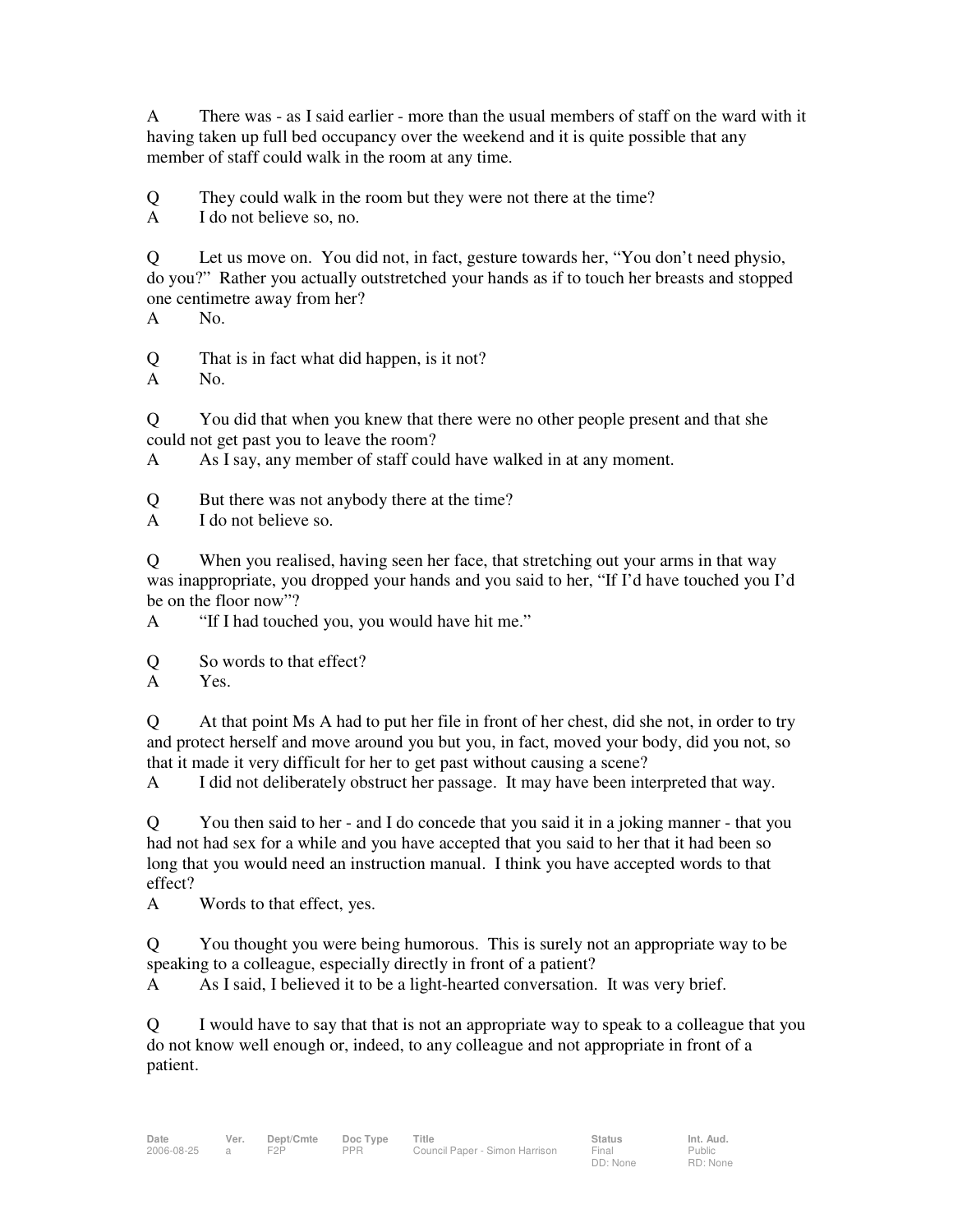MS SLEEMAN: Would you ask him a question?

MS HILL: I could add on to the beginning, I would have to say to you and get your comment on the fact that it is not an appropriate thing to say to a colleague in front of a patient? A At the time I did not believe I was pushing things too far.

Q You then went on to say, did you not, that it had been a long time since you had seen any female bits except for the patients and at that point you turned and pointed to a patient in a bed behind and said, "Apart from her bits and they were wrinkly."

A No. As I said earlier, I would not speak about any patient like that.

Q I suggest to you that you did say that and that the patient was awake and could well have heard what you said?

A No.

Q You then, in fact, went on, did you not, to ask Ms A whether or not she had an instruction manual for her bits and she had to say that she did not?

A No, I did not say that.

- Q You then said, did you not, that you might have to visit a sex shop?
- A Not so.

Q I would say to you that all of those things did happen?

A No.

Q We have heard quite convincing evidence from Ms A that those things did happen? A No.

Q Fortunately after that last comment she was able to leave the bay as somebody else came in. That conversation was not appropriate, was it?

A Possibly not.

Q Thank you. Let us move on to the alcohol.

A However, I do deny the latter part of that conversation.

Q We have heard evidence from each of the witnesses in relation to the alcohol. I am not entirely clear from the evidence that you gave whether or not you accept that you smelt of alcohol on those occasions. I appreciate that you said that you had drunk alcohol the night before?

A Yes.

Q But what is your view on whether you smelt of alcohol that morning?

MS SLEEMAN: Madam, is that a matter that this witness can answer, whether or not Mr Harrison smelt of alcohol. We have heard evidence from a number of witnesses that they smelt alcohol on his breath. It seems to me that Mr Harrison is unable to say whether or not other people did smell alcohol. He has offered an explanation as to why there might have been a smell but he cannot say categorically whether other people smelt it on him.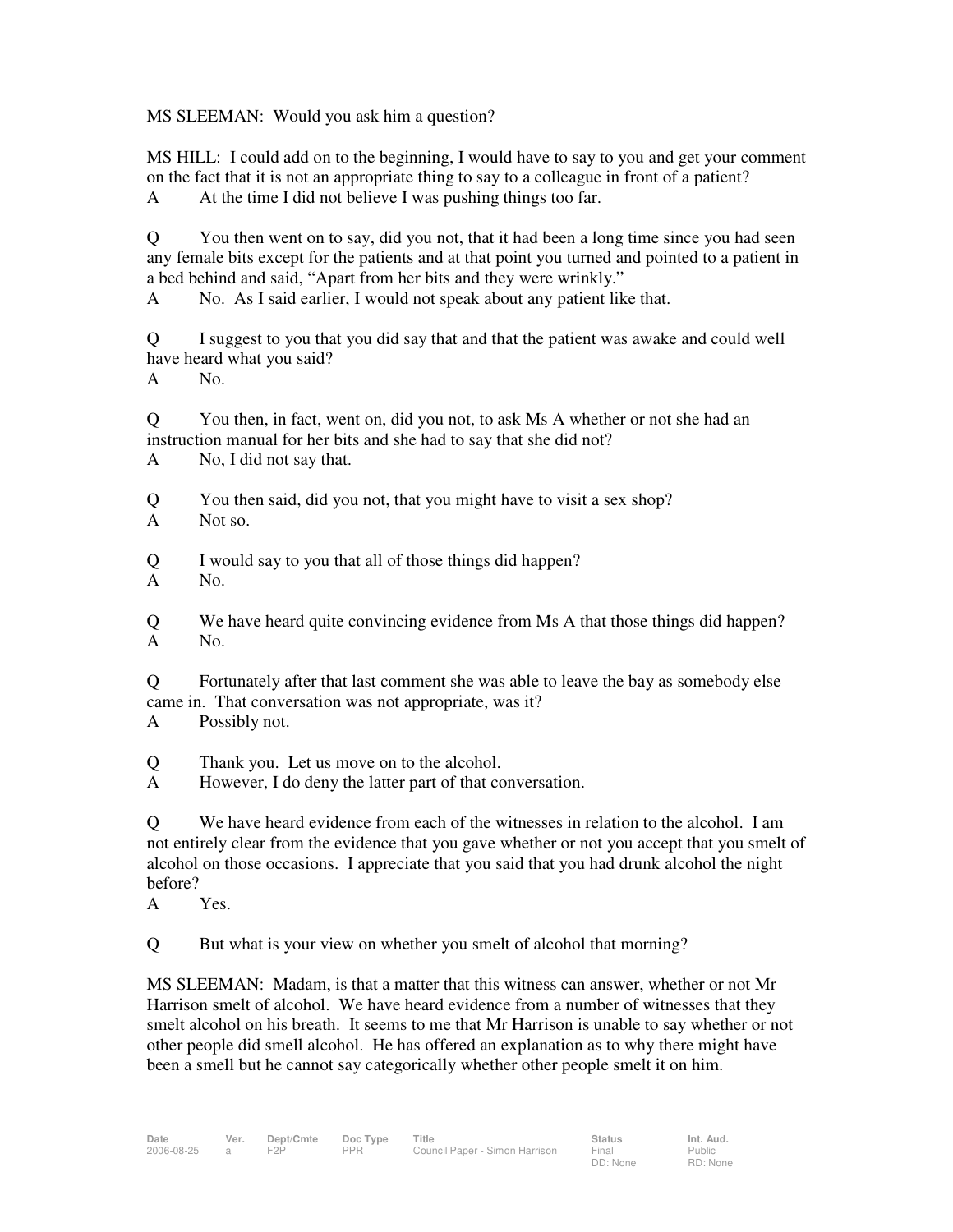THE LEGAL ASSESSOR: Perhaps the question could be rephrased.

MS HILL: I am just in difficulties in terms of how I proceed with the particular. I have been told that he does not accept that he smelt of alcohol, yet he has given an explanation that he may well have done, so I am kind of in limbo. That is my difficulty.

THE LEGAL ASSESSOR: I accept the point. I do not think that this witness can say did other people smell alcohol. Perhaps he could be asked if he was aware that there was a smell of alcohol coming from his breath. That may be a more appropriate question for this witness.

MS HILL: Indeed, madam, I will ask it in that way, then:

Q Mr Harrison, were you aware that there was a smell of alcohol?

A No.

Q When you attended at work? In which case we will need to just look at everything the witnesses have said. Ms A has said and you have agreed that you put her shoulder on to your head on the morning of the first incident? A No.

THE CHAIRMAN: We are getting confused now.

MS HILL: Putting her head on to your shoulder on the incident of the first morning. It is early on, 8.15 a.m. She says that she could smell… A 8.45.

Q 8.45 a.m. and she could smell alcohol on you at that time. What do you say about that?

A There was no comment made at that time.

Q What do you say about whether or not you smelt of alcohol? Did you smell of alcohol?

THE CHAIRMAN: That is the same question. I do not wish to be - that is effectively the same question you put before.

MS HILL: The question I am trying to ask is that each of these people have said that he smelt of alcohol, yet he has simply said, "I had three or four pints the night before" and he is leaving it there. I am not sure that you are going to be able to make a decision on whether or not he did smell of alcohol without something further from him. That is my concern.

THE CHAIRMAN: To be fair, I think the point has been made and I am not sure that Mr Harrison can confirm whether or not he smelt of alcohol. Was he aware of it - probably not. Each of the witnesses have stated that they smelt alcohol on him - Ms A three times and each of the other two witnesses at least once on 5 July. So, three people have said it and there are five occasions, but clearly I do not know that he can say whether he was aware that he smelt of alcohol.

MS HILL: Sir, on that basis I will say this instead: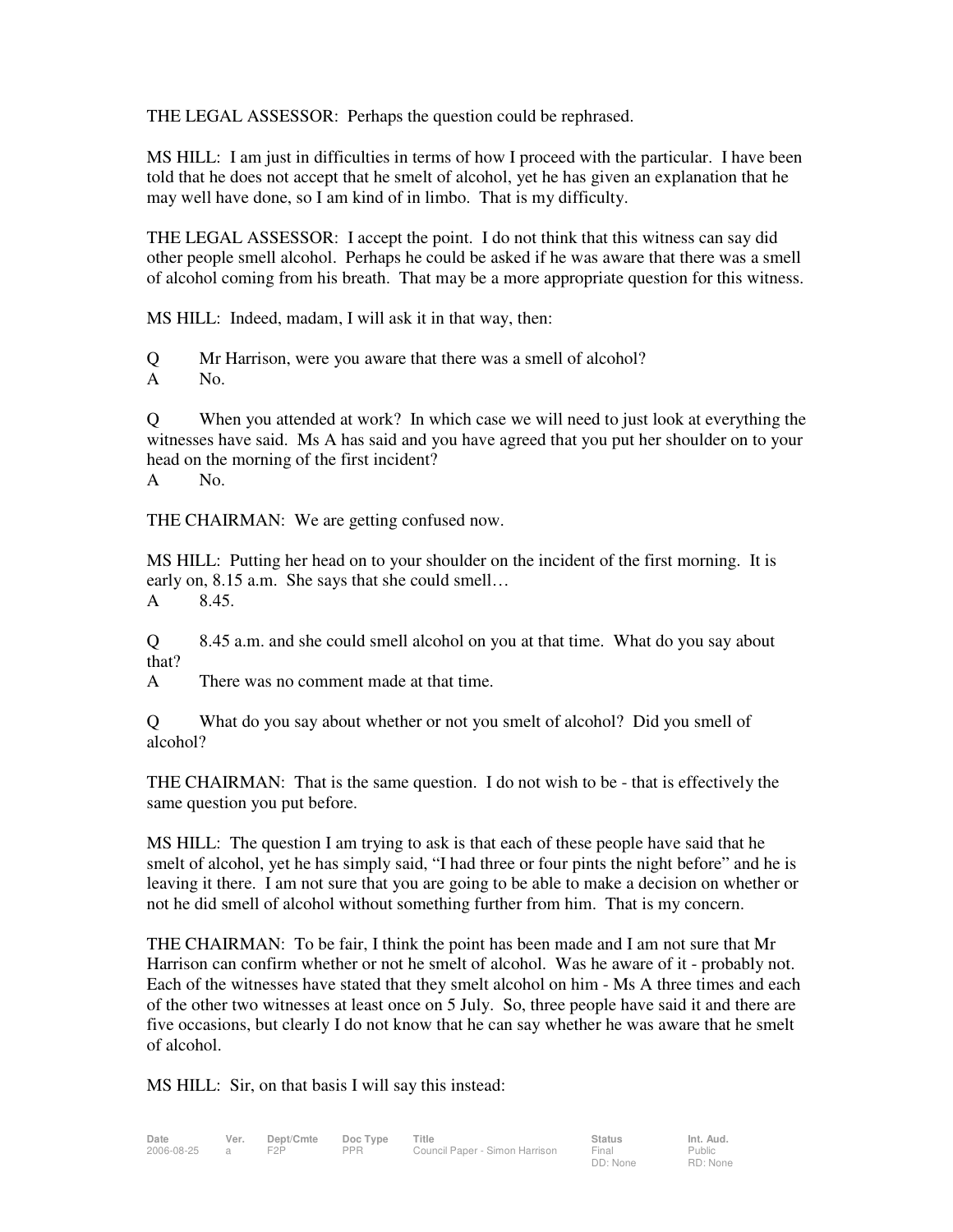Q As you have just heard from Mr Clegg, there are three separate witnesses who say that they have smelt alcohol on you. One witness says on three occasions, two of them say on one occasion each. From the evidence that we have heard it seems that you have attended at work on three days out of six possible working days smelling of alcohol. If that was the case, you would have to agree that that was not appropriate, would you not?

A As has been already pointed out, if I am not aware that I am smelling of alcohol, how can I act upon it?

Q Let us take it away from you directly, then. You would not expect a fellow health professional to attend at work smelling of alcohol, would you?

A No.

Q Especially not three out of six days?

A No.

Q Can I then turn, please, very briefly to the conversation with Tudor Smith. I do not now if you do agree because it was not put to you - do you agree that you said that you had been too touchy feely?

A I asked if it had been commented I was being touchy feely.

Q You gathered that this is in relation to a complaint that had been made by Ms A? A It appeared that way.

Q That is quite an interesting choice of phrase, is it not, 'touchy feely', which would suggest that you knew that you had been touching her inappropriately and that you had been making inappropriate comments to her, would it not?

A It is a term that we use up in the north-east.

Q We use it in the south as well but I am sure it has the same meaning. That meaning, 'touchy feely' is that you have been touching somebody and feeling somebody and I would therefore suggest that you knew that you had been inappropriate with her?

A I was in a state of shock at the time and it might have been inappropriately worded.

Q Thank you. Just to finish off, can I ask you again to put yourself in this position. If the Panel decide that each of these allegations are made out and have been found today, then I think that you would have to accept that they would amount to misconduct, would you not? A Possibly.

Q Would you go as far as to accept that as a result of that misconduct your fitness to practise would be impaired?

A With the knowledge I have had through this procedure I would be able to amend my behaviour accordingly and therefore still remain fit to practise.

Q The suggestion there is that you are not fit to practise, you were not fit to practise at the time because of your behaviour?

A I doubt it.

Q You doubt you were fit to practise?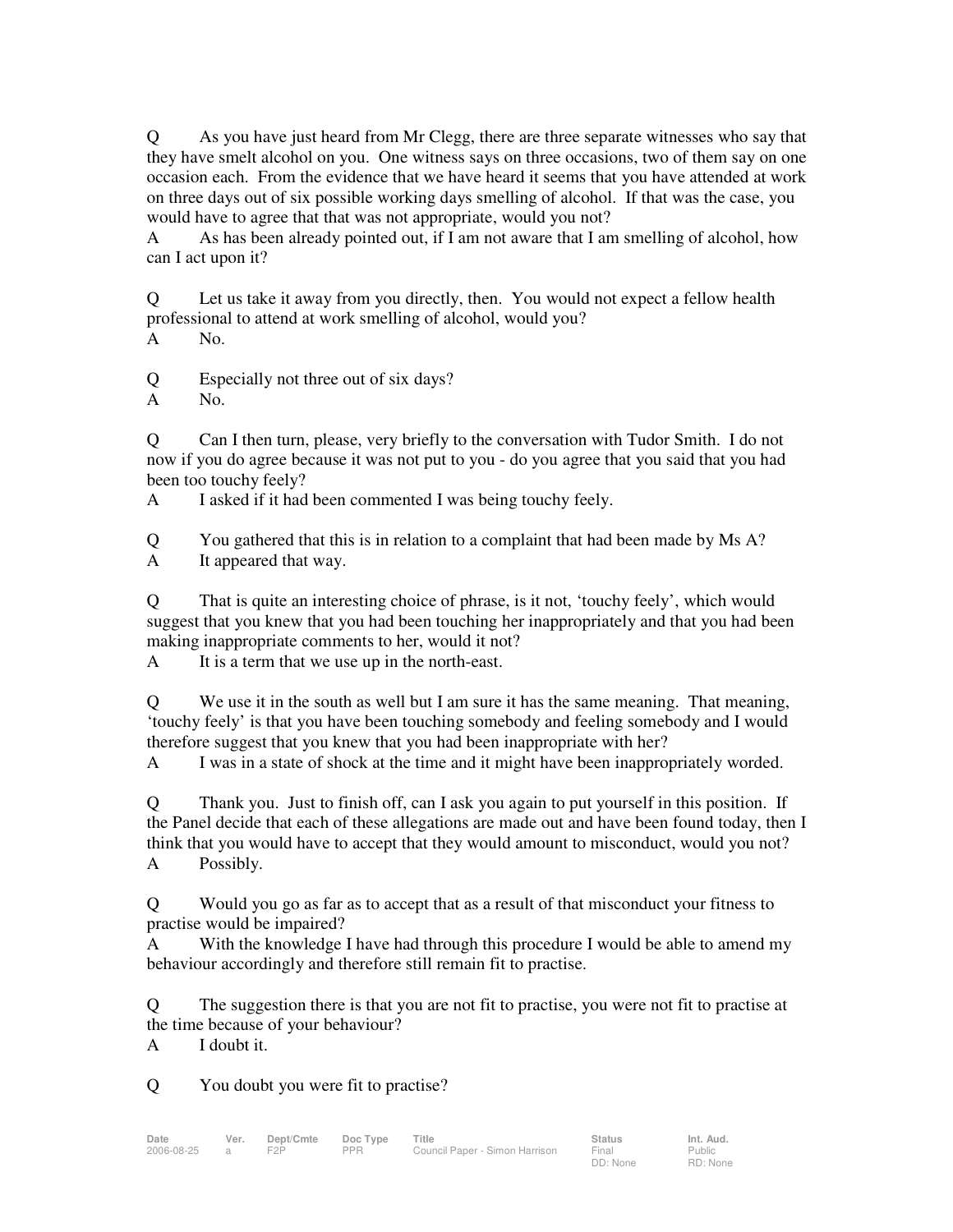A I dispute the comment.

Q I am confused, sorry?

A Because on all counts it has been stated that my clinical work and workload were good and therefore not impaired.

Q Mr Harrison, make no mistake, there is no allegation at all today in relation to your competence. This is simply in relation to your misconduct and you will understand that the Health Professions Council is simply looking today at ensuring that the public are protected, or whether or not they require protection by reason of this misconduct that has taken place before. I do not dispute in any way that there is any problem with your clinical knowledge, just so that you are clear.

A Right.

Q My question was you, have accepted that if the Panel find these allegations today, you accepted that they would probably amount to misconduct and my question then was, does that result in your fitness to practise being impaired?

A If I had had the appropriate feedback from the relevant members of staff, again, I would have been able to adjust and compensate appropriately.

Q I would suggest to you that there should have been no need for them to have to do that because you should not have been behaving in that way in the first place. As a health professional you should be able to conduct yourself appropriately at all times?

A It did not feel inappropriate at the time.

MS HILL: Thank you very much. I do not have any further questions for you. I do not know if there is some re-examination.

# **20. Re-examined by MS SLEEMAN**

Q I think just the one point. Mr Harrison, it was put to you that in your original letter to the Investigating Committee that you made no mention of incident number 2. You simply denied that you had ever put your head on Ms A's shoulder or hugged her in the corridor. Can you say now why you made no mention of the incident that you have described today in that letter?

A It was not a deliberate omission.

Q Can you explain why it was not in there?

A I may have accidentally missed that section when I was reading through the paperwork.

Q Just for the sake of completeness, you do say in that letter at no time did you hug her or put your head on her chest. You said, "I have on no occasion either placed my hands around her waist or placed my head on her chest." What do you say about that today? A I stick by that.

MS SLEEMAN: I have no further re-examination, sir.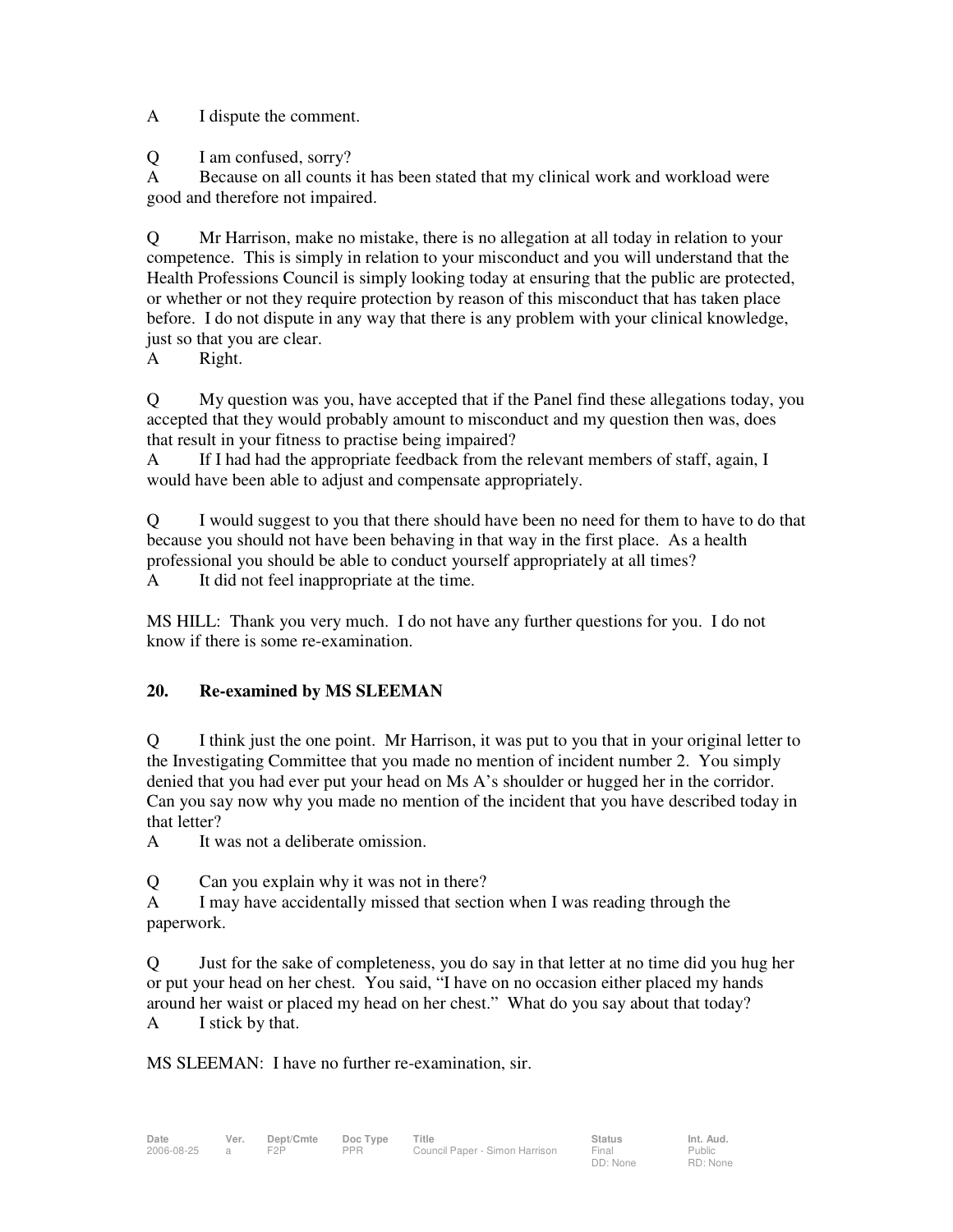### THE CHAIRMAN: Thank you.

## **21. Questioned by THE PANEL**

MR HORWOOD: I would just like to ask you a couple of questions, Mr Harrison, relating back to your CV. Could I possibly ask you why, having spent five years as a Senior 1 in Wheelchair Services, you then decided to request a transfer back to a Senior 2 post?

A I became aware that my physiotherapy skills in other fields would be suffering. I wanted to remain in contact with other fields within the profession. It is a very insular post, is wheelchair services. You are always well out of the building, you do not have the normal physiotherapy contacts.

Q Going on from that, then, could I ask you why you decided to take time out from physiotherapy altogether?

A Just personal reasons.

Q OK.

A I had been going through an unpleasant divorce at the time and I did not want it to impinge on my work practice.

Q When you did come back to physio and you worked as a locum, did you work for a number of different agencies?

A Yes.

Q There are quite a few posts there. There are approximately six posts in a period from December 2003 to May 2004. I personally worked as a locum a couple of times. They do quite often offer you different posts varying in length of time and I can see that the one you went to Wrexham Maelor was an open ended appointment?

A Yes.

Q Was it just the case in the early part of 2004 that there were no longer term locum posts available, or did you choose to move from post to post taking short-term contracts? A I chose to move from post to post.

Q Can I ask you why you chose to do that rather than base yourself in one particular place?

A I wanted to retain my house in Middlesbrough. Several posts that were offered to me I just did not like the look of. Due to the rates of pay that locums can get, I was able to pick and choose.

Q I too, when I locumed, was offered work that was local to where I live and I chose to do that to save the inconvenience of travelling long distances and living away, so my question to you is why you chose to live down in Devon or Cambridge when your house was in Middlesbrough if there was work available around your home area?

A It was a nice way to see the country.

MR HORWOOD: OK. I have no further questions, Chairman.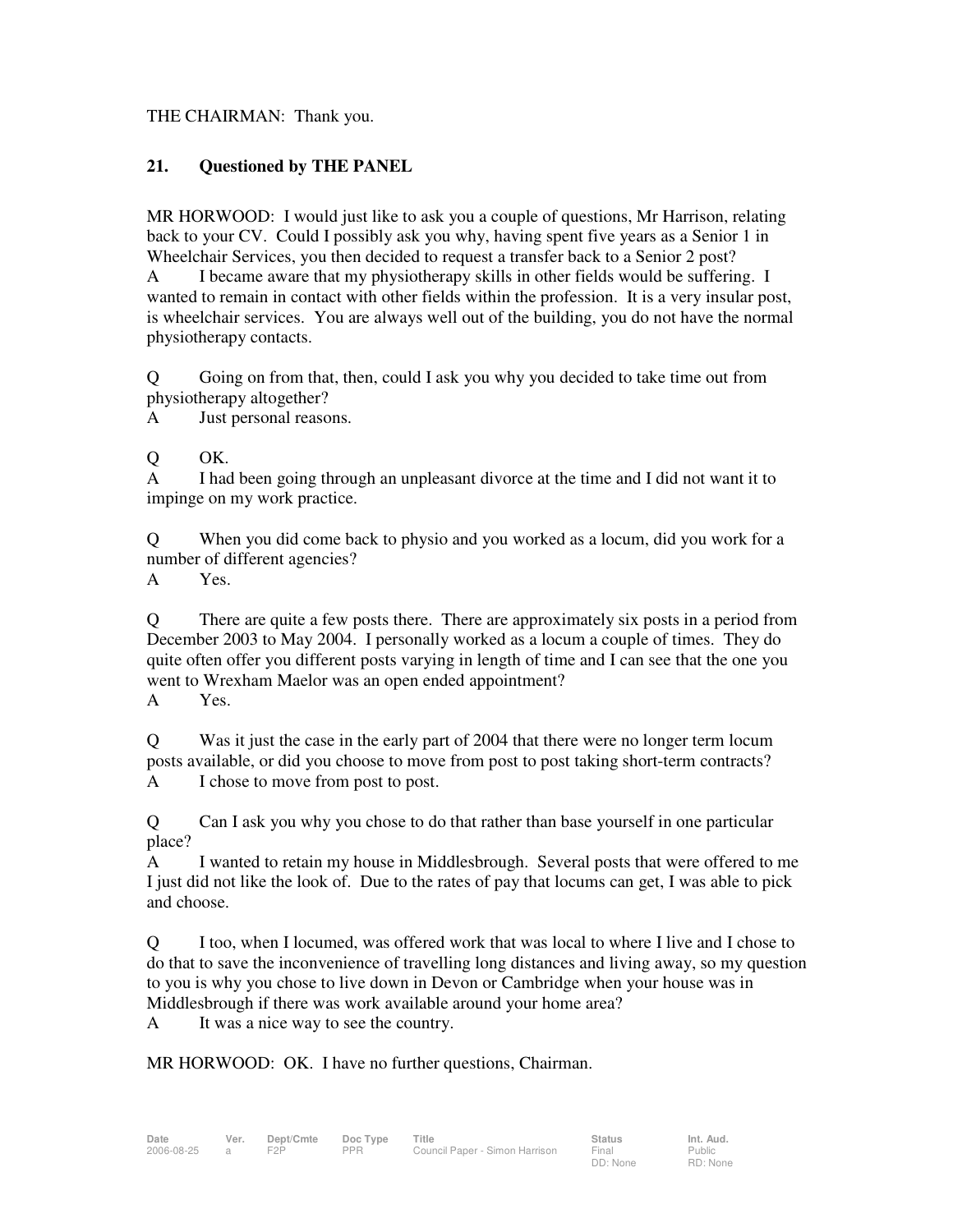MR PROBERT: I have just one, please. Mr Harrison, you accepted on the sheet of particulars and admitted item 1, the first item. That is fine, we take that as it has been explained to us. There was an item you denied. Why do you think a member of staff, Ms A in particular, should make the allegation that has been made against you if it did not happen? A No idea.

- Q Ms A or the other members of staff did not dream them, surely?
- A We obviously have different recollections of the same incidents.
- Q Something must have happened?
- A As I say, there are parts of it I accept, but not all of it.

Q So the fact that they have been made must have been made with some foundation, then?

MS SLEEMAN: That is a matter to be decided yet. It is not really a question for this witness.

THE CHAIRMAN: Are you currently working, Mr Harrison?

- A No.
- Q Have you not worked since this time?
- A That is correct.

THE CHAIRMAN: OK, thank you.

MS SLEEMAN: I have no further questions, sir.

MS HILL: Sir, I think it now falls to me to make the closing speech and then, of course, Ms Sleeman may want to do the same.

Sir, we say that Simon Harrison's fitness to practise is impaired by reason of his conduct at the Wrexham Maelor Hospital. As I explained to you initially, is the allegation made out and do you find the particulars in front of you actually took place? If so, do these amount to misconduct and then, if that misconduct is found, does that lead to his fitness to practise being impaired?

Can we, then, please, look at each alleged incident? The alcohol. Ms A gave evidence that she smelt it on three occasions. Carol Jones and Tudor Smith agree that there was a strong smell of alcohol on 5 July. I accept that Mr Harrison cannot comment on this but I would say that there is no reason for any of these witnesses to make up such an allegation. Mr Harrison has already left their employment and they are no longer concerned with him. I suggest that you can find, therefore, that there was a strong smell of alcohol which would be inappropriate.

Let us look at the first incident, the head on the shoulder. It is accepted that this did take place. Both witnesses are agreed on that. You have heard how Ms A felt after that. You must decide if that was inappropriate. We would say it is. It would be inappropriate with any health professional but especially with one you did not know very well.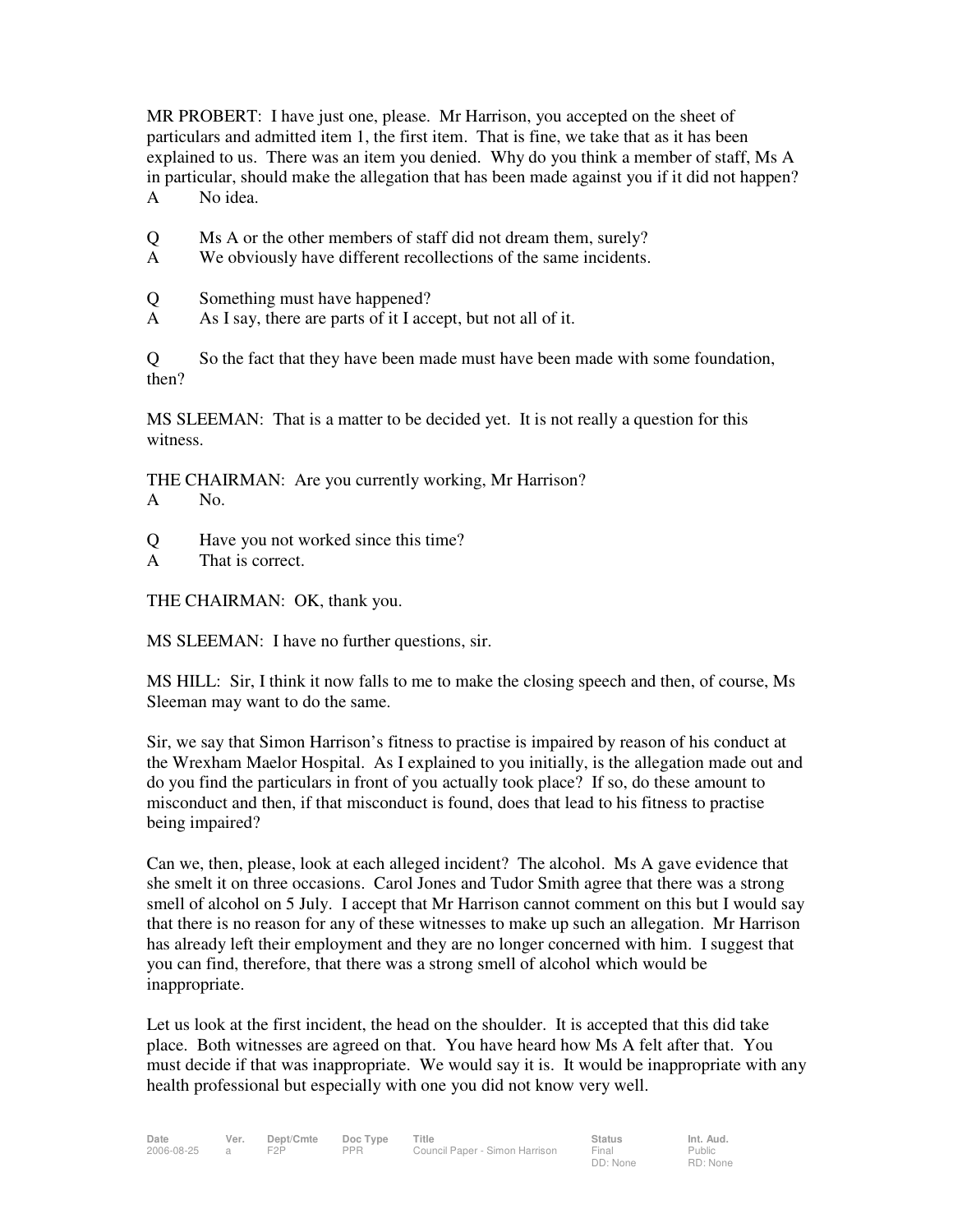Then, please, can we look at the second incident. In relation to this matter you must chose between the evidence of Ms A and Mr Harrison. Ms A says that the incident took place. Mr Harrison says that it did not. You have heard from Ms A that the incident happened in the corridor and consisted of a hug that lasted 30 seconds during which he placed his head on her chest. She was very clear about the incident and very specific in her evidence as to where his head was placed. She said that she could not have been mistaken by his actions.

Mr Harrison says that there was a meeting but he placed only his head on her shoulder in a gesture to say that he was tired. Once again, that in itself is inappropriate but we say he went further than that.

You have no doubt noted that he has stuck fairly closely to the story, the explanation given by Ms A, and perhaps the best way to protect himself in a situation like this is to stick as closely to the truth as he can. They are very similar versions. You can find it is more likely than not that Ms A's version actually took place. You are also assisted by the previous evidence, the fact he wrote to the Health Professions Council, to the Investigating Committee, and he did not refer to the incident in the corridor in the way that he has done so today. He gave different evidence on that occasion to that which you have heard now and that would go to how much weight you want to attach to his evidence.

Let us look at 5 July. Again, you must choose between the evidence of Ms A and Mr Harrison. Mr Harrison accepts that he was there at the time, he was present and that he said he would require an instruction manual as he had not had sex for some time. We say that is inappropriate, again, in itself.

He denies the fact that he outstretched his hands towards her breasts to touch them. We say that he did and you have heard from Ms A that she felt that he was going to touch her inappropriately in this way.

Despite the brief admissions that he has made that we say are inappropriate, we say that inappropriate behaviour went further than that and that you are able to find that on the evidence that you have heard what Ms A says took place could well have done so as Mr Harrison accepts that he was present and that a conversation along the lines of the allegation took place. He simply places a different twist or angle on the explanation. It is more likely than not that this incident took place as described by Ms A. She is very sure of her evidence.

If you accept her evidence, then behaviour of this type has occurred by then on three separate occasions, which would suggest that this incident and the previous incidents were more likely to have taken place than not, as an inappropriate pattern of behaviour is established.

Sir, when you are considering which evidence you want to accept and who you want to believe, can I ask you to consider this. Firstly, Ms A has attended to give evidence today and it has not been a pleasant experience for her. Her intention in reporting the matter, you heard, was to protect others, the younger occupational therapist and because she thought that matters had now got out of hand. Neither are able to suggest an incident that would have turned Ms A against Mr Harrison professionally. She therefore had no reason to mislead you, especially in relation to incidents where Mr Harrison agrees he was present and he had a tendency to be rather more direct or over-familiar with her than he should have been.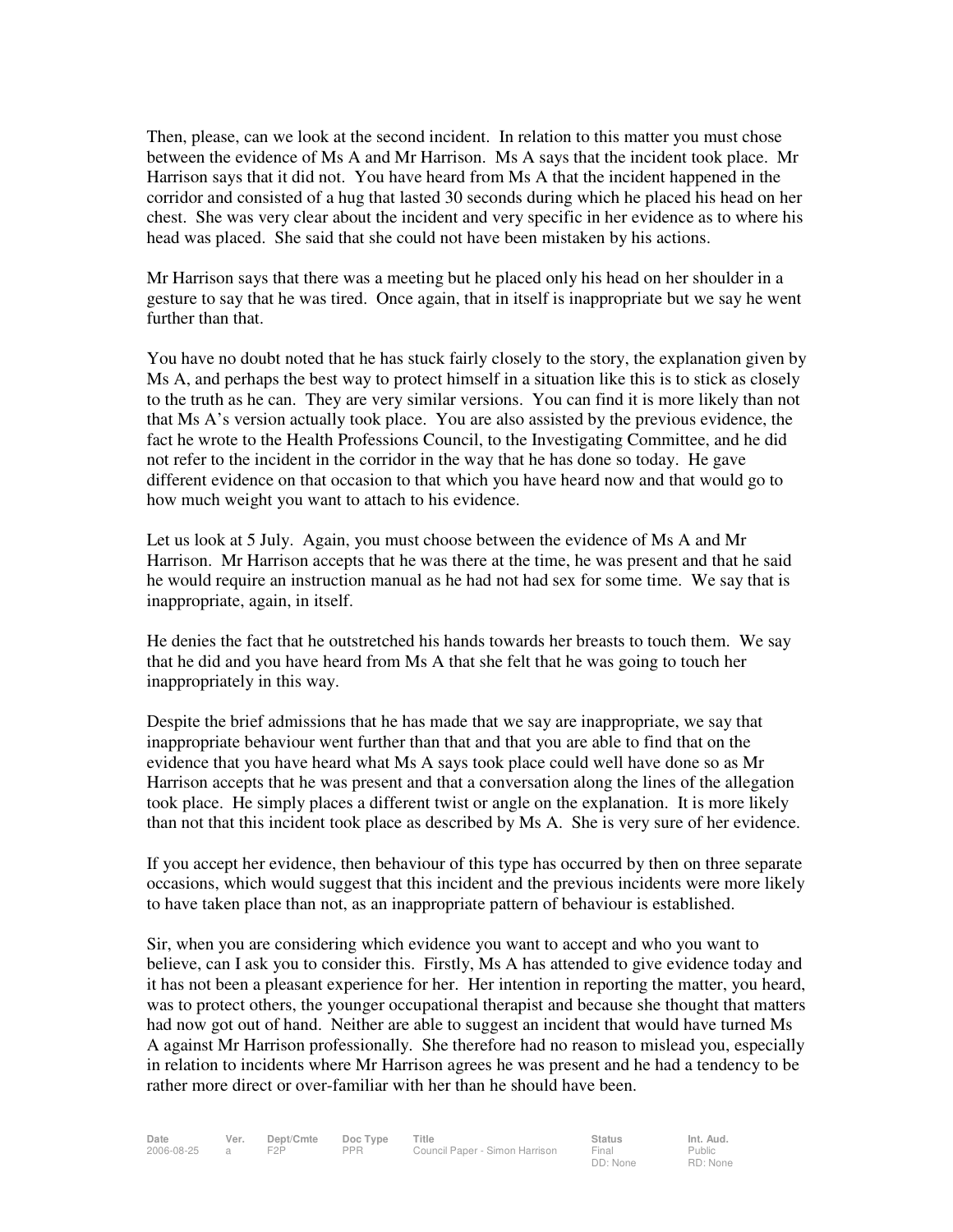Ms A was an excellent witness. She was very clear. She was able to answer satisfactorily any suggestions put to her that she was elaborating or that she was mistaken or that she was making things up.

I would accept that there were some discrepancies between the evidence of the witnesses that you have heard today but I ask you to place most weight on the evidence of Ms A. She was the one that this happened to, she is the one who has given you the best evidence in relation to that.

The management who were dealing with her on that day were not expecting to deal with her. I think you can tell from them that they were quite, perhaps, flustered by that. They did not make any notes at the time. They could see that she was distressed and they did not want to push her any further.

If there are now discrepancies in her recollection, that is really no surprise. The statements were made in April, May, March of this year, nearly a year later and, as I have said, they have no notes to refer back to. There should be no suggestion that Ms A has exaggerated matters simply because there are some slight discrepancies between her and her managers.

Sir, we say that the allegations are made out. You must then decide whether they amount to misconduct. I would concede that some of them alone do not - attending at work, perhaps, on one occasion smelling of alcohol would not necessarily amount to misconduct. The first incident alone would not amount to misconduct. However, the incident in the corridor certainly would. As for the incident and the conversations in front of the patient on 5 July, both of them are misconduct in their own right. Taken collectively we say that these actions must amount to misconduct.

If three witnesses could smell alcohol on Mr Harrison, then patients certainly could. If you have three incidents when Mr Harrison is smelling of alcohol in six working days, you may want to infer that it was happening more regularly than that.

We then have the three examples of inappropriate behaviour towards a colleague. You have heard from Ms A that they left her feeling, in her words, intimidated, uncomfortable, shocked, unhappy, annoyed and very shaken. The inappropriate touching and the comments and the alcohol must amount to misconduct.

Sir, you must then decide if Mr Harrison's fitness to practise is impaired. Please consider what the public perception would be of his actions. The very nature of his actions, the inappropriate touching, the inappropriate comments about his sex life, the inappropriate references to the patient's genitalia, the inappropriate sexual questioning of Ms A and the attending at work smelling of alcohol must amount to his fitness to practise being impaired.

You have just heard evidence from Mr Harrison. He has accepted that, if you find these matters found, as it were, today, sir, that they could amount to misconduct. He then went on to explain that his fitness to practise, however, was not impaired as he has changed his ways and it will not happen again. Sir, I have said, that is a very dangerous route to go down, accepting only Mr Harrison's word when he was not able to appreciate that he was behaving inappropriately in the past. If you were to be satisfied of that, I think you should perhaps

Public RD: None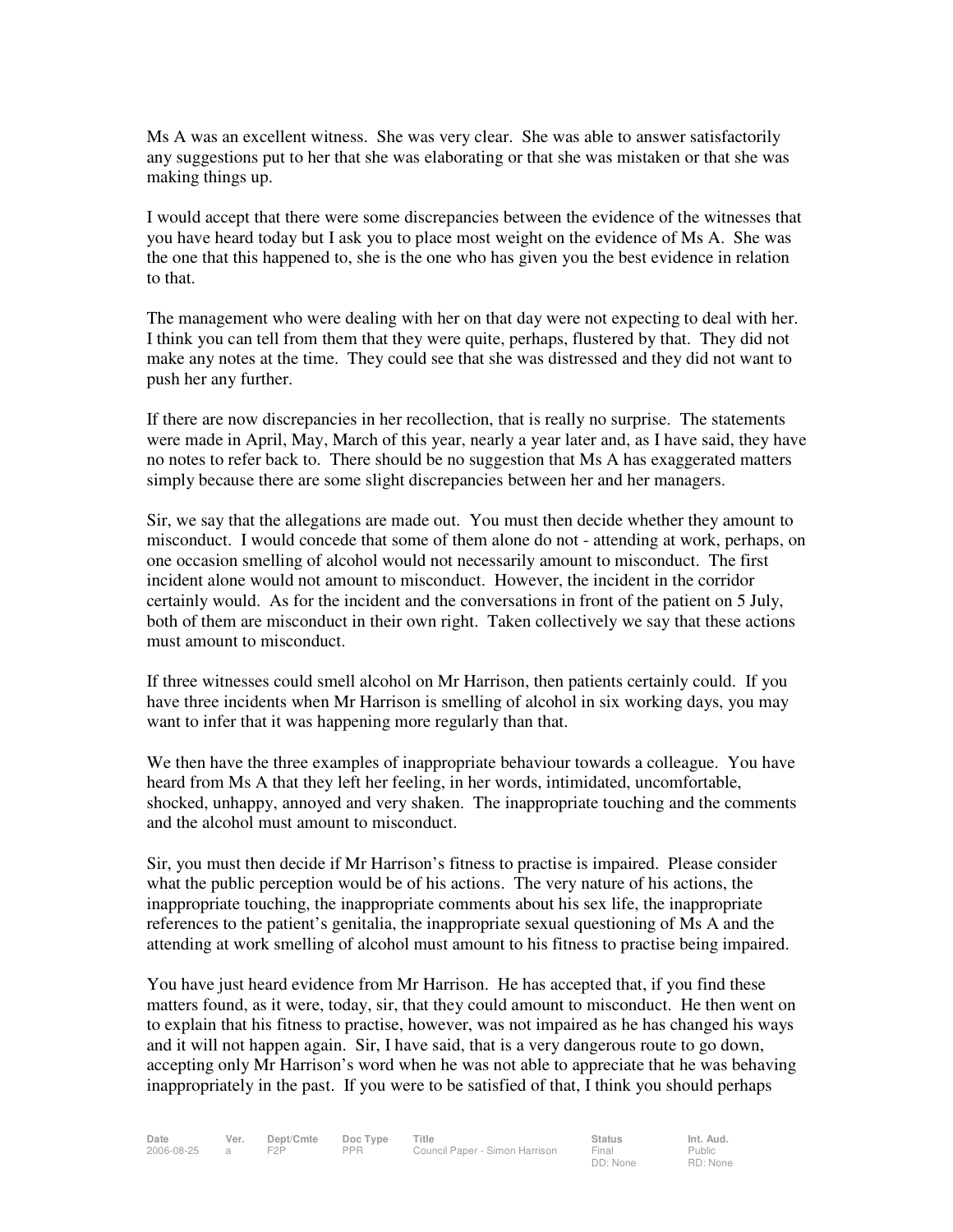have some evidence from a current employer or from somebody more recently to show that there had been no further problems with him. I accept that he is not working but that is, in fact, a matter for Mr Harrison and I do not think you should just accept his word that his fitness to practise is no longer impaired.

Sir, we therefore say that these actions happened, that they amount to misconduct and that his fitness to practise is impaired.

THE CHAIRMAN: Thank you. Ms Sleeman.

MS SLEEMAN: Sir, clearly what is alleged does amount to a serious matter in its entirety, taking into account all of the various elements of what has been alleged, and by anybody's standards I would suggest, if it is made out as per the evidence of Ms A, it would amount to inappropriate conduct. I do not think there would be any question about that. You have heard in this matter from three witnesses from the Trust.

You have also heard, sir, that the witness statement of Glenys Hodgson has been previously agreed, so you have had it read to you. Sir, the only observation I would make on it is that she says in the course of her witness statement, in paragraph 2, that she worked with Simon Harrison on two occasions on a clinical basis and she makes no mention herself of smelling alcohol on him on either of those occasions.

Sir, clearly insofar as incidents two and three and the references to smelling of alcohol are concerned, it is a matter where you and your colleagues are simply going to have to decide whose account you believe. When you turn your minds to considering that issue, I would invite you to treat the respondent as a witness of truth for a number of reasons - primarily this; you have heard his evidence today. He does accept that there is some grain of truth in the account as provided by Ms A but we say it has been greatly exaggerated, particularly in relation to incident number 3.

Sir, you and your colleagues might consider that, of course, if Mr Harrison was an untruthful Respondent, he would simply have come here today and made a blanket denial that any of these matters occurred at all. You might think that would be less complicated for him, less likelihood of his being caught out.

Sir, I would ask you and your colleagues to consider in particular this, that the conduct that he has admitted to is something that even on his account you and your colleagues might consider amounts to inappropriate conduct and so, in my submission, if he was an untruthful respondent, he would not expose himself to the risks of your finding that fact.

There are other matters that I would urge you and your colleagues to consider when you are deciding whose account you believe and, in particular, especially in light of Ms Hill's comments towards the end of her closing submission, the burden of proof is, of course, on the Council, not on the Respondent to prove anything at all. It is now, of course, a relatively low burden and I have no doubt your learned Legal Assessor will come to give you some guidance on that point in due course.

It is sometimes said that although it is strictly speaking on the balance of probability - that is to say the civil standard of proof rather than the criminal one of beyond reasonable doubt -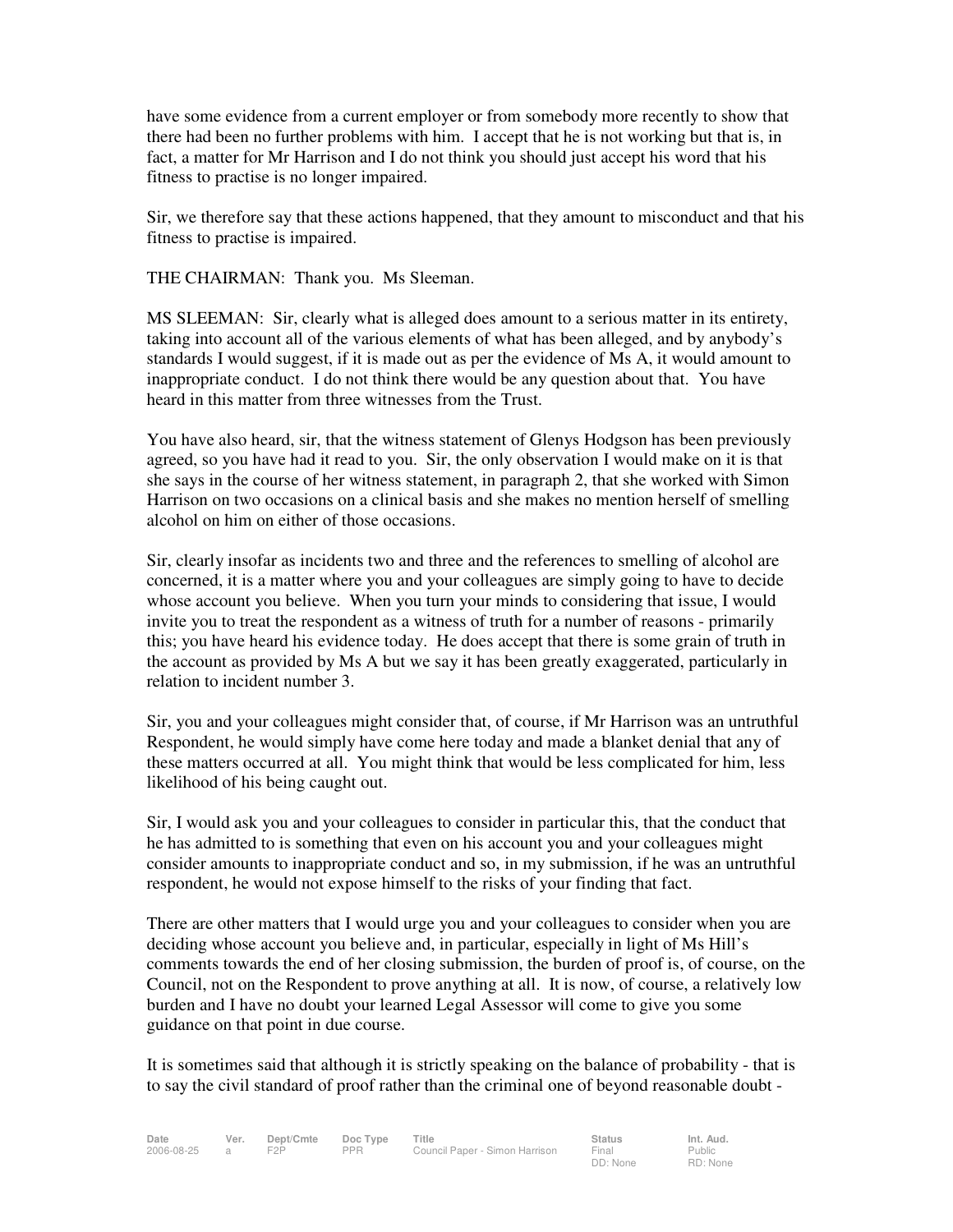nevertheless, where the allegations are particularly serious, if you like it is a sliding scale. The more serious the allegations, the more sure you should be of the position before you find that. I do not know at this point whether she is planning to give you that advice but I have heard it said on previous occasions by Legal Assessors and I can see she is indicating that that is her view.

Sir, having said that, the burden does fall fairly and squarely on the Council. Having said that, it is always apparent when representing any Respondent where there is a conflict of fact between two witnesses that inevitably, in considering who you believe, you and your colleagues will come back to the question that has been very clearly expressed by Mr Probert earlier on - why would Ms A lie? That is not to say, of course, that the burden shifts to Mr Harrison but, of course, in seeking to convince you of his innocence in these matters, it is helpful if he is able to offer you some possible explanation while accepting, of course, he cannot get inside the mind of Ms A or, indeed, any of the other witnesses. If he is able to offer some sort of explanation, then of course it is sensible to do so because it might assist you when you come to make that decision.

Whilst not being able categorically to state that this is the position, I would invite you to consider this as a possible scenario. Ms A had accepted that on two occasions he acted in a way with which she felt uncomfortable, she felt was inappropriate, but that on neither of those occasions did she feel sufficiently confident to say to him, 'Don't do that, I don't think it is appropriate. Stop it.'

You might think, sir, that following - that we make no criticism of her for not doing that. She is perfectly entitled to take that approach if she wishes to and, indeed, most of you will know from your own experience that the majority of polices and procedures in Trusts these days give the victim, as it were, a choice as to whether they raise inappropriate conduct with the perpetrator at the time or whether they go to a more senior member of management and the latter, of course, is what she did.

We say that her choice of doing that is significant in light of what she did next, because we say it is entirely possible that having, she says, suffered two incidents of inappropriate behaviour at the hands of Mr Harrison and feeling unable to challenge him, on the third occasion she then felt that she needed to present an account which was sufficiently serious that it would ensure that management would ask him to leave the hospital, that there would be no further risk of her having to work alongside him and to suffer any further incidents.

We say, sir, it is notable that even on that third occasion she did not say to him, 'What you are saying is inappropriate', even in respect of the alleged comment in respect of the patient.

Sir, in considering that as a possible scenario - as I say, it is not possible to get inside the mind of the Complainant but it is relevant, I say, for you to take into account that Mr Harrison was at the time a locum, someone whose position is relatively precarious when a complaint such as this is made against him. There would, therefore, be no risk of having to attend a disciplinary hearing within the hospital - a simple thing really to contact the agency and say, 'We do not want him any more' and this is exactly what happened.

We offer that as a possible explanation as to why the account of the incident, in particular the incident on 5 July, has been exaggerated.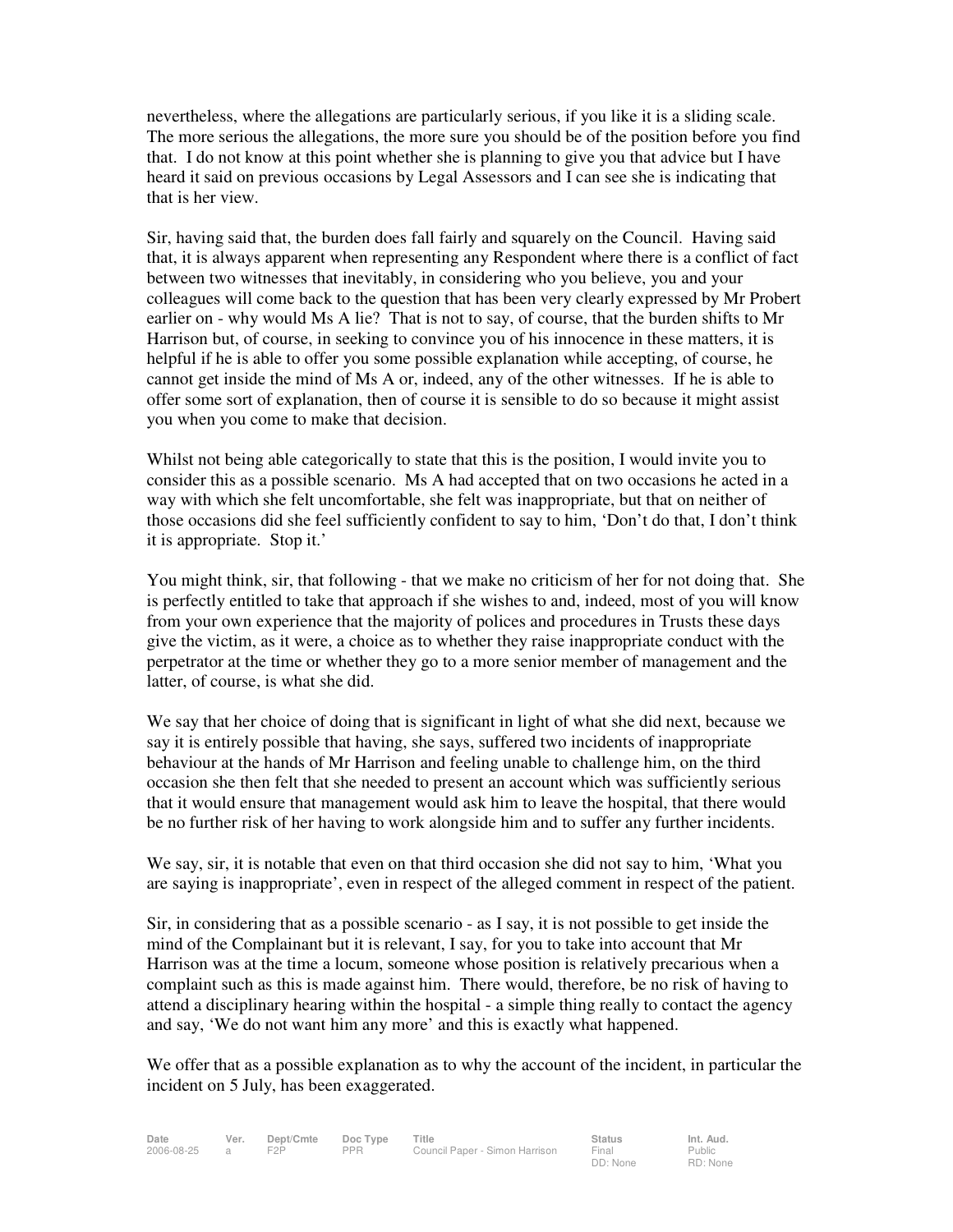In any event, sir, setting aside a possible explanation, we would invite you to reject the evidence of Ms A and of the other Trust witnesses. We say it is not credible for a number of reasons.

Firstly, we say all three incidents are said to have taken place in busy, public, open places. It is accepted they all happened at times of day when those particular locations would have been open to other members of staff and, on some occasions, patients as well. Whether or not there actually were staff in the area - I am thinking particularly in respect of the third incident on 5 July - it is, of course, unthinkable that anyone other than someone who is extremely reckless, would even consider acting in such an inappropriate way in an area where somebody might come in. The fact that they did not is not necessarily determinative.

We say, sir, that if the explanation is just that, that Simon Harrison is so reckless that he simply did not care that a colleague might overhear this exchange, then we say there is no explanation as to why that did not occur before 5 July. He started working at the hospital on 10 May. If he is so unaware of acceptable boundaries of behaviour, we say it would have come out prior to the date that it finally did.

We also point, sir, to the inconsistencies between Trust witnesses and I note that Ms Hill simply dismisses them on the basis that the accounts were written well after the time of the incident but, sir, there are some very significant discrepancies and, in particular, I would invite you to recall the evidence of Mr Smith, who, after a bit of muddling, finally did accept that until 5 July he was not aware of any complaints. He then went back and said he had actually been made aware of the incident involving the student physiotherapist but he was quite clear on this point, which is that as of 5 July, he did not say to Ms A that there had been previous complaints about Simon Harrison. Ms A's clear evidence was that Mr Smith did tell her on that date that there had been previous complaints, including about a student physiotherapist.

They cannot both be right and we say that in that particular instance it is Mr Smith who is right and not Ms A.

You might also consider the position of Rachel Hawkings, sir - not a witness you have had the benefit of hearing from today but you have had some comments attributed to her in the witness statement of Ms A and you will recall that what is said of Rachel Hawkings is that she had told Ms A on the day of the first incident - so in that first week - that there had been previous complaints and that Mr Smith was aware.

Again, taking into account Mr Smith's evidence today, what Rachel Hawkings said or whether Rachel Hawkings said it to Ms A cannot be correct.

Sir, in the course of the evidence there have been references to other members of staff raising issues about Mr Harrison smelling of alcohol while at work. It is notable, we say, that none of these were raised at the time and we say it is unthinkable that professional, caring, competent healthcare professionals would not do so if that were really the case.

You might also remember the witness statement of Carol Jones, at paragraph 4 if you read that statement as it is written - and bearing in mind that it was written prior to a warning that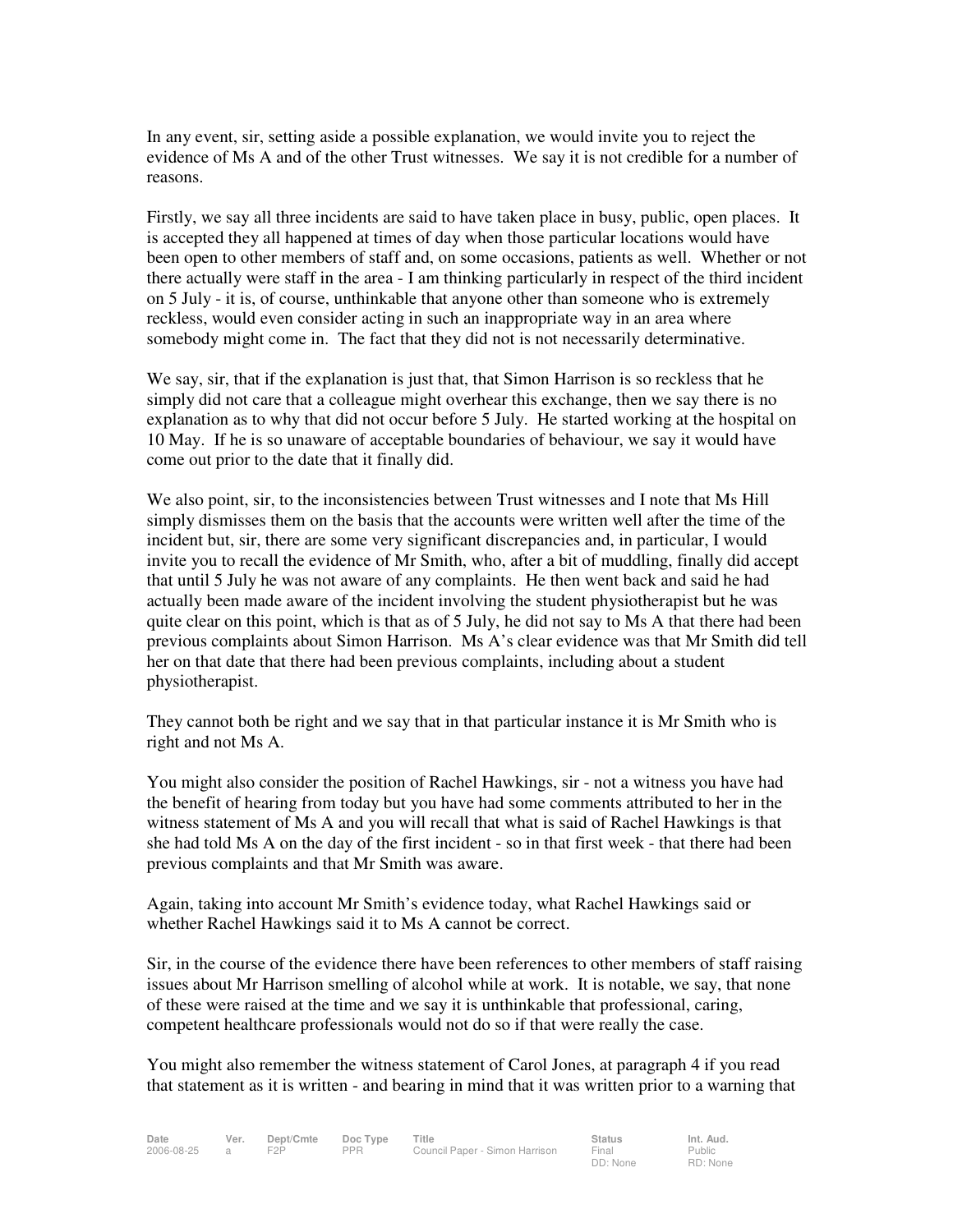it would be used in these proceedings and it was therefore very important that it should be full and accurate in all respects - clearly it conveys the impression that her discussion with Ms A on the day in question left her with the understanding that there had been a conversation about Mr Harrison's sex life on the previous week as well.

Sir, again, there are other matters attributed to other members of staff, evidence that is given at second hand, I say. I am referring in particular to the issue of Rachel Hawkings saying that Mr Harrison always smelt of alcohol and Miss Catewell and the gifts, the cleaner and the ice cubes and so on and so forth. Sir, you have not heard direct evidence from any of those witnesses and we say in proceedings such as these where, albeit it is a civil standard, civil rules of evidence, therefore we cannot prevent hearsay evidence being brought in, we say it would be very, very dangerous for you to place any weight whatsoever on those accounts without having heard direct from those witnesses and we would urge you to discount them entirely. They do not, of course, form any part of the Council's case. They do not form part of the specific allegations and we say you should place no reliance on them whatsoever because, of course, there has been no opportunity to test the evidence in cross-examination of those witnesses.

Sir, the significance I would invite you and your colleagues to attach to these inconsistencies between the accounts of the Trust witnesses, which Ms Hill dismisses as simply being of no relevance and simply attributable to the passage of time, is this. I say that it is wholly consistent with a situation which has happened in the way that we have described, where there is a kernel of truth, there has then been discussion, deliberations between parties, some speculation perhaps and other matters have been added and added and added, and that is exactly what we say has happened in the present case. What has happened eventually is that an account has evolved which is actually quite a long way from the truth of the matter.

In contrast, I say, Mr Harrison has been clear and consistent throughout. It was clear that there was one omission from his original submission to the investigating Committee but, sir, if you look at - you have not seen the benefit of the letter but what he says there is, "On no occasion did I put my hands around her waist and put my head on her chest." He still says that today.

Sir, I can see a possible outcome, which is that you might decide that you do prefer Mr Harrison's evidence over that of Ms A and believe his account of this incident but nevertheless find that, even as admitted by him, it amounts to what Ms Hill describes as misconduct and therefore that you would feel the need to consider whether or not his fitness to practise is impaired on the basis of the behaviour as admitted by him.

Sir, if you find yourselves in that position, I would invite you to consider the matter in this way. From your own personal knowledge and experience of working in hospital Trusts, what do you think would have happened to a professional who had had a complaint such as that made against him? In my submission the very likely outcome, had the member been a regular member of the employed staff, is that disciplinary proceedings might well have been instigated, there might have been a formal hearing and the outcome, in my submission, the most likely outcome, would have been something along the lines of a written warning.

If you think that that is a likely outcome, then I say it is open to you today to conclude that, notwithstanding the conduct admitted by Mr Harrison, that his fitness to practise is not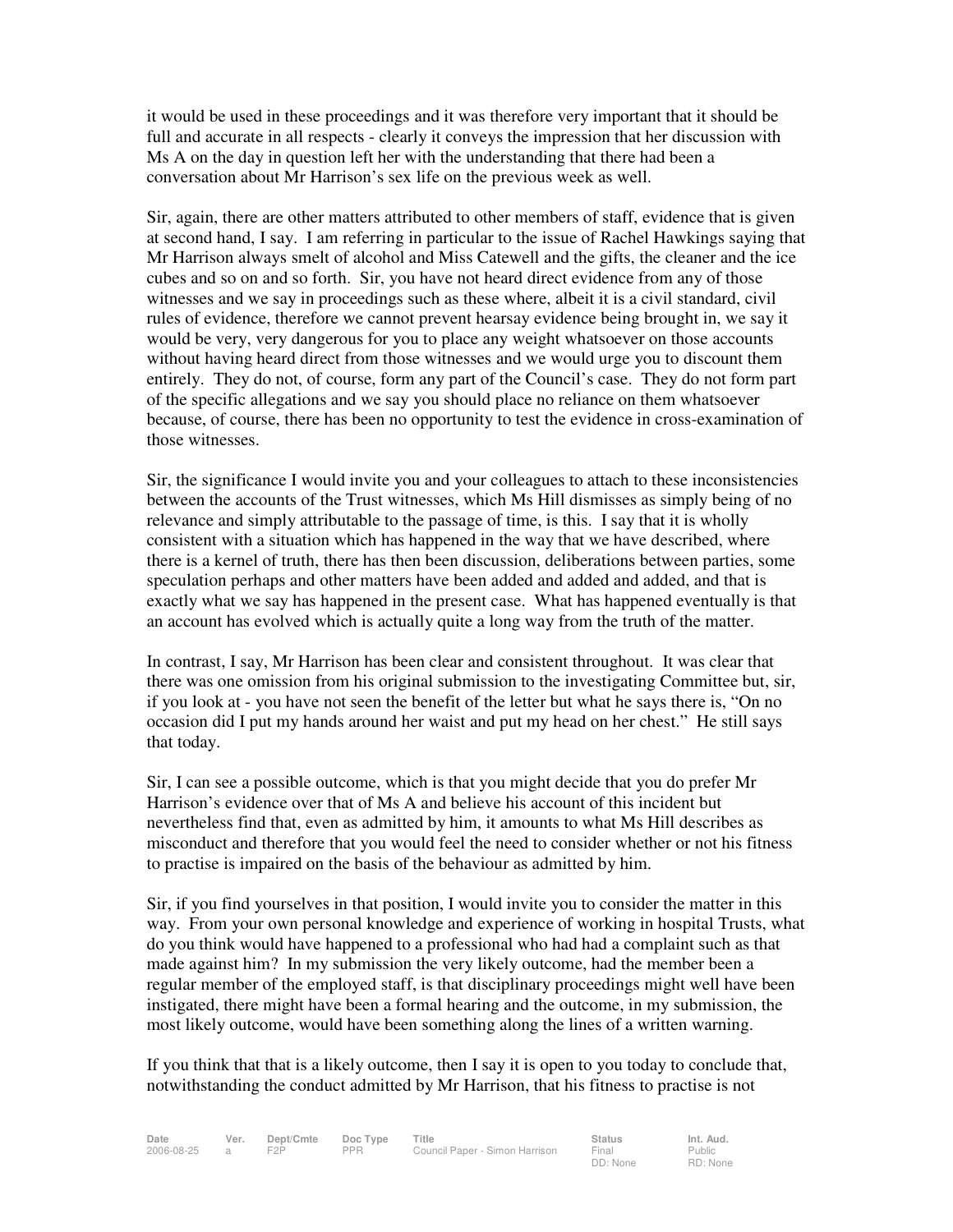impaired because, of course, if it is a matter that you think falls within the range of the sort of matter which is generally dealt with by an NHS Trust along the lines of perhaps a written or a verbal warning or something like that, then it is open to you to find that his fitness to practise is not impaired because, by definition, if an NHS Trust deals with it in that way, there is no impairment of fitness to practise because, of course, the professional will be allowed to continue to practise.

In deciding whether or not his fitness to practise is impaired - and you will note that the specific charge is that his fitness to practise is impaired rather than was impaired at the time of the incident - I say you can take into account the matter that Mr Harrison referred to towards the end of his evidence, which is that notwithstanding the difference in accounts in respect of his behaviour as admitted with the benefit of hindsight, he now understands that he did overstep the boundaries - perhaps not so far as to make it affecting his fitness to practise but that in the light of that he has now the benefit of additional hindsight and that his conduct for the future will be regulated by virtue of having gone through these proceedings.

One final point, sir. I would just make the point that although, just going back to the evidence, there have been accounts and second hand reports of smelling of alcohol on the breath and so forth, none of those accounts come from the nursing staff and those, of course, on an elderly ward would be the people who were having the most day to day contact with Mr Harrison.

Sir, unless I can be of any further assistance those are the matters I would seek to raise.

THE CHAIRMAN: Thank you, Ms Sleeman. I think we turn now to you, Ms Hughes, for guidance.

THE LEGAL ASSESSOR: Clearly the facts of Allegation 1 have been admitted by the Registrant but the facts only. The onus therefore rests on the Council to satisfy you that Allegations 2 to 6 have been proved on the balance of probabilities.

I would remind the Panel that the more serious the allegation the more compelling or careful or precise the evidence should be. In particular in professional disciplinary proceedings the mere balance of probability is not sufficient and a degree of probability must be proportionate to the nature and gravity of the issues before you and given the potential consequences of an adverse finding.

If the Panel are satisfied the facts have been proved on the balance of probabilities, they then have to determine do those facts amount to misconduct and, if so, does that misconduct impair the Registrant's fitness to practise?

If I can be of any assistance in helping to draft the decision I will be happy to do so, Chair.

THE CHAIRMAN: Thank you. We will retire. Just for completeness, I would ask for one copy each - not for each of us, just one copy of each - of the two letters that have been referred to - Mr Harrison's submission to the HPC in response.

MS SLEEMAN: I do have copies of that letter.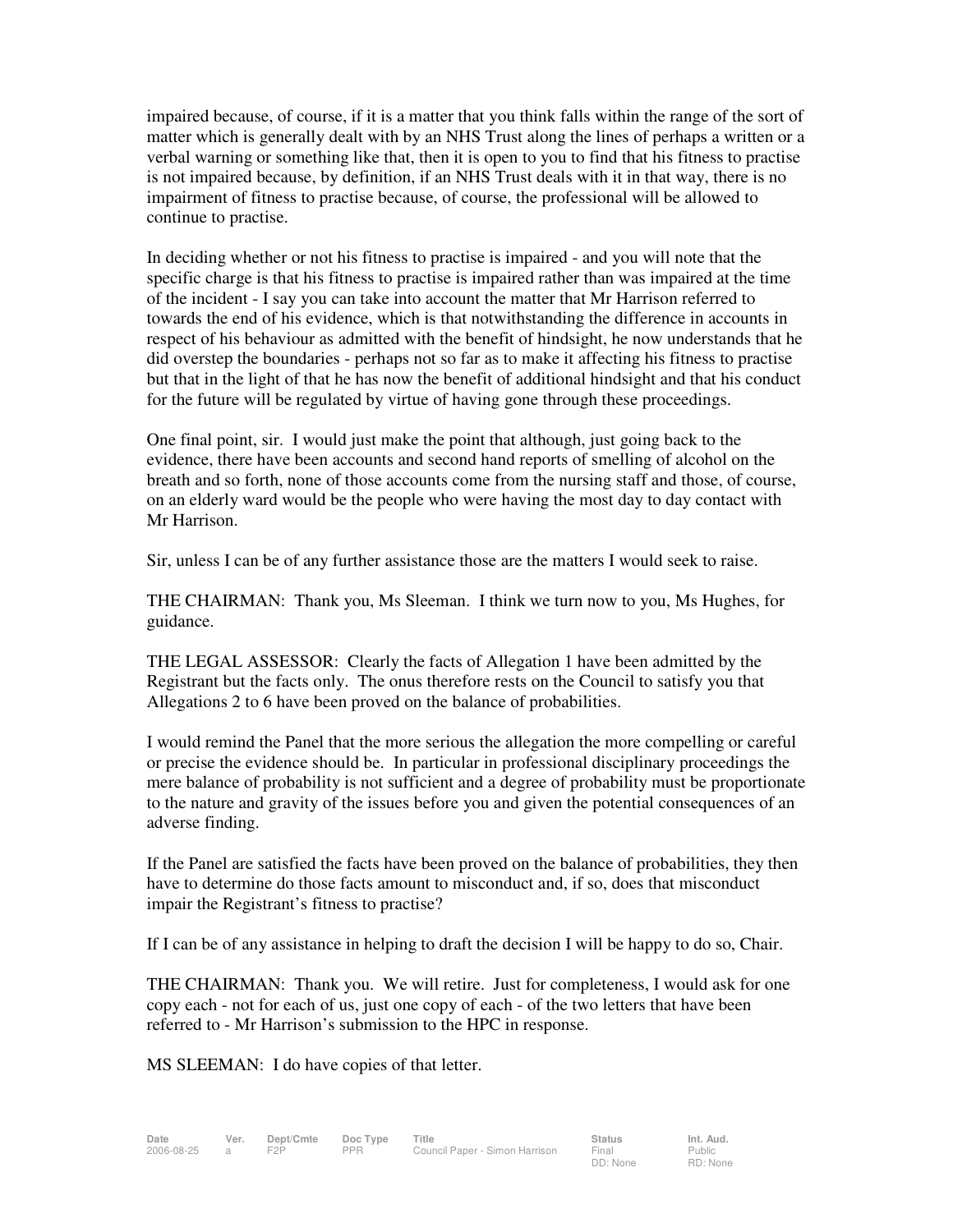THE CHAIRMAN: Just one will be fine.

MS HILL: I will get you a copy of the other one, sir.

THE CHAIRMAN: Yes.

MS SLEEMAN: Sir, you are welcome to my copy. It is slightly marked.

THE CHAIRMAN: We are happy to let whoever lends us one have it back. Thank you. (*Documents handed to the Panel*)

*(The Panel retired to deliberate in private)* 

**22.**

#### **23. DECISION**

THE CHAIRMAN: Having noted the facts in Allegation 1 are admitted by the Registrant, we went on to consider the remainder. Having read and listened carefully to all the evidence and submissions presented, we find that the remaining allegations have been well founded and, given the nature of all the allegations, amount to misconduct by which the Registrant's fitness to practise is impaired.

In arriving at this decision, we have found Ms A to be a credible witness and have accepted her versions of events in Allegations 1, 2 and 3. We also heard evidence from Mr Smith and Mrs Jones confirming that they had smelled alcohol on Mr Harrison's breath on 5 July, in addition to the two earlier occasions when Ms A had smelt his breath, i.e. Allegations 4 and 5.

In looking at the facts of this case we have considered the Standards of Performance, Conduct and Ethics and consider that breaches have occurred in respect of number 1, acting in the best interests of patients, clients and users - that is in respect of an inappropriate comment regarding a patient; number 3, where the Registrant must keep high standards of personal conduct at all times; number 13, where the Registrant must carry out their duties in a

Public RD: None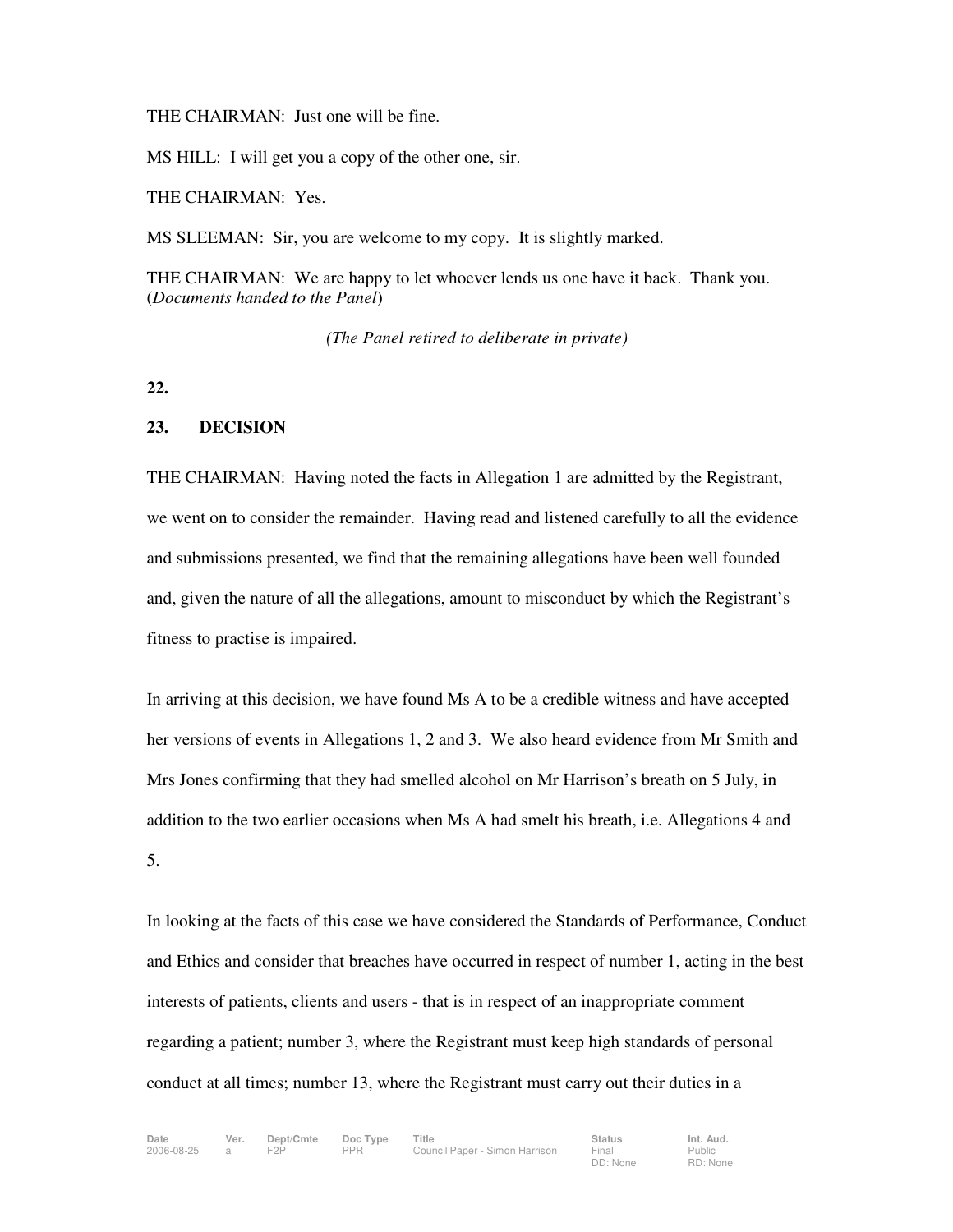professional and ethical way and; finally, number 16, where the Registrant must make sure

that their behaviour does not damage their profession's reputation.

THE LEGAL ASSESSOR: I was asked to join the Panel in the course of their retirement and I assisted with the drafting of the decision. The decision had been made before I joined them.

THE CHAIRMAN: Thank you, Ms Hughes. I apologise for not allowing you to say that earlier.

Can I look to the both of you to proffer any submissions in respect of sanction?

MS HILL: Sir, it is not appropriate for me to address you on sanction but no doubt Ms Sleeman will want to.

MS SLEEMAN: I take it there is no past history, no antecedents.

MS HILL: I am sorry, that is correct. Mr Harrison is not known to the Health Professions Council for any other reason.

MS SLEEMAN: No. Thank you, I am grateful. Sir, I would like to call Mr Harrison again briefly about the effects. I wonder if he might remain here this time. I think it is unlikely he will be cross-examined.

## SIMON HARRISON Recalled Examined by MS SLEEMAN

Q You are still under oath from the last time. Mr Harrison, the Panel has heard from you about matters leading up to your - I will call it dismissal, though it technically was not because obviously you were not employed, but just for the sake of shortness - dismissal from the hospital. We have also heard that you were actually employed through an agency. Did you have any discussions with the agency following your departure from the hospital about your continued employment by them?

A It was a very short conversation and they said that they could not represent me any further.

Q The consequences, then, of that discussion and your departure from Maelor Hospital were what?

A The aftermath?

Q Yes.

A I have suffered damage to my physical and mental health. Also financially.

Q You said your physical health first of all. What is that a reference to?

A Eczema has re-emerged after many, many years. I thought I had got rid of it when I was a teenager.

Q When did that come back?

Public RD: None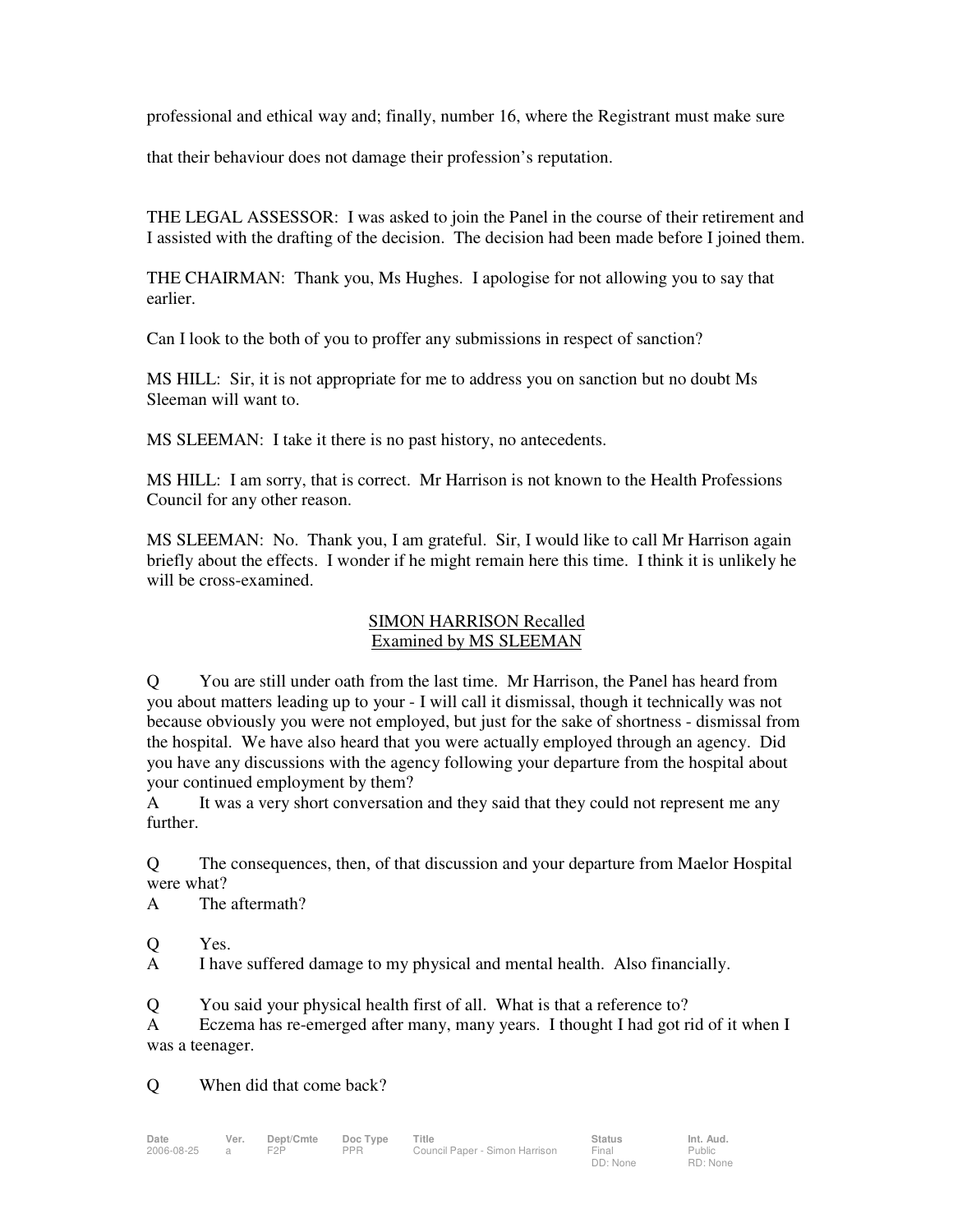A Two or three months ago.

- Q What do you attribute that to?
- A More than likely the stress of the proceedings, the procedure.

Q When you say your mental health as well, what are you referring to?

A At times I can become very depressed very quickly.

Q Have you sought any medical assistance for that?

A No. I did have a course of Prozac when I was going through my divorce those years ago and found it did not do anything.

Q The Panel has heard that you were living at the time in hospital accommodation at Maelor Hospital?

A Yes.

Q What happened, then, when you were dismissed?

A I spent the next few days packing my belongings and trying to retrieve my personal possessions.

- Q Where did you go then?
- A Home.

Q Home being?

A Middlesbrough.

Q We have heard you are not currently working as a physiotherapist. What have you been doing in terms of work since July of last year?

A I have been signing on.

Q For the whole period?

A Yes and my self-confidence and motivation have been virtually completely destroyed.

Q Clearly up until as of today you are still on the Health Professions Council Register as a physiotherapist, so strictly speaking you can work?

A Yes.

Q Why have you not sought to work as a physiotherapist?

A I wanted to get these proceedings out of the way before considering going for another physio job.

Q If, following today's hearing, you were permitted to remain on the Register as a physiotherapist and you were able to get back into physiotherapy as a profession, what do you think you would have learned from this whole experience?

A To be far more attentive of how I explain myself and that within the clinical surroundings.

Q Can you explain a bit more what you mean by that? How you explain yourself within the clinical surroundings, perhaps with reference to your relationship with professional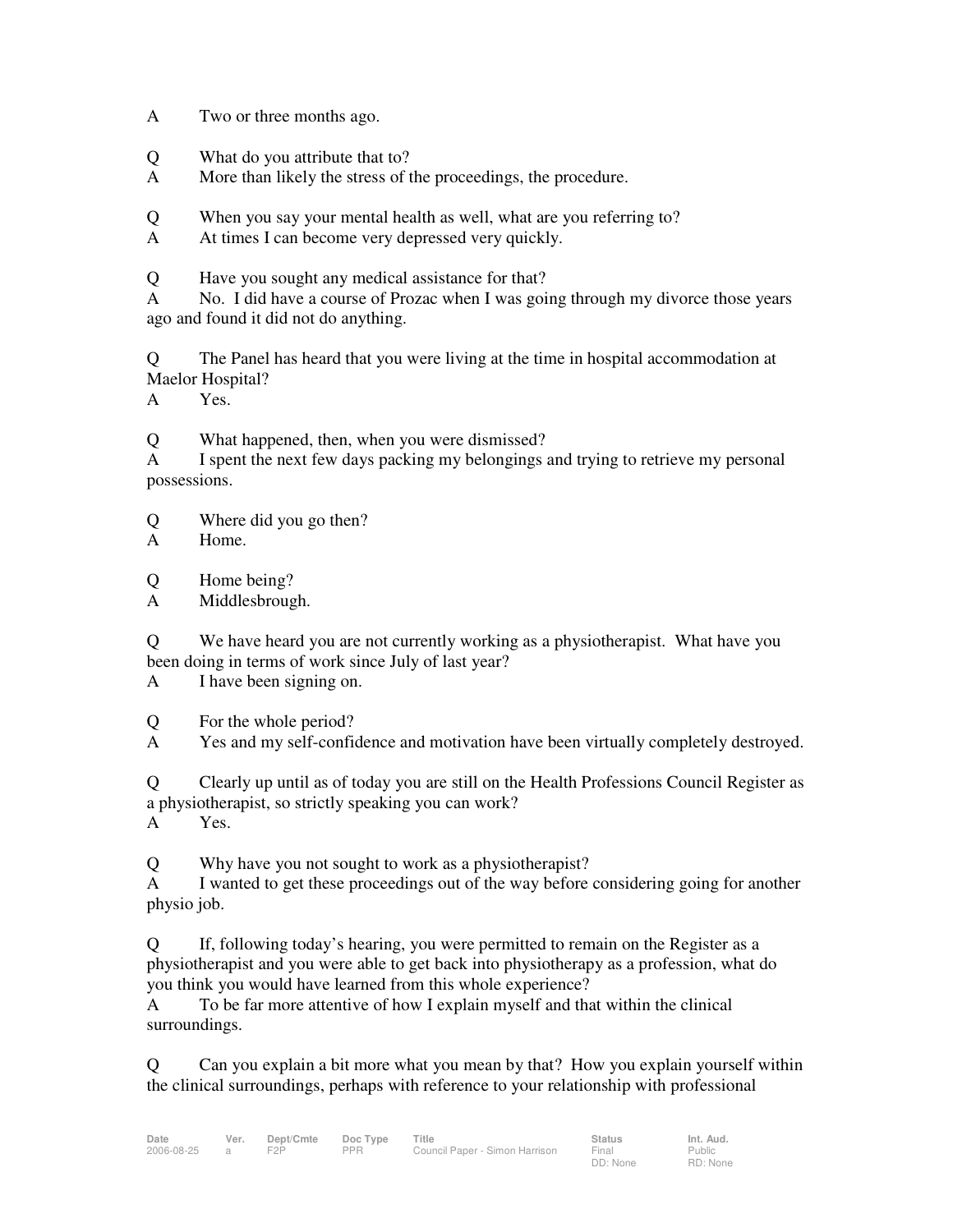colleagues within the workplace? How might you approach that if you were to go back, if you were able to go back?

A I would be a lot more careful as to how I presented myself.

Q With the benefit of hindsight, what do you think now of your conduct towards Ms A on those dates last year?

A I stick by what I said.

Q But in terms of her response to your conduct, what do you think about that now?

A As I said to you earlier, at no point did I sense any physical or verbal warning off.

Q Looking at what you previously said about if you were able to return to physiotherapy as a career, you say you would be more careful. In the context of what you have just said about there not being verbal or physical warnings, how would you approach that differently, then, if you were to find yourself in a similar situation?

A I would endeavour not to place myself in a similar situation and if possible I would keep a wide exclusion zone.

Q But what would that actually mean in a workplace, keeping a wide exclusion zone? Again, it is hypothetical but if you were to get back to physiotherapy at some point in the future, you are going to have to work alongside other physios, other healthcare professionals. What do you mean by keeping an exclusion zone? How would you do that?

A Maintaining at least an arm's length distance where possible and where possible having at least one other member of staff present at all times.

MS SLEEMAN: I have no further questions, sir.

MS HILL: Sir, I do not have any questions for Mr Harrison.

MS SLEEMAN: Any questions from you and your colleagues, sir?

THE CHAIRMAN: Not in that regard, no. I have to say, I am a little bit worried, Mr Harrison, that when asked what have you learned, you say, "I stand by what I said in terms of the events." I think I am probably best withdrawing that. I think Ms Sleeman was finding similarly - putting the question, "What have you learned?" and your response was, "I stand by what I said earlier in terms of the events with Ms A" and you seem a little unclear as to exactly how those would be managed in future. We have heard the evidence, in incident number 3 no other staff were present. You cannot always - you certainly could not always ensure that there is somebody else present?

MR HARRISON: I could invite another member of staff.

THE CHAIRMAN: OK. I understand. Thank you. Ms Sleeman, do you wish to address us?

MS SLEEMAN: Briefly yes, sir, I will. Thank you.

Sir, clearly you have found that my client's fitness to practise is impaired by virtue of the incidents as described by Ms A and that is accepted.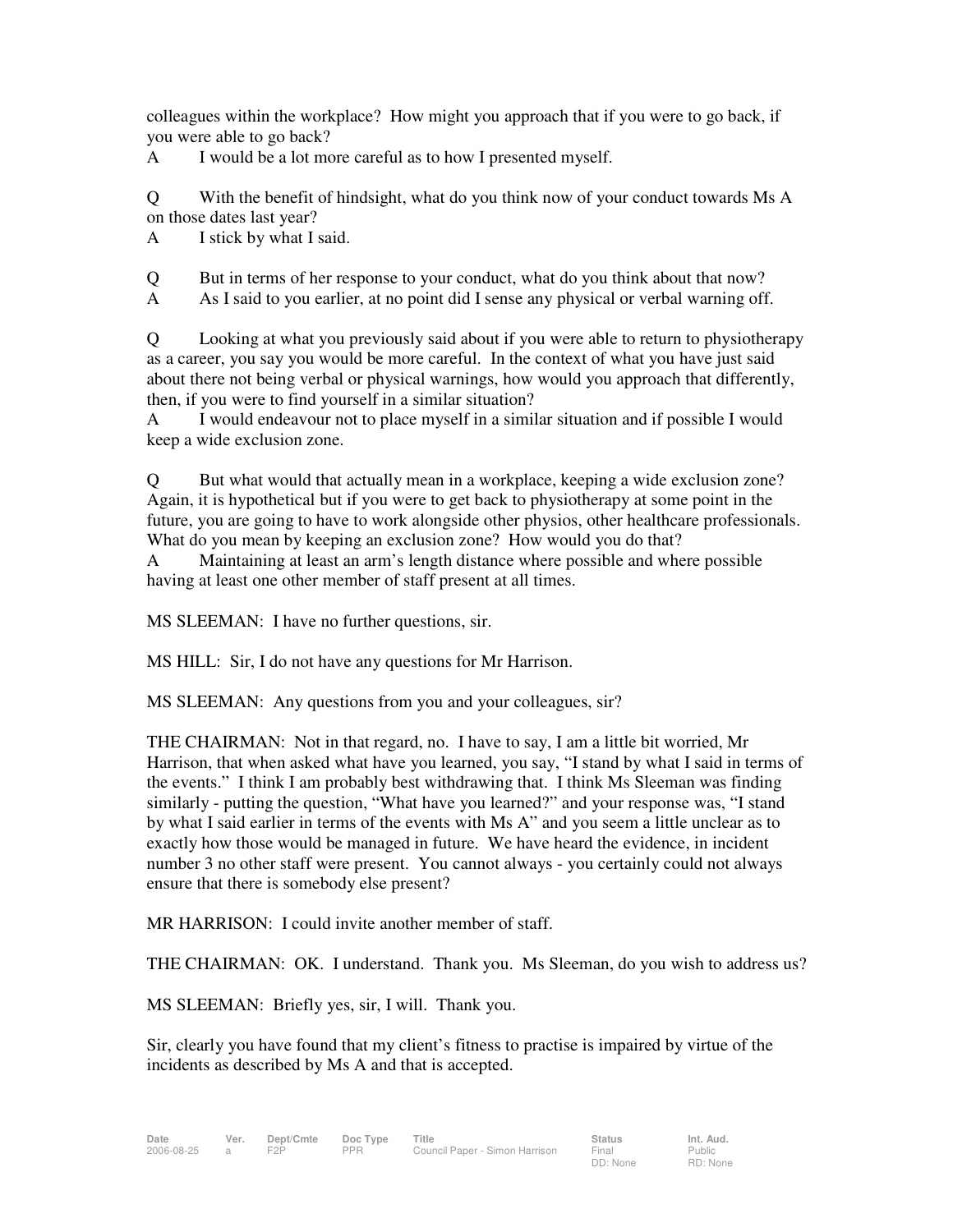Sir, you have just now had the benefit of further evidence from him about the effects of the dismissal on him. Sir, you will bear in mind, I have no doubt, when considering disposing of this matter, the fact that because he was an agency member of staff he effectively had no opportunity to recover the position, to modify his behaviour, to remain in employment as I referred earlier. That might have been a possibility had he been a direct employee, perhaps with a written warning on his file or something of that nature.

Sir, you have heard also the consequences for him are particularly severe because it meant not just the loss of this particular job, by virtue of the response of the agency - quite rightly you might think - but the prospect of any further employment was certainly taken away from him and, of course, his home at the time. He was living in hospital accommodation and, of course, he had to leave that and I am sure you and your colleagues will accept that that was a very painful experience for him.

Sir, what my client has said at this last stage and at the previous stage, he was very clear from the start that there was never any intent to cause offence. It is clear that what occurred did amount to an error of judgment - you might think a serious one - but no more than that. Clearly not something where he set out to cause offence to Ms A or to anybody else.

Sir, you and your colleagues might be concerned with what you might feel appears perhaps to be a lack of insight, a lack of clarity with the benefit of hindsight but, sir, I say there are a number of ways of learning a lesson and one, a particularly effective one, is by learning of the particular consequences of any transgression. I say that is the way Mr Harrison has learned his lesson in this particular case. He has lost his job, he has lost his career, he has lost his home, all at one fell swoop. He had no opportunity of going through a hearing. Sir, you are looking puzzled.

THE CHAIRMAN: You had not lost your main residence?

MR HARRISON: No.

MS SLEEMAN: I meant his home as in where he was living at the time.

THE CHAIRMAN: That is the nature of locum work.

MS SLEEMAN: I understand that, sir, but it is an additional feature that would not have arisen had he been directly employed and living in his own home. It is a further sense of disruption. He had the indignity of having to collect his possessions, packing up his possessions and moving. He had a home to go back to, otherwise he would have been rendered homeless. I am not suggesting he was made homeless but, nevertheless, it is a further disruption to his personal and professional life which has served, I say, to reinforce the fact that you have judged his conduct to have been unacceptable on this occasion.

He has now had time, of course, to reflect on that and to consider precisely what those consequences have been. Sir, you have heard that the incident occurred back in July of last year. That is almost a full year now. It is a long time to be living with the stress and the strain and the uncertainty of knowing whether or not he will be allowed to continue to practise his chosen profession, physiotherapy, in the future.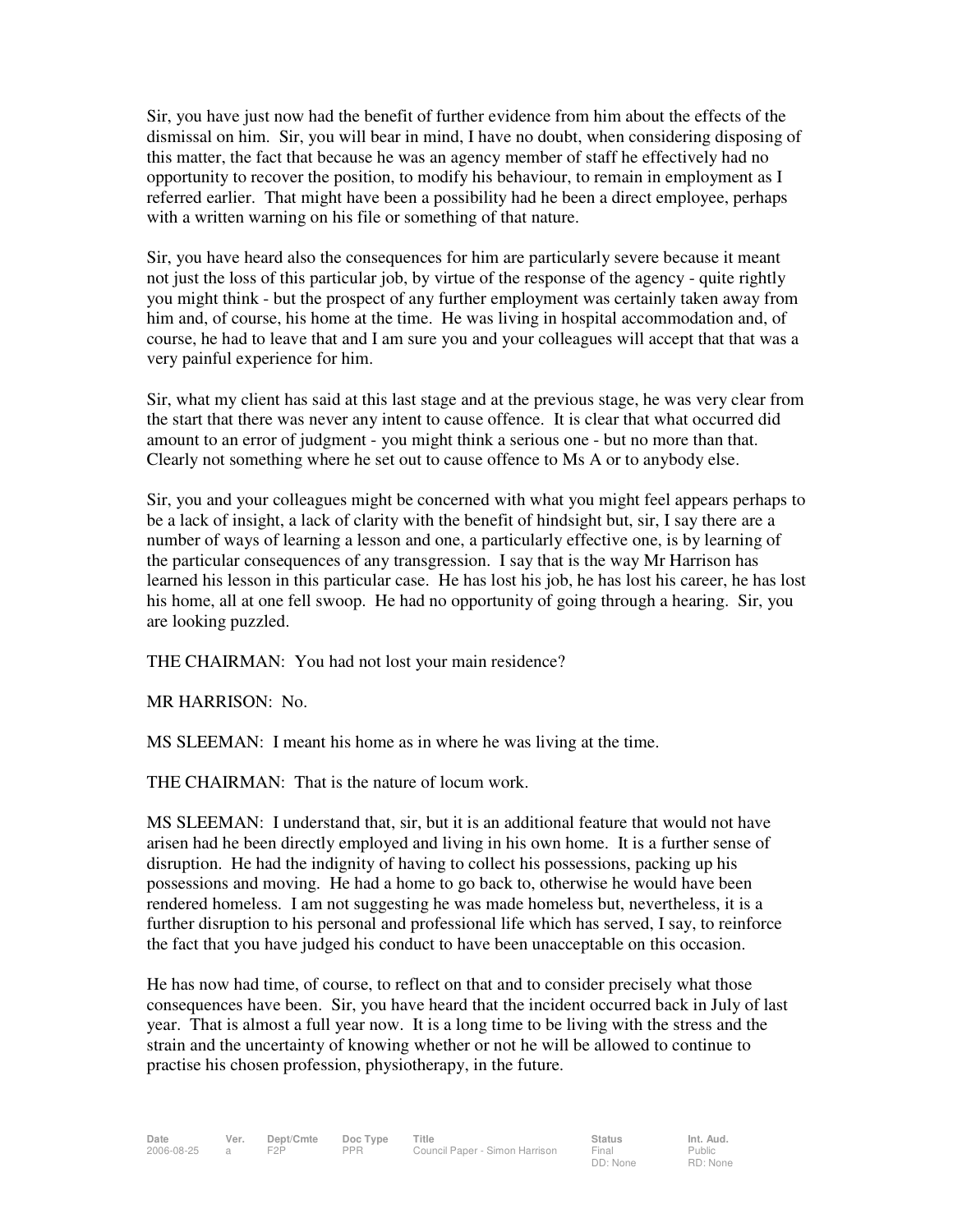Sir, I do have some testimonials which I will hand up. I do not propose to read them out loud. *(Handed to the Panel)* You will note what is said - in particular I would invite you to look at what is said by Denise Jones, who is a fellow professional physiotherapist. She describes Mr Harrison as being a supportive and knowledgeable senior who guided her competently through her early experience. The other testimonial is from a personal friend.

Sir, I appreciate that in some cases a much more extensive bundle of testimonials is handed up. Here Mr Harrison has felt so disconcerted by these events, so ashamed, really, of being before the Panel, that he has not felt able to ask more people to provide them, which is not uncommon, in my experience and you should not read, I say, very much into the fact there are only two. You should look at the quality of the ones and the substance of what they say.

Sir, I say by virtue of all of those factors he has been punished sufficiently and it is very clear from what he has said just now that in the future, if you were minded to permit him to remain on the Register and if he were at some point in the future to overcome the obvious difficulty he would now face if he were to seek to get back in to physiotherapy as a professional - and he realises, of course, there would be difficulties around references and it may well be it is simply not possible, but if it is - you have heard him say that he has now decided that he will, of course, be much more careful in the future. He has referred to placing an exclusion zone around himself. You might think that sounds a bit extreme but it does demonstrate, in my submission, an awareness on his part that he simply cannot risk a repetition of anything like this happening at a future point.

Sir, No doubt your learned Legal Assessor will take you in due course to your powers of disposal but I will just refer briefly to some of the possibilities you have.

There is a possibility of taking no further action. In my submission it is unlikely that you and your colleagues will think that this is a matter where that is appropriate though, of course, if you do come to that conclusion I would invite you to do that on the basis that he has already been sufficiently punished on the basis of all of the matters that I have previously referred to.

Sir, in the alternative, if you felt that that approach did not sufficiently mark the seriousness of the conduct in this case, I would invite you to consider imposing a caution on the Respondent. In my submission, sir, that would have the benefit of reinforcing to him, if it needs reinforcing, the message that this kind of behaviour simply is not appropriate. It would, in my submission, be wholly proportionate to the seriousness of the matters of which he has been found guilty and it would have the additional effect that if there were to be any problems in the future, he would, of course, be brought back before another similar Panel and they would be made aware of the fact that there had been a previous problem.

You might think, sir, that that would be something similar to the kind of approach which might well have been taken with an employer at the time in the terms that I have referred previously in perhaps placing a written warning on his file or something like that.

In my submission, sir, if you do not feel able to take no action, that is the appropriate course of action. I would invite you not to consider either suspending him or striking him off.

In my submission it is unlikely that you will be able to think of any conditions that might be appropriate in this case but, of course, if you and your colleagues can think of some that you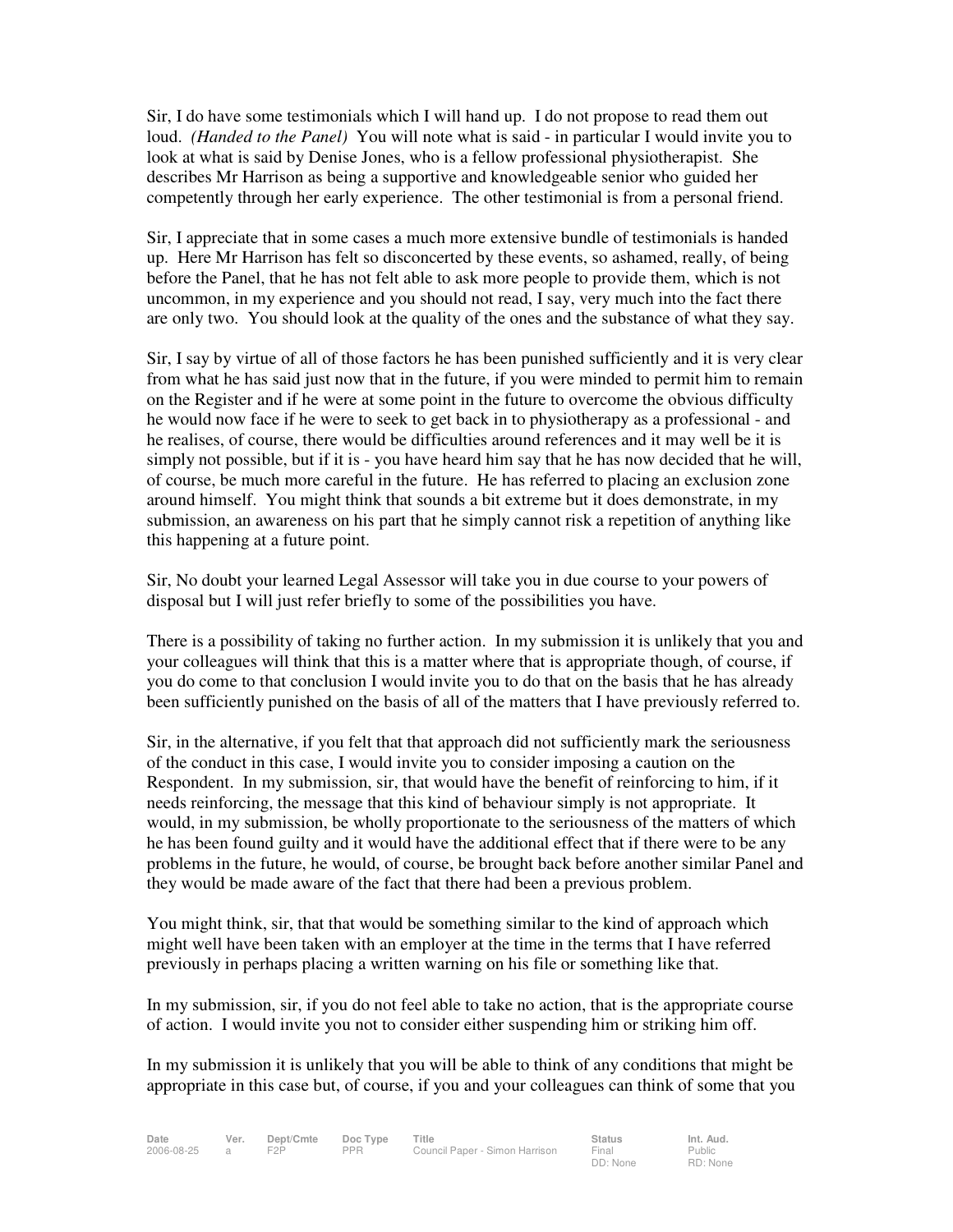feel would be appropriate, then, of course, I would invite you to do that rather than either suspend or strike him off.

Sir, unless I can be of any further assistance, those are my submissions.

THE CHAIRMAN: Thank you.

MS HILL: Sir, I wonder if I may just make two very brief points?

Firstly, as you know, this is not about punishing Mr Harrison. That is referred to a couple of times there that he has already been sufficiently punished and you are looking to punish him. This is not a punitive forum. It is simply to protect the public. I would ask you to bear in mind that you need to look at the public being protected when you impose your sanction.

With that in mind, although it is unfortunate that all these things have happened to Mr Harrison in terms of his illnesses and his lack of confidence and his having to move away from the hospital, they are a result of his own actions and, though unfortunate, need to be weighed against the public protection.

MS SLEEMAN: Sir, perhaps just on that point, can I just come back very quickly. The reason I referred to punishment is because when you are deciding on protection of the public, one way to ensure they are protected is by ensuring that he understands that he must not behave like this again. That is the link. I was not suggesting that that is the test that you applied. It is the protection of the public.

THE CHAIRMAN: I am sure we will be advised of the test momentarily.

THE LEGAL ASSESSOR: Thank you, Chair. I would advise the Panel that the purpose of sanctions is not punitive. The function of the Panel is to determine what is necessary to protect the public and the order in which it considers sanctions is in Article 29 of the Health Professions Order.

Firstly, you look at mediation or no further action. Mediation is a consensual process where there are outstanding issues between the party and the health professional and no further action for cases at the lower end of the spectrum where there are no unresolved issues, basically.

If the Panel do not think that either of these sanctions are appropriate, the next one you can look at is a caution. That would be appropriate for slightly more serious cases where there may be a low risk of recurrence but where the lapse has been corrected and was in itself of a minor nature. If the Panel were considering a caution, the period would be between one and five years.

The next in order to consider is a Conditions of Practice Order but again there may be difficulties given the points mentioned by Ms Sleeman with this option.

The next in line is a Suspension Order. If the Panel were of a mind to impose that, the maximum period would be one year.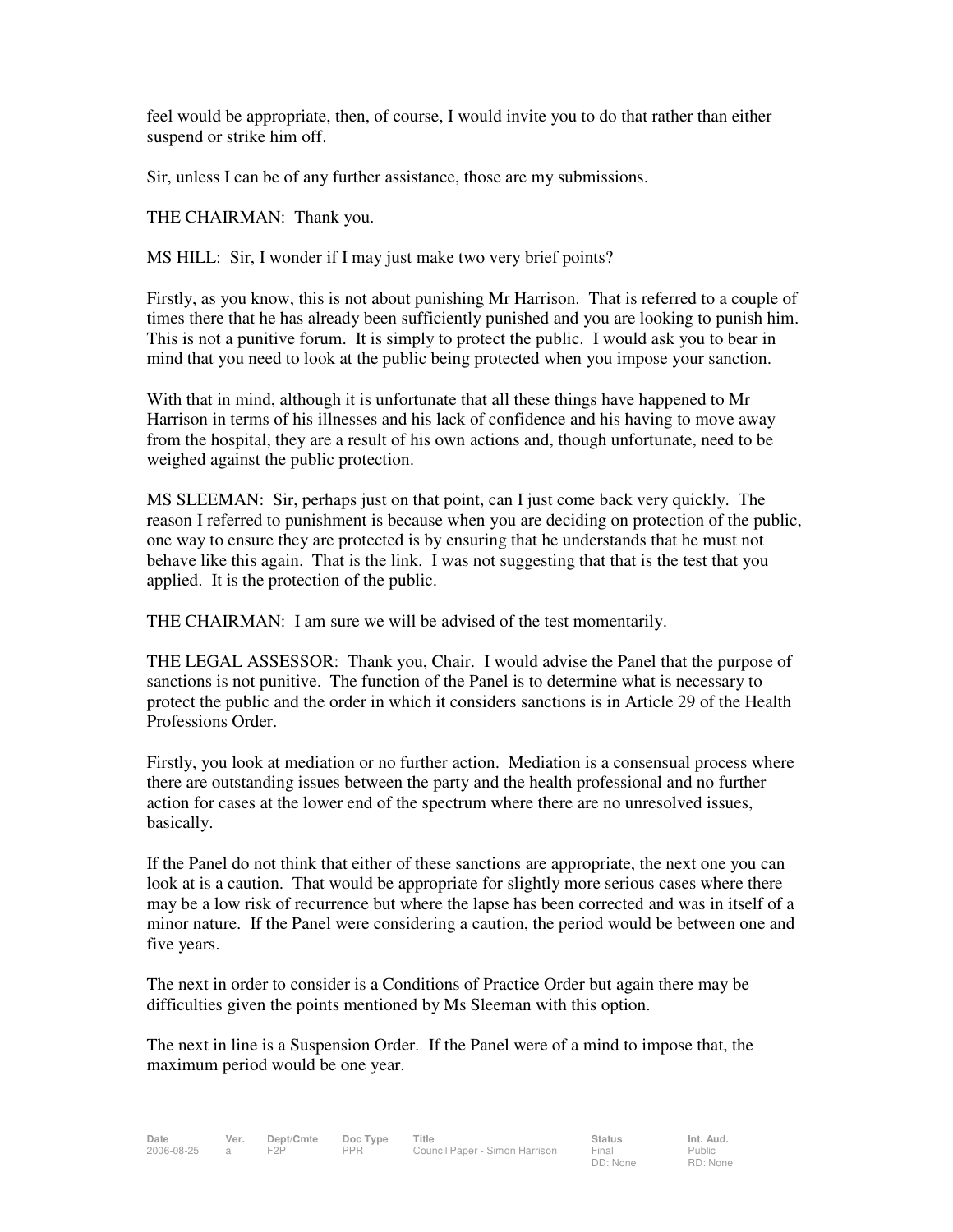The final sanction is a Striking Off Order and that is for serious, deliberate or reckless acts and that is the most serious sanction that would be open to the Panel.

If I can assist you with the drafting of your decision I would be happy to do so, Chair.

THE CHAIRMAN: Thank you.

MS SLEEMAN: Sir, I am sorry, one factor I did forget to mention is that you should take into account, of course, the fact he has no previous history.

THE CHAIRMAN: Yes, thank you.

*(The Panel retired to deliberate in private)* 

## **24. DECISION**

THE CHAIRMAN: Mr Harrison, in determining what sanction to impose we have taken into account your further evidence and also submissions made on your behalf.

In the light of the facts of this case we did not feel that to take no further action was

appropriate. However, a caution, in our view would be sufficient to protect the public and the

Registrar will be directed to annotate the Register accordingly. The caution is to run for three

years.

I should advise you of your rights of appeal and they will be included in the correspondence

that is sent to you within a period of 28 days if you wish to appeal against that decision.

MS SLEEMAN: Thank you very much, sir.

MS HILL: Thank you, sir.

THE CHAIRMAN: It has been quite a long day. I will take this opportunity of thanking everybody for their involvement in the process. You referred earlier that it was somewhat informal but I hope that you will accept that it has been done thoroughly and appropriately.

I would always wish to thank the Shorthand Writer who, I think, has the hardest job of the lot on these occasions, so thank you and also to you, Ms A, for having so patiently sat through what has clearly been a difficult day for you. To everybody, thank you very much indeed.

To you, Mr Harrison, I hope that you get some employment and things pick up for you.